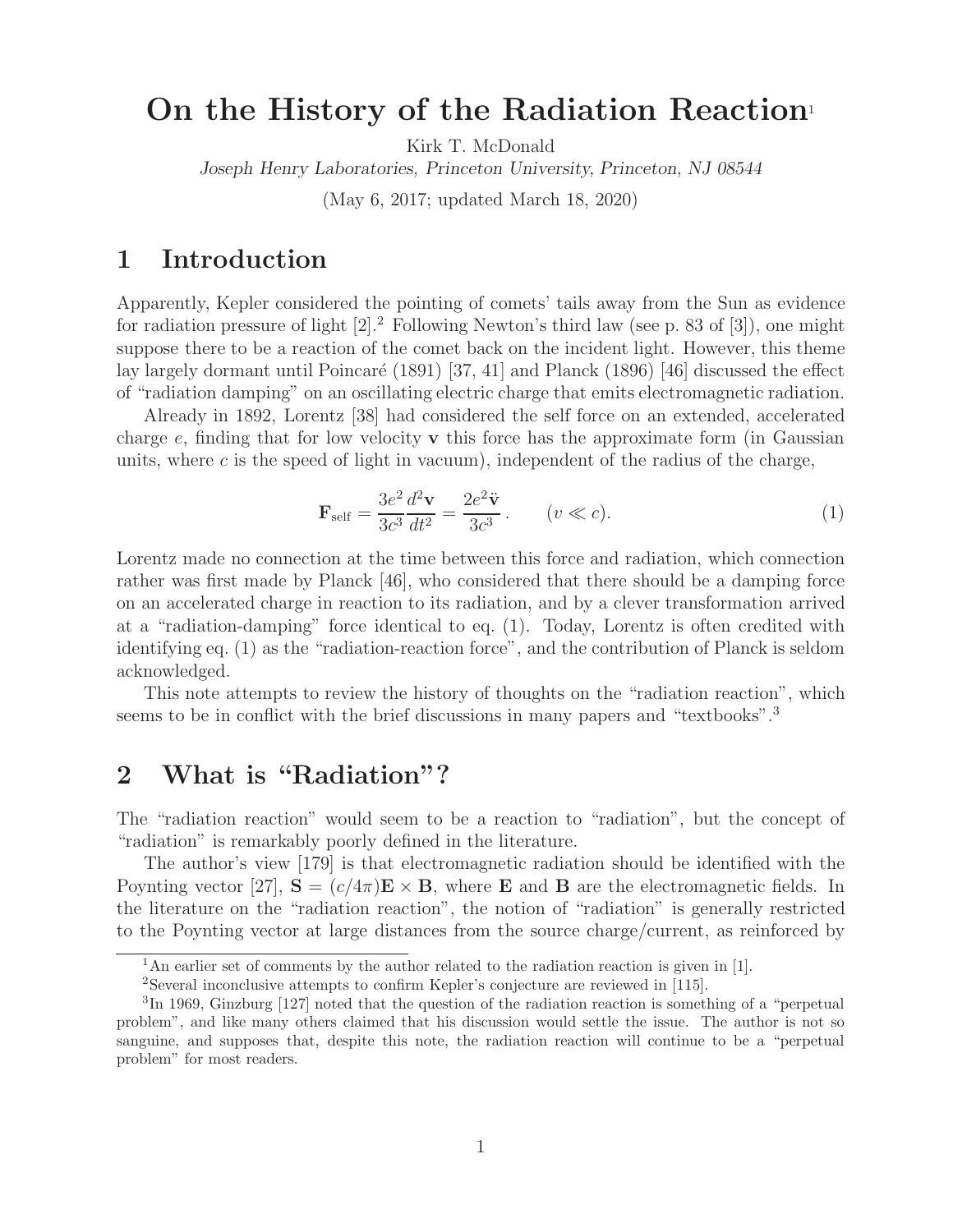the so-called "Sommerfeld radiation condition"  $[93, 164]$ .<sup>4</sup> However, the flow of energy and momentum in electromagnetic fields far from their source does not necessarily reflect the flow at the source.<sup>5</sup>

## **3 Stewart and a Reaction to Radiation**

In 1871, Balfour Stewart [16] discussed the interaction of a body in motion inside a cavity that contained blackbody radiation, stating: *The body in motion in the enclosure is not therefore giving the precise rays which it would have given it had it been at the same temperature and at rest*. And further: *It is not therefore, allowable to suppose that in such an enclosure the moving body retains all its energy of motion, and consequently such a body will have its energy of motion gradually stopped*.

These comments may be the first relatively clear statement of an effect of a "radiation reaction", although Stewart considered only thermal radiation/light by electrically neutral objects, and did not follow Maxwell in identifying light with electromagnetic radiation.<sup>6</sup>

In 1873, Stewart [19] briefly discussed "æthereal friction," which is a different way of characterizing Maxwell's radiation pressure (sec. 4 below).

## **4 Maxwell and Radiation Pressure**

Although Maxwell famously identified light with electromagnetic waves (p. 22 of [10]), he did not live long enough to consider generation of such waves by electrical devices. In arts. 792- 793 of his Treatise (1873) [18] he discussed the "energy and stress of radiation", and noted that when a plane electromagnetic wave is absorbed by a plate, the effect on the plate is a kind of (radiation) pressure. He did not discuss the back reaction of the object on the electromagnetic wave, which occurs for a reflecting plate that can be considered to re-emit the absorbed wave, thereby doubling the radiation pressure.

<sup>&</sup>lt;sup>4</sup>Although "radiation" in the broad sense of transfer of energy via an electromagnetic field [179] exists in all electrical devices that contain currents (including steady currents) in resistive materials, the concept of radiation played essentially no role in the early history of electricity and magnetism. While electromagnetic radiation in the form of waves exists in (almost) all electrical devices that have time-dependent charge and/or current distributions, and was present, for example, in Faraday's earliest studies [4] of electromagnetic induction, the wave character of the radiation plays little role unless the time dependence is rapid enough that the wavelength of the radiation is similar to (or smaller than) the size of the devices.

 $5$ An early, partial awareness of this issue underlies the debate, beginning with Born (1909), sec. 18 below, as to whether or not a uniformly accelerated charge "radiates", since the radiation-reaction force (1) vanishes in this case. For comments by the author on this theme, see [185]. Another example is the collapse of an electric dipole, initially at rest, in which "radiation" flows outward at large distances, but inward close to the dipole [189]. And in the realm of applied physics, there is the "radiation paradox" of Schelkunoff (sec. 6 of [111]) that since the electric field can only be normal to the surface of a good/perfect conductor, the Poynting vector can only be parallel to the surface, and no electromagnetic-field energy flows out of the surface of the conductors of an antenna (and flows into the surfaces of resistive conductors).

 ${}^{6}$ Stewart did subscribe to a wave (undulatory) theory of heat, as opposed to a particle (emissive) theory, as he discussed in secs. 179 and 387 of [11].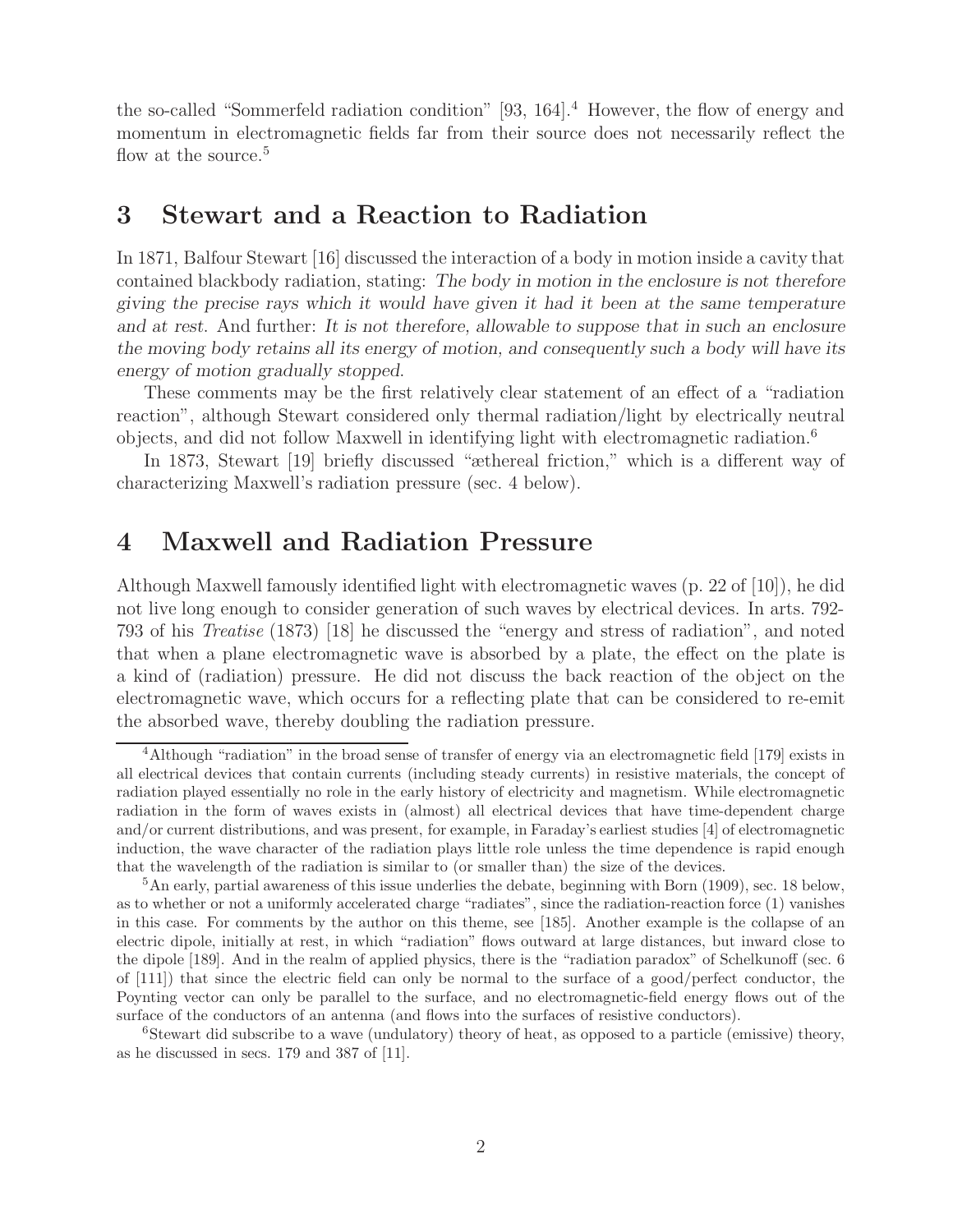# **5 Crookes and Cathode Rays**

The radiation reaction is an effect related to elementary charged particles, but such entities were not part of Maxwell's vision of electrodynamics, in which electric charge was a continuous distribution  $\rho$  associated with a "strain" in the æther,  $\rho = \nabla \cdot \mathbf{D}$ .<sup>7</sup> The notion that charge is a property of particles gained strength from dramatic experiments with evacuated tubes equipped with electrodes. This technology was introduced in the 1850's by Plücker and his assistant Geissler [9], and was popularized by Crookes in the 1870's [20, 23].

For example, in the apparatus sketched below (from [23]), a beam emanated from the cathode (e), and these "cathode rays" were deflected by a magnetic field perpendicular to the page, rather than striking the anode  $(f)$  as they did for zero field.



Such experiments suggested that negatively charged particles were being emitted into the vacuum (although it was not logically excluded that the beam was a continuous fluid). $8,9$ 

# **6 J.J. Thomson and Electromagnetic Mass**

In 1881, J.J. Thomson (age 25) [24] was inspired by Crookes' results to consider the electromagnetic fields of a slowly moving charged particle (which surprisingly had not been previously discussed in the literature). In particular, the magnetic field is proportional to the velocity of the charge, so the magnetic field energy,  $U_B = \int B^2 dVol/8\pi$ , goes as the square of the velocity, as does the kinetic energy of the particle. Thomson took the bold step of supposing that this magnetic energy is effectively part of the particle's mass, which is perhaps the first example of what has come to be called mass "renormalization",<sup>10</sup> as well as of the concept of "relativistic mass",  $m = m_0 / \sqrt{1 - v^2/c^2}$ , where  $m_0$  is the rest mass of

<sup>7</sup>In contrast, elementary charged particles were central to Weber's electrodynamics (1846) [6].

<sup>8</sup>In 1894 these "atoms of electricity" were named "electrons" by Stoney [42].

<sup>&</sup>lt;sup>9</sup>The above experiment of Crookes was not qualitatively distinct from that of Thomson (1897) [47], which is credited with the "discovery" of the electron.

<sup>10</sup>Already in 1843, Stokes (age 24) had argued, p. 106 of [5], that *when a cylinder oscillates in an infinitely extended fluid, the effect of the inertia of the fluid is to increase the mass of the cylinder by that of the fluid displaced.* Stokes did not propose that the mass of the displaced fluid be considered as part of the mass of the cylinder.

Following present usage, we could say that the cylinder was "dressed" by the fluid close it, which increased its effective mass. The cylinder + interacting fluid could then be regarded as a "quasiparticle".

The theme of an effective mass of "sunlight", was pursued by W. Thomson in 1855 [7], without associating light with electromagnetism.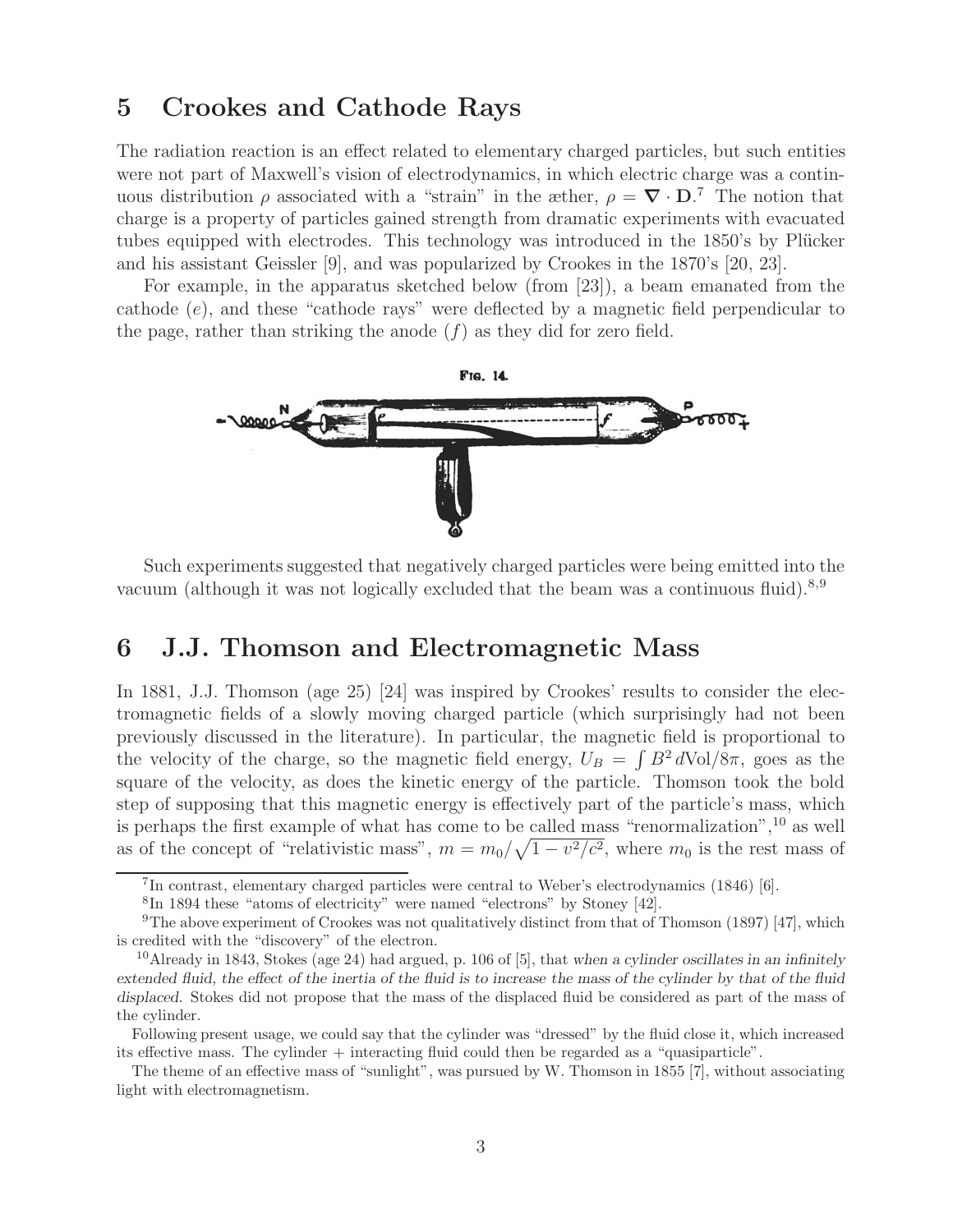particle with speed  $v$ <sup>11</sup>

In eq. (3) of [24], Thomson identified the quantity  $e^2/ac^2$ , where a is the radius of a charged sphere, as having dimensions of mass, but he did not go so far as to suppose that the entire mass of a charge is thereby explained (which would imply, for a spherical shell of charge, that  $a = e^2/mc^2$  = the so-called classical charge radius).

# **7 FitzGerald and Radiation by an Oscillating Current Loop**

The first calculation of the radiation electromagnetic energy by an electrical current was given by FitzGerald in 1883 [26, 178], one year before Poynting [27] introduced his vectorial measure of the flow of electromagnetic field energy. FitzGerald's result for the time-averaged power  $\langle P \rangle$  radiated by a current with time dependence  $I_0 \cos \omega t$  can be written (in Gaussian units) as,

$$
\langle P \rangle = \frac{I_0^2 R_{\text{rad}}}{2}, \quad \text{where} \quad R_{\text{rad}} = \frac{2\pi^2}{3c} \left(\frac{L}{\lambda}\right)^4 = 197 \left(\frac{L}{\lambda}\right)^4 \Omega, \tag{2}
$$

where  $R_{\rm rad}$  is the so-called radiation resistance, where  $L \ll \lambda$  is the circumference of the loop, and  $\lambda = 2\pi c/\omega^{12}$ 

# **8 Hertz and Electric-Dipole Radiation**

In 1887, Hertz began experiments [28, 29, 30] (sketched below) with what is now called an electric-dipole antenna, driven by an induction (Ruhmkorff) coil/spark gap, together with a loop antenna at whose gap sparks could be induced by waves from the first antenna.



In 1889, he gave an analysis [33, 34], using the Poynting vector, that the instantaneous radiated power can be written as,

$$
P = \frac{2p_0^2 \omega^4 \cos^2 \omega t}{3c^3},\tag{3}
$$

<sup>&</sup>lt;sup>11</sup>There exists a campaign [161] to deny the existence of "relativistic mass", or at least that Einstein had anything to do with this concept, and hence that it should not be discussed.

<sup>&</sup>lt;sup>12</sup>The "natural" unit of electric resistance is  $1/c = 30 \Omega$ . The concept of "natural" units was popularized by Planck in [50], where the Planck length =  $\sqrt{\hbar G/c^3} \approx 10^{-33}$  cm was first introduced.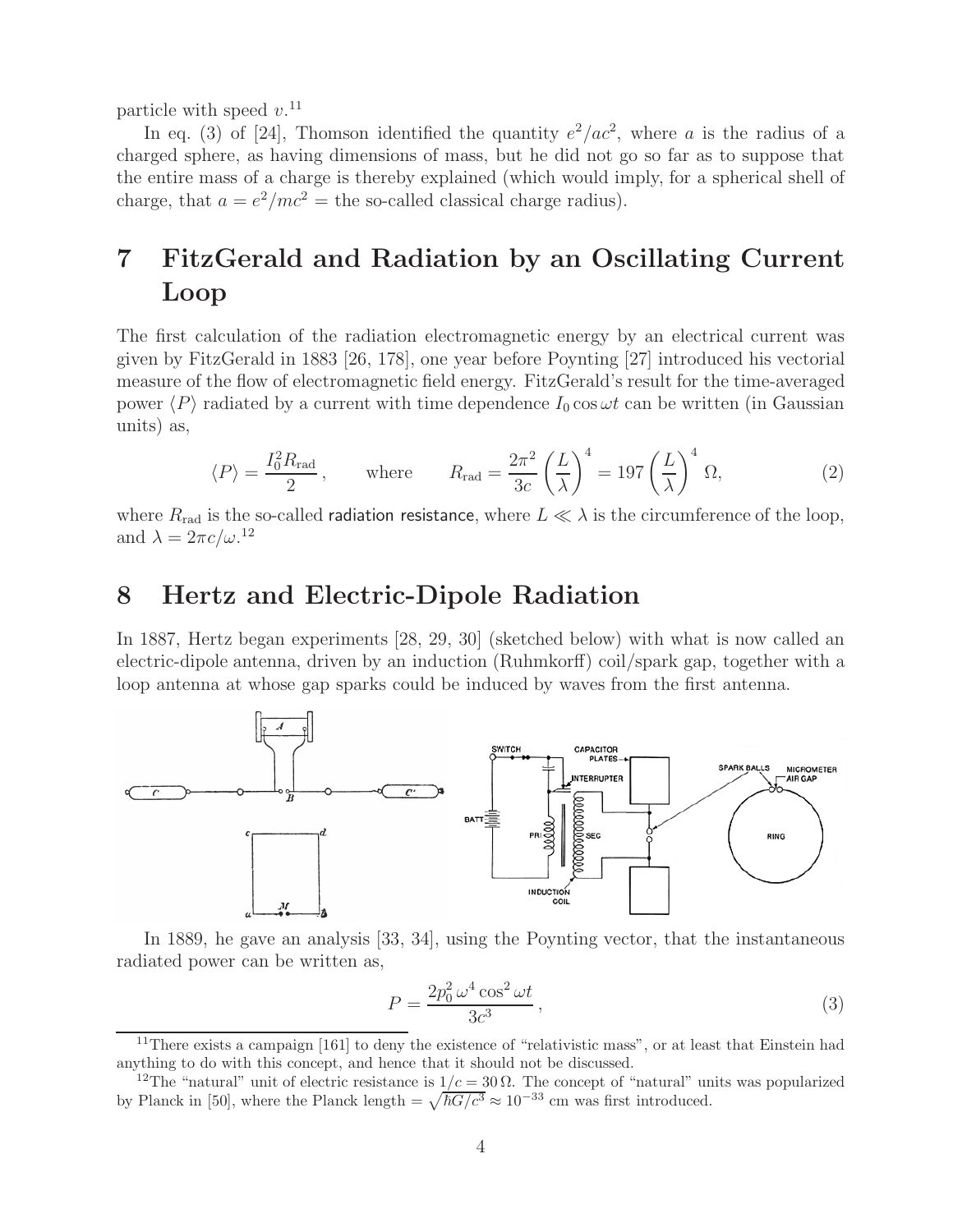where  $L \ll \lambda$  is the total length of the antenna,  $p = p_0 \cos \omega t$  is its electric-dipole moment, which is related to the current  $I_0 \sin \omega t$  in its spark gap by  $p_0 = I_0 L/2\omega$ .

*Hertz did not describe the time-averaged radiated power as,*

$$
\langle P \rangle = \frac{I_0^2 R_{\text{rad}}}{2}, \qquad \text{where} \qquad R_{\text{rad}} = \frac{2\pi^2}{3c} \left(\frac{L}{\lambda}\right)^2, \tag{4}
$$

*and* Rrad *is the radiation resistance of the antenna.*<sup>13</sup>

## **9 Lodge and Radiation Resistance**

In 1889, Lodge translated Hertz' paper [33] into English [34], and repeated many of Hertz' experiments [35]. On p. 153 of [35], Lodge remarked that the power radiated in the apparatus of Hertz "may be compared with the form  $V^2/R$ ", where V is the "difference in potential between its ends" and  $R$  is a resistance. This appears to be the first conception of the radiation resistance associated with an electrical circuit that emits radiation.<sup>14</sup>

## **10 Poincaré and** *Amortissement*

Hertz' achievements had considerable immediate impact, including commentaries by Poincaré, (1891) [37] and secs. 47-48, pp. 92 ff, of [41], that mentioned the *amortissement* (damping) of a Hertzian electrical oscillator due to its emission of energy in the form of radiation.<sup>15</sup>

### **11 Radiation Resistance** vs. **Radiation Reaction**

The radiation resistance, which is to be included in circuit analyses of devices that emit radiation, is the most practical application of the "radiation reaction", as discussed in sec. 2.2 of [174].

The radiation resistance (2) for a loop of radius  $r = L/2\pi$  can be deduced from the radiation-reaction force  $\mathbf{F}_{\text{react}} = -e^2 r^2 \dddot{\mathbf{v}} / 6c^5$  on electrons of charge e moving in that loop. See secs. 2.3-4 of [174]. This example involves magnetic-dipole radiation (rather than electricdipole radiation), in which case the leading term, proportional to  $\ddot{v}$ , vanishes in Lorentz' series expansion for the self force, and the next-to-leading term, proportional to  $\dddot{\mathbf{v}}$ , dominates. However, the physics literature on the "radiation reaction" is almost exclusively concerned with single electrical charges, which latter cannot be well described in classical electrodynamics. In contrast to the widespread application of the concept of the radiation

<sup>&</sup>lt;sup>13</sup>In early experiments on antennas with spark gaps it was hard to distinguish the radiation resistance from the resistance of the spark (plasma). See, for example, [59].

<sup>14</sup>In 1898, Abraham (age 23) [48] considered the *D¨ampfung durch Ausstrahlung* of an electric-dipole antenna (consisting of two halves of a prolate spheroid). In 1902, eq. (9) of [58], Abraham gave the power radiated by a particular antenna in a form equivalent to  $I_0^2 R/2$  with  $R = 36.6 \Omega$ , but did not describe this result as involving a resistance. This value was called the *Strahlungswiderstand* (radiation resistance) on p. 459 of [83] (1908).

<sup>&</sup>lt;sup>15</sup>The damping of an electrical oscillator due to Joule heating had been noted in [36].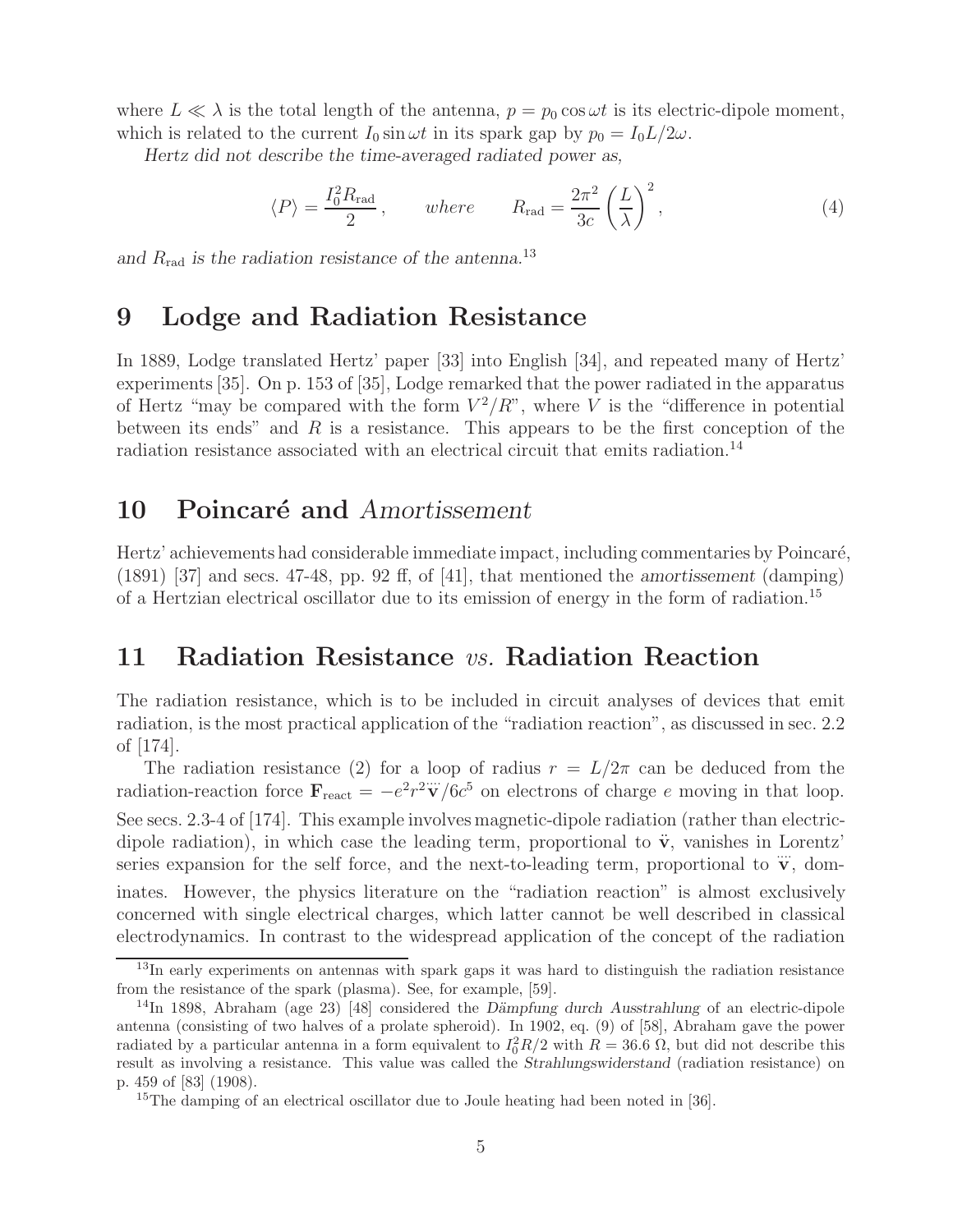resistance in antenna engineering, there is essentially no experimental evidence for effects of the classical radiation reaction on single electric charges, which topic remains almost purely a "theoretical" concern, with the character of a "perpetual problem" [127], about which contentious literature (perhaps including this note) continues to be generated.

# **12 Lorentz' Self Force on an Accelerated Charge**

In 1892, Lorentz enunciated his "classical electron theory" [38], that electric charge resides on "particles" (rather than in the æther/fields surrounding such particles, as according to Maxwell [17]).<sup>16</sup> In sec. 120 of [38], Lorentz approximated the retarded potentials of Lorenz [13] and Riemann [12] to order  $1/c<sup>3</sup>$  to deduce the self force on an accelerated, extended charge e with low velocity  $(v \ll c)$ , finding in his eq. (111) the famous result (in Gaussian units),

$$
\mathbf{F}_{\text{self}} = \frac{3e^2}{3c^3} \frac{d^2 \mathbf{v}}{dt^2} = \frac{2e^2 \ddot{\mathbf{v}}}{3c^3} \qquad (v \ll c). \tag{5}
$$

That is, Lorentz considered the equation of motion for the charge, of mass  $m$ , when subject to an external force  $\mathbf{F}_{ext}$ , to be,

$$
m\dot{\mathbf{v}} = \mathbf{F}_{\text{ext}} + \mathbf{F}_{\text{self}}.\tag{6}
$$

There was no mention of radiation in Lorentz' derivation.

Lorentz continued his development of "electron theory" in [43], and gave a version of his argument for eq. (5) in sec. 20 of [66], and in Note 18 (in English) of [79]. In sec. 21 of [66], and between eqs. (35) and (36) of Note 18 [79], it was clarified that part of the self force could be written as  $-ke^2 \dot{\mathbf{v}}/r_0c^2$ , where  $r_0$  is the radius of the charge and k is a constant of order unity. This was interpreted as the negative of the acceleration  $\dot{v}$  times the "electromagnetic mass"  $ke^2/r_0c^2$  (first noted by J.J. Thomson [24]), and was therefore absorbed ("renormalized") into the left side of eq. (6), where the effective mass became  $m + ke^2/r_0c^2$ <sup>17,18</sup>

Lorentz may have first noted a relation between his self force  $(5)$  and radiation in note 10, pp. 60-62 of [74] (1905). Then, on p. 49 of [79] (1906) he inverted Planck's argument

 $16$  For a review of Lorentz' thinking about charges and field prior to [38], see [126].

<sup>&</sup>lt;sup>17</sup>The suggestion that the mass of an electron is entirely due to its electromagnetic field energy may be due to Wien (1900) [57]. In 1902, Kaufmann [63] argued that he had demonstrated this to be so experimentally. Poincaré pointed out in 1905 [77, 78] that the mass of a charge cannot all be electromagnetic, in that for the charge to be stable against the Coulomb repulsion of its parts, there must exist internal stresses that are also associated with mass/energy. These stresses provide a resolution of the so-called 4/3 problem, as reviewed in sec. 91 of [124]. Lorentz later argued [95] that the Poincaré stresses would not render a charge stable against deformations.

 $18$ Lorentz' low-velocity derivation of the self force (5) was embellished by Abraham in 1902 [61], with the explicit assumption that the mass of a charge is entirely electromagnetic. Versions of Lorentz' argument are given in sec. 21-7 of [123], and in sec. 16.3 of [167]. The spirit of Lorentz' argument is well illustrated in the pedagogic paper [145] (although this paper is too naïve in its claim that the energy of the radiation associated with an accelerated charge must come from its kinetic energy, whereas it can also come from the electromagnetic field energy of that charge, as noted by Schott [94] and discussed in sec. 19 below.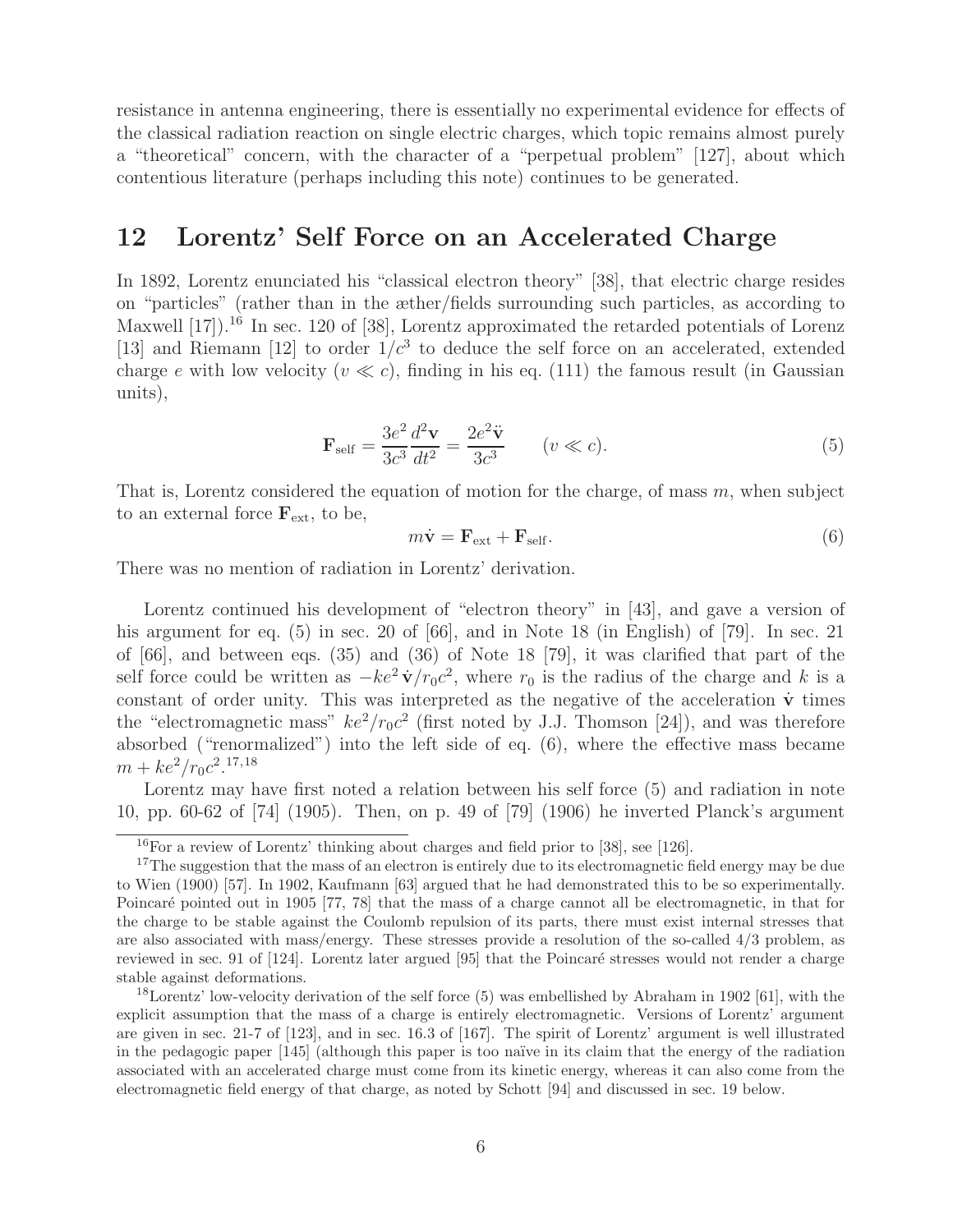[46] to show that the time integral  $\int \mathbf{F}_{\text{self}} \cdot \mathbf{v} dt$  can be integrated by parts to give a term  $-\int (2e^2\dot{v}^2/3c^2) dt$ , without mentioning that this result corresponds to the negative of the radiated power. A connection of this term to radiation was, however, made on p. 259, Note 22 of [79].

In sec. 37 of [79], Lorentz added the comment that his result (5) holds only if the motion of the charge does not change "sensibly" during the time light takes to cross the (extended) charge. *He did not mention that this restriction would exclude so-called "runaway" solutions that have since been considered for the equation of motion of a classical charge. Nor did he mention that this restriction implies that the strengths of the external electric and magnetic fields cannot be arbitrarily large.*<sup>19</sup>

#### **12.1 Should Lorentz' Self Force Be "Renormalized" Away?**

In view of eq. (5), Lorentz' equation of motion (6) of an electron with "mechanical" momentum  $\mathbf{p}_{\text{mech}} = m\mathbf{v}$  could be written as,

$$
m\dot{\mathbf{v}} = \frac{d\mathbf{p}_{\text{mech}}}{dt} = \mathbf{F}_{\text{ext}} + \mathbf{F}_{\text{self}} = \mathbf{F}_{\text{ext}} + \frac{d}{dt}\frac{2e^2\dot{\mathbf{v}}}{3c^2}, \qquad \frac{d}{dt}\left(\mathbf{p}_{\text{mech}} - \frac{2e^2\dot{\mathbf{v}}}{3c^2}\right) = \mathbf{F}_{\text{ext}}.
$$
 (7)

This suggests that the effective momentum of an electron might be regarded as  $p_{\text{eff}}$  =  $p_{\text{mech}} - 2e^2 \dot{v}/3c^2$ , in which case the "renormalized" equation of motion might be simply  $d\mathbf{p}_{\text{eff}} / dt = \mathbf{F}_{\text{ext}}$ , and the peculiar form of the Lorentz' self force (5) would have no impact on the observable behavior of an electron.

While this procedure has some appeal in giving a "trivial" resolution of the issue of the self force on an electron, it seems inappropriate once one is aware that the self force (5) is related to the reaction on an accelerated charge due to its radiation of electromagnetic energy, as noted by Planck (sec. 13 below). Hence, people have hesitated to "renormalize away" the self force (5), leaving the topic of "classical electron theory" to wrestle with its consequences, which to this day seems (to this author) to be somewhat imperfectly resolved.<sup>20</sup>

An "engineering" argument for continued use of Lorentz' self force (5) is that it leads to the radiation resistance of antennas, such as eqs. (2) and (4), which is the most "practical" application of this concept  $[174]$ <sup>21</sup>

<sup>19</sup>Another indication of the approximate character of Lorentz' self force (5) comes from the extension of Planck's argument (sec. 13) for a radiation-reaction force to higher-order multipole radiation. A single charge not at the origin has nonzero electric and magnetic moments of all orders. If the charge is accelerated, it emits electric- and magnetic-multipole radiation of all orders, of which electric-dipole radiation is typically the strongest. As indicated in [162], and in sec. 2.3 of [174], the radiation-reaction force associated with higher-order multipole radiation depends on higher-order derivatives of the charge's velocity. In extreme cases, the higher-order derivatives could be larger than  $\ddot{v}$ , such that a higher-order radiation-reaction force is the largest, and corrections to eq. (5) would be important.

 $20$ This theme will be considered further in secs. 19, 26 and 30 below.

<sup>&</sup>lt;sup>21</sup>If an antenna emits net momentum at rate  $dP_{rad}/dt$ , then there is a back reaction force on the antenna equal and opposite to this [147], which contrasts with the effect of the self force (5) in generating the radiation resistance experienced by the conduction electrons. Note that the self force (5) on the oscillating conduction electrons is parallel to conductors, while the net radiated momentum is (typically) perpendicular to these conductors.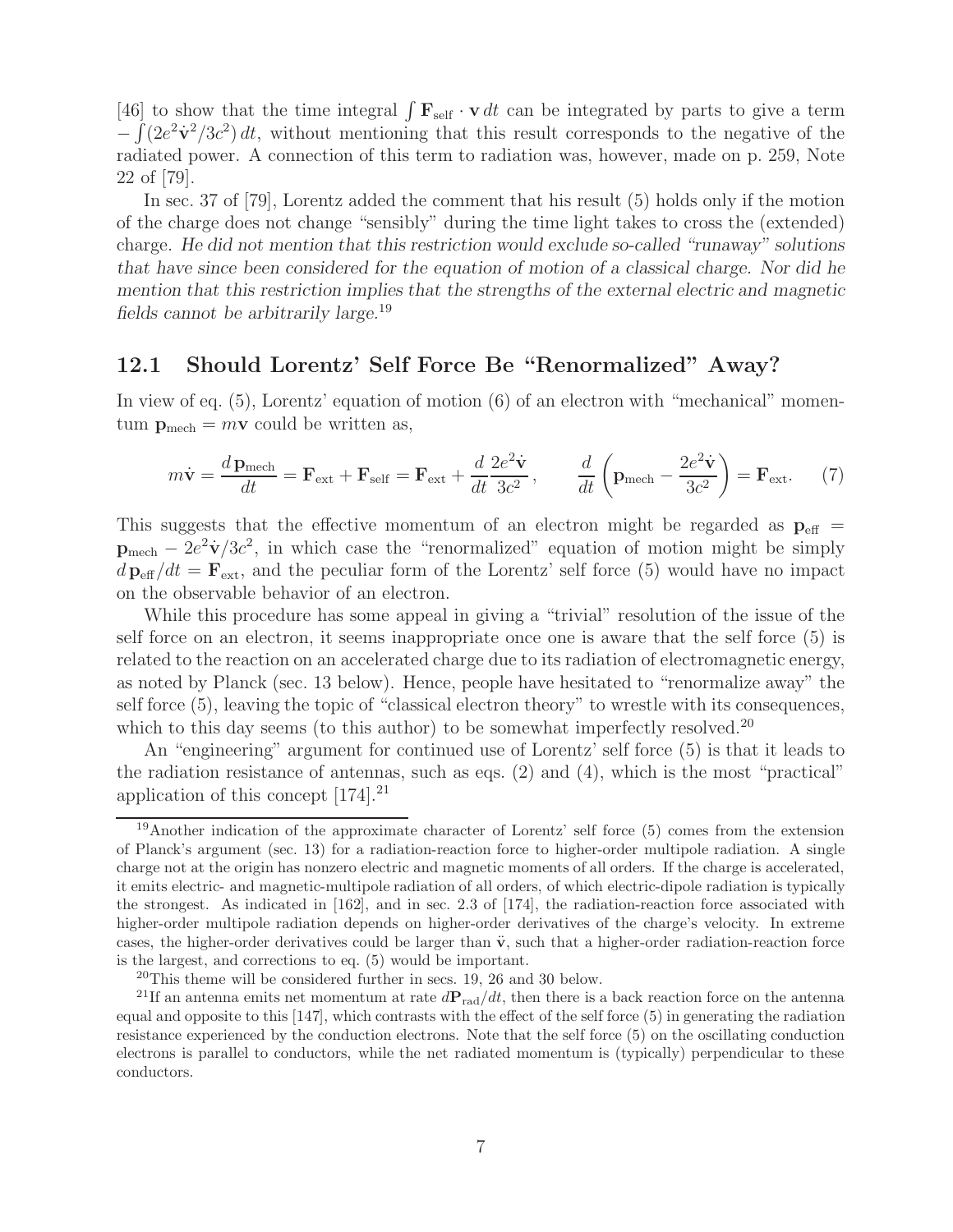# **13 Planck and the Radiation Damping Force**

In the mid 1890's, Planck became interested in the relation between electromagnetism and thermodynamic aspects of emission and absorption of radiation, as pioneered by Kirchhoff [8].<sup>22</sup> Planck was inspired by Hertz' analysis [30, 33] of his experiments (sec. 8 above) that generated and detected electromagnetic waves at a single frequency, in which the source of these waves was a "resonator" that Hertz interpreted as an oscillating electric dipole. Planck noted (1895) [44] that such a "resonator" could be modeled as a single electric charge e tied to a force center by a "spring", and that in the steady state (thermal equilibrium) the work done by the driving (external) force  $F_{\text{ext}}$ , presumably an electromagnetic field, must equal the energy radiated.

In a subsequent paper (1896) [46], Planck gave a more analytic discussion.<sup>23</sup> He argued that, for the model where the oscillator is an electric charge  $e$  of mass  $m$  tied to a spring of constant k in, say, an external electromagnetic wave with electric field **E** of the resonant angular frequency  $\omega = \sqrt{k/m}$ , if the equation of motion were simply,

$$
m\ddot{x} + kx = F_{\text{ext}} = eE\cos(\omega t),\tag{8}
$$

then the amplitude of the oscillation would grow indefinitely with time. To avoid this physical impossibility, the equation of motion must include a damping term, that is plausibly related to the radiation of energy by the "resonator", which causes a loss of energy similar to the case of ordinary friction. That is, the equation of motion must actually have the form,

$$
m\ddot{x} + kx = F_{\text{ext}} + F_{\text{damping}},\tag{9}
$$

and that in the steady state the time-average work done by the external force equals the radiated energy, such that the time-average work done by the damping force is the negative of this.

The resulting motion of the charge, if steady, has the form  $x = x_0 \cos(\omega t + \phi)$ , for which the corresponding electric-dipole moment about the origin is  $p = e x$ . According to Hertz (1889) [33], the "resonator" continuously radiates energy at the rate,  $24$ 

$$
P = \frac{dU_{\text{rad}}}{dt} = \frac{2\ddot{p}^2}{3c^3} = \frac{2e^2\ddot{x}^2}{3c^3}.
$$
 (10)

Integrating over the period  $T = 2\pi/\omega$  of the steady oscillation, the work done W by the damping force is,

$$
W = \int_0^T F_{\text{damping}} \dot{x} dt = -\int_0^T \frac{dU_{\text{rad}}}{dt} dt = -\frac{2e^2}{3c^3} \int_0^T \ddot{x}^2 dt = -\frac{2e^2}{3c^3} \dot{x} \ddot{x} \Big|_0^T + \frac{2e^2}{3c^3} \int_0^T \dot{x} \ddot{x} dt
$$
  
=  $\frac{2e^2}{3c^3} \int_0^T \dot{x} \ddot{x} dt.$  (11)

<sup>22</sup>For a review of Planck's thinking in this era, see [186].

 $^{23}$ Planck mentioned being inspired by Poincaré's discussion, [37] and secs. 47-48, pp. 92 ff, of [41], of the *amortissement* (translated by Planck as *Dampfung durch Strahlung* = radiation damping) of a Hertzian oscillator.

 $24$ While Hertz' result (9) agrees with the Larmor formula [45], the latter was deduced only in 1897, after Planck's analysis [46].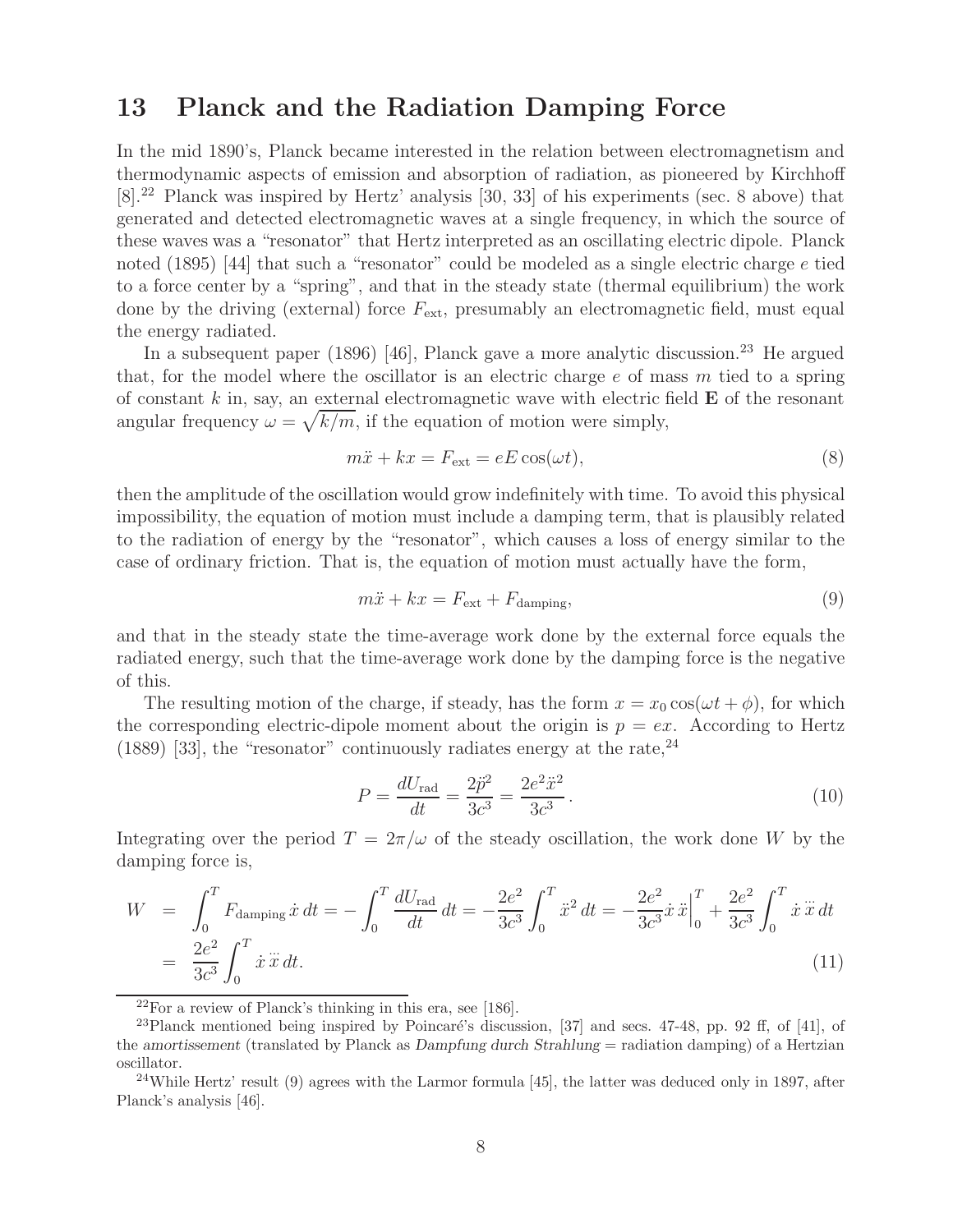Hence, it is consistent to identify the damping force as,  $2^5$ 

$$
F_{\text{damping}} = \frac{2e^2}{3c^3}\ddot{x} = \frac{2e^2}{3c^3}\ddot{v},\tag{12}
$$

which is the same as Lorentz' self force (5) that was deduced by a very different argument, although Planck did not mention this in [46].

Planck's derivation can be regarded as transforming a "radiation reaction" via an integration by parts into "radiation damping" (*Dampfung durch Strahlung*).

Planck did remark that the equation of motion (9) in the case of zero external force and zero spring constant becomes  $\ddot{x} = \tau \ddot{x}$ , where  $\tau = 2e^3/3mc^3$ , which has the "runaway" solution  $x = x_0 e^{t/\tau}$ , <sup>26</sup> but which he dismissed (sec. 4 of [46]) as having no physical meaning (*keine Bedeutung*).

Planck's efforts to understand thermal radiation soon led him to infer that the energy of his "resonators" was quantized [54], after which he seldom discussed radiation damping (and his broader interest in "classical electron theory" also diminished with time). $^{27}$ 

## **14 Related Efforts around 1900**

Following the "discovery" of the electron by Thomson (1897) [47] and others, interest increased in charges with high velocity.<sup>28</sup> The early effort by Thomson  $(1881)$  [24] on the fields of a charge with low velocity had been generalized to arbitrary velocity by Heaviside (1889) [31], who found that the equipotential surfaces are ellipsoids contracted by the factor  $1/\sqrt{1-v^2/c^2}$  in the direction of motion. FitzGerald (1889) [32] and Lorentz (1892) [39] then argued that this implies the length of material objects in motion to be so contracted (although at the time they considered the contraction only to order  $v^2/c^2$ ). This was considered to be an electromechanical effect in what we now call the (inertial) lab frame. Only in 1905 did Einstein develop the theory of special relativity [75] in which the contraction is regarded as an effect of the contraction of the spatial coordinates (along with an expansion of the time scale) of a moving (inertial) frame of reference relative to those in the lab frame.

Meanwhile, an important step was the deduction of the potentials and fields of an accelerated charge with arbitrary velocity (less than c) by Liénard (1898) [49], and by Wiechert  $(1900)$  [56]. Liénard also deduced the power radiated by an accelerated charge with high velocity, eq.  $(21)$  of [49], which was independently deduced by Heaviside (1902) [62].<sup>29</sup> These

 $25$ The logic of eq.  $(11)$  is crisp only for periodic motion.

<sup>&</sup>lt;sup>26</sup>Planck's result came shortly before J.J. Thomson [47] determined the ratio  $e/m$  for an electron, with the implication that  $\tau \approx 10^{-23}$  s.

 $27$ Some mention by Planck of radiation damping appears in sec. III of the 1906 edition of [81], but this was omitted in the second (1914) edition that most readers are more familiar with.

<sup>28</sup>The emerging "electron theory" was the topic of the 1900 *Festschrift* for Lorentz [53]. Efforts around this time related to the question of electromagnetic mass (but not the radiation reaction) are reviewed in chap. 1 of [152].

 $^{29}$ Liénard discussed the self force, sec. III, p. 53 of [49], but only displayed the term that contributes to the "electromagnetic mass".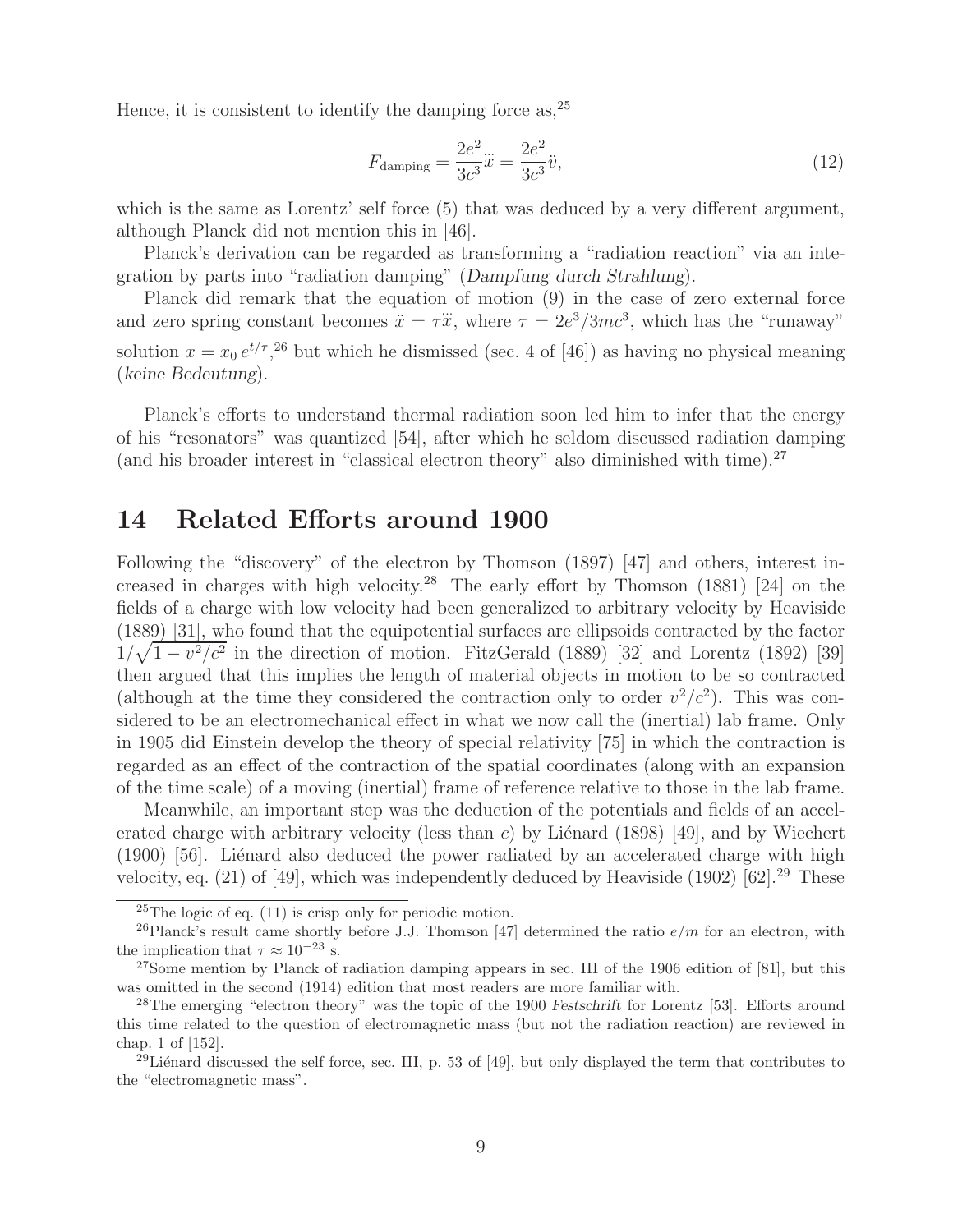results had the implication that atoms could not be tiny "solar systems" with electrons orbiting a central positive charge, as such orbits would quickly decay via emission of radiation, which led Thomson (1903) to consider "plum pudding" models in which a sphere of positive charge at rest contained rings of moving negative charge that did not emit radiation  $[67, 73]$ <sup>30</sup>

The first convincing experimental evidence for the radiation pressure of light was given by Lebedev in 1901 [60], and confirmed by Nichols and Hull  $[65]$ <sup>31</sup>

# **15 Abraham and the Radiation Reaction at High Velocity**

In the early 1900's, Abraham followed Lorentz in considering classical models of a spherical electron, first [61] discussing the self force (for low velocity) in the manner of Lorentz, without mention of radiation.<sup>32</sup> Then, in 1904 [68] he began to speak of the *Strahlungsdruckes* (radiation pressure) exerted on an accelerated charge (of arbitrary velocity) as a reaction to its emission of radiation.<sup>33</sup> It seems (to this author) that his results were more clearly presented in his 1905 "textbook" [70], in which sec. 15 is titled *Die Rückwirkung der Strahlung auf ein bewegtes Elektron* (the back reaction of radiation on a moving electron). If we also translate *R¨uckwirkung der Strahlung* as "radiation reaction", this would be the earliest use of that term.

On pp. 71-73 of [70] (pp. 69-70 of the 1908 edition [84]), Abraham reviewed Planck's derivation of radiation damping  $[44]$ , but without attribution.<sup>34</sup>

 $30A$  classical electron would gain infinite kinetic energy as it spiraled in to a point nucleus (during a finite, short time), which is a type of "runaway" solution. The inclusion of Lorentz' self force (5) in the equation of motion does not prevent this "runaway" behavior [171].

The gain in kinetic energy of the inspiraling electron is compensated by a reduction in the cross term in electric field energy of the electron and the nucleus. However, this early clue as to the importance of such cross terms seems not to have been noticed around 1900.

*The gain in kinetic energy associated with the "friction" due to radiation is analogous to the "satellite paradox", that a satellite in low-Earth orbit speeds up, and falls inwards, due to atmospheric drag [117].*

<sup>31</sup>The famous Crookes radiometer [21] does not demonstrate electromagnetic radiation pressure, as argued by Schuster [22]. See also [125].

 $32$ For a commentary  $(1908)$  on the work of Lorentz and Abraham, see [82]. Other early commentaries include [91, 98, 99], and more recently [128, 132].

A parallel effort by Sommerfeld led to an integral form for the self force, sec. 11 of [71]. See also [72]. This work had little impact, but survives in discussions of the "memory equation" in, for example, chap. 7 of [172].

<sup>33</sup>The title of a brief report from 1904 (in English) by Abraham [69] is *The Reaction of the Radiation on a Moving Electron.*

<sup>34</sup>Abraham cited Planck's paper [46] in [48] (1898). Because [70] was a "textbook" and not a research paper, Abraham may have felt it unnecessary to reference a then-well-known paper. Whatever the reason for Abraham not citing Planck, an unfortunate consequence is that most present "textbooks" also omit acknowledgment of Planck's (and Poincaré's) introduction of the notion of a damping force in reaction to radiation. Abraham associated Planck's radiation-damping force (12) with Lorentz' self force (5), perhaps giving the impression, as implied in some later textbooks, that Lorentz derived this result by the method of Planck.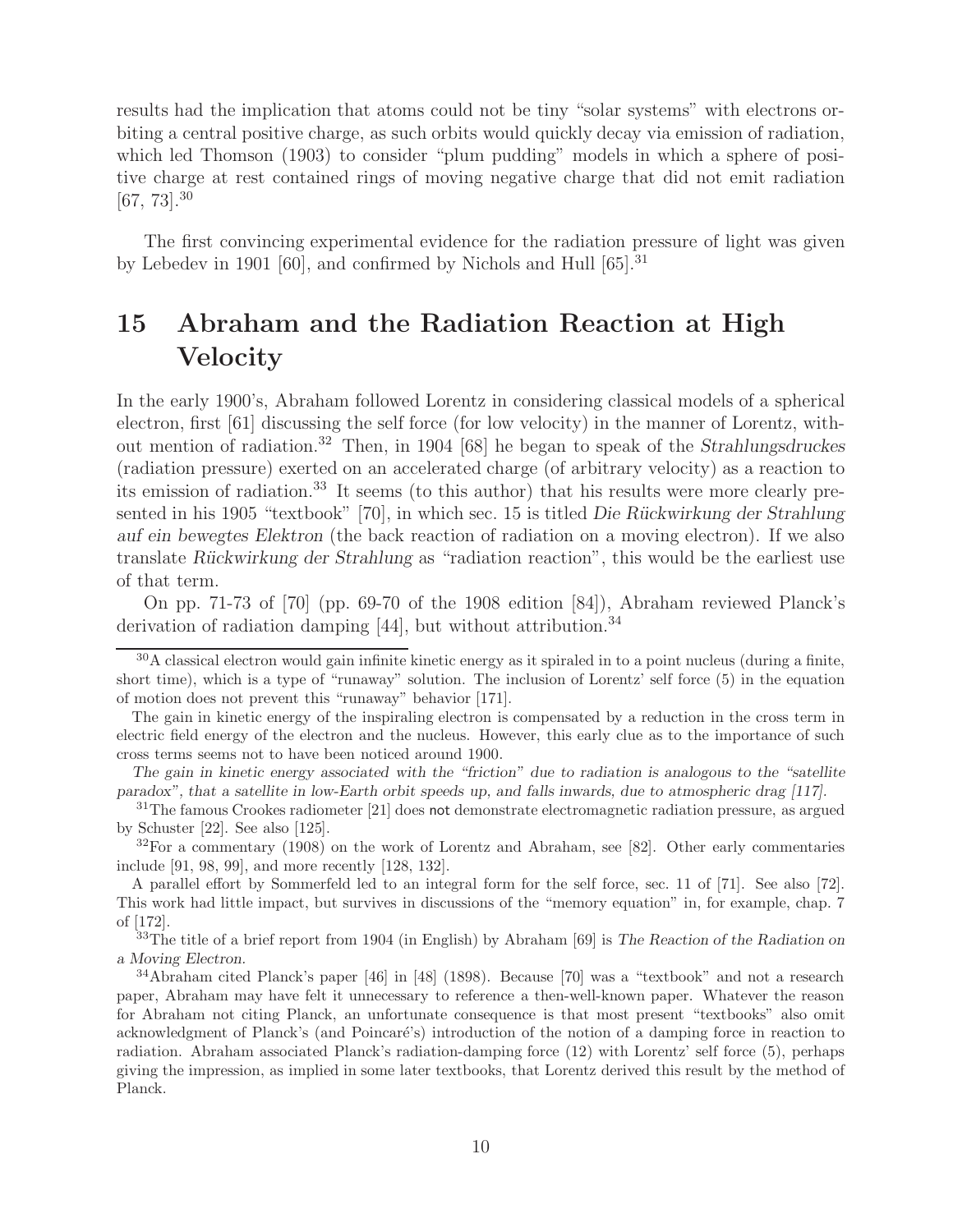In eqs. (77d-e), p. 111, of [70], he gave the Poynting vector [27],  $\mathbf{S} = (c/4\pi)\mathbf{E} \times \mathbf{B}$ , at large distances from an accelerated charge  $e$ . He then obtained the total power  $P_{rad}$  that crosses a sphere of large radius r in eq. (82), p. 118, with  $\gamma = 1/\sqrt{1 - v^2/c^2}$ , 35,36

$$
P_{\rm rad} = \frac{dU_{\rm rad}}{dt} = \frac{2e^2\gamma^4}{3c^3} \left[ \dot{\mathbf{v}}^2 + \gamma^2 \frac{(\mathbf{v} \cdot \dot{\mathbf{v}})^2}{c^2} \right]. \tag{13}
$$

For **v**, **v** and  $\gamma$  at time t at the charge, the power P would be that observed at time  $t_{\rm obs} = t + r/c$ , upon integration of the Poynting vector over the whole sphere.<sup>37</sup> Abraham considered that the power P comes from the energy  $U_e$  of the charge, so his eq. (83) actually had the form,

$$
\frac{dU_e}{dt} = -\frac{dU_{\text{rad}}}{dt} = -P_{\text{rad}} = -\frac{2e^2\gamma^4}{3c^3} \left[ \dot{\mathbf{v}}^2 + \gamma^2 \frac{(\mathbf{v} \cdot \dot{\mathbf{v}})^2}{c^2} \right].
$$
\n(14)

On pp. 107-115 of [70], Abraham established for charges with low velocity that the power  $P_{\text{rad}}$  transmitted across the large sphere is accompanied by a transmission of momentum,  $dP_{\rm rad}/dt$ , related by,

$$
\frac{d\mathbf{P}_{\text{rad}}}{dt} = P_{\text{rad}} \frac{\mathbf{v}}{c^2} = \frac{dU_{\text{rad}}}{dt} \frac{\mathbf{v}}{c^2} \,. \tag{15}
$$

In this he used Thomson's [40, 183] and Poincaré's [55] identification that  $\mathbf{p} = \mathbf{S}/c^2$  is the density of momentum in the electromagnetic field.<sup>38,39</sup> Then, for motion with arbitrary velocity, eqs. (13) and (15) lead to,

$$
\frac{d\mathbf{P}_{\text{rad}}}{dt} = \frac{2e^2\gamma^4\mathbf{v}}{3c^5} \left[\dot{\mathbf{v}}^2 + \gamma^2 \frac{(\mathbf{v}\cdot\dot{\mathbf{v}})^2}{c^2}\right].\tag{16}
$$

The quantity  $dP_{rad}/dt$  has the dimensions of force, and Abraham argued that there should be a back reaction force on the charge given by,  $40$ 

$$
\mathbf{F}_{\rm rad} = -\frac{d\mathbf{P}_{\rm rad}}{dt} = -\frac{2e^2\gamma^4\mathbf{v}}{3c^5} \left[\dot{\mathbf{v}}^2 + \gamma^2 \frac{(\mathbf{v}\cdot\dot{\mathbf{v}})^2}{c^2}\right].\tag{17}
$$

As will be seen below, Abraham's derivation of the radiation damping force for charges with arbitrary velocity followed Planck, rather than Lorentz, but it is sometimes implied (as in sec. 16.3 of [167]) that Abraham used Lorentz' considerations of the self force on an extended charge in reaching his results for arbitrary velocity. However, Abraham did not reproduce Lorentz' "direct derivation" (*direktere Ableitung*) of eq. (5) in [70], but referred the reader to sec. 20 of Lorentz' 1903 article [66].

<sup>&</sup>lt;sup>35</sup>Abraham used the symbol X for the quantity  $\sqrt{1 - v^2/c^2} = 1/\gamma$ , and wrote  $\eta$  as the angle between the velocity vector **v** and the acceleration vector **v**.

<sup>&</sup>lt;sup>36</sup>The result (13) had been deduced by Liénard (1898) in eq. (21) of [49], and by Heaviside (1902) in eq. (10) of [62].

 $37$ According to the "Sommerfeld condition" [93, 164], eq. (13) is the power radiated by the charge at time t. However, this interpretation is misleading, in that the power  $P$  need not have come from the charge itself, but could have come from the electromagnetic field energy associated with the charge.

<sup>&</sup>lt;sup>38</sup>Poincaré's paper [55] is cited by Abraham on p. 31 of [70]. The relation  $\mathbf{p} = \mathbf{S}/c^2$  had been deduced by Abraham on pp. 124-125 of [64], then appeared just after eq. (33b), p. 273 of [68], and was given in eq. (18), p. 27 of [70].

 $39A$  justification via special relativity of the relation (15) is given in sec. 2.2.6 of [146].

 $^{40}$ Equations (14) and (17) were the final results of Abraham's 1904 paper [68].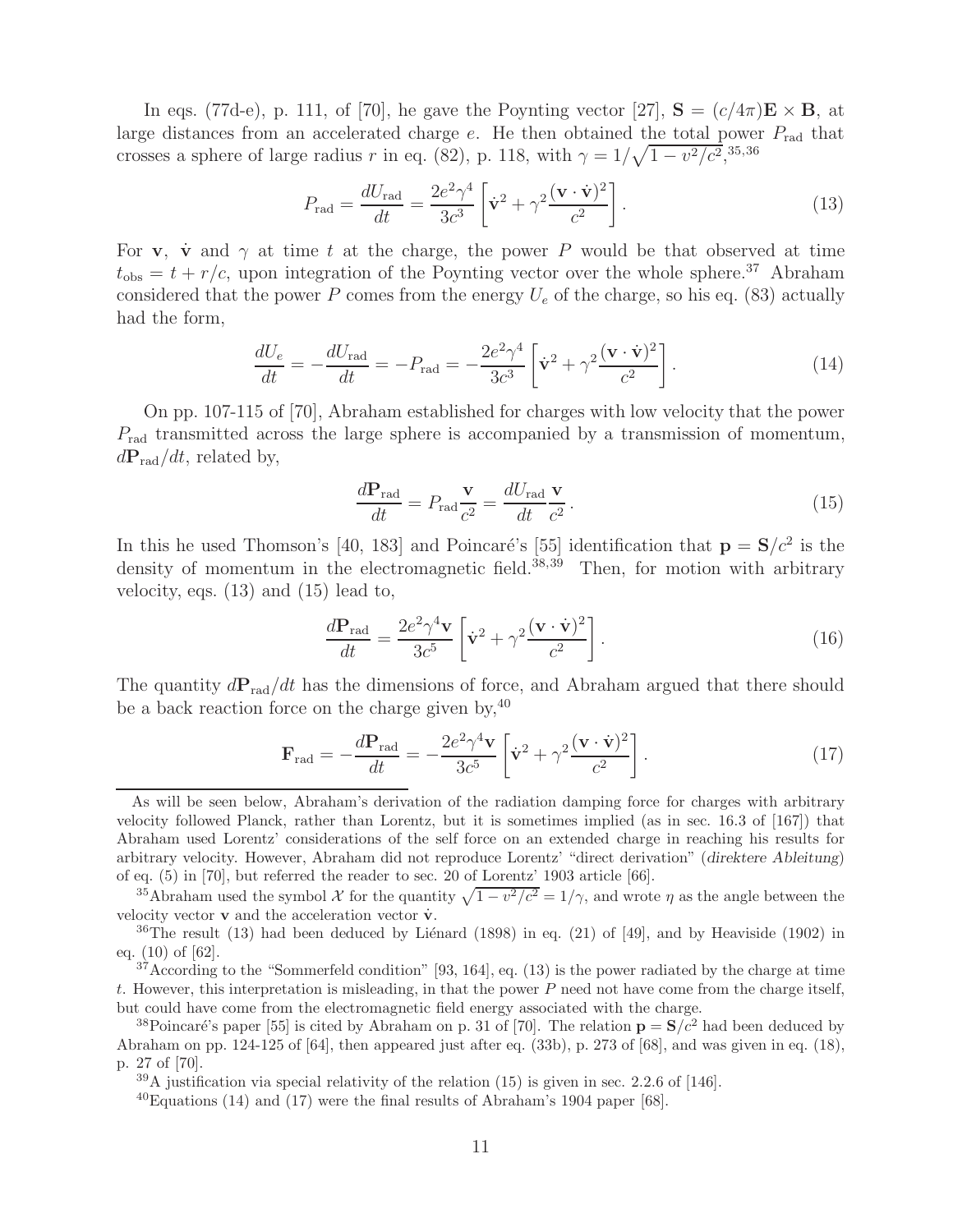However, the supposed reaction force (17) vanishes as velocity  $v \to 0$ , and does not equal Lorentz' self force  $(5)$ .<sup>41</sup>

In sec. 15 of [70], Abraham found a way to reconcile Lorentz' result (5) with eqs. (14) and (17), following the spirit of Planck's derivation of the radiation damping force (sec. 13 above). $42$ 

Abraham supposed that the charge is accelerated only during the interval  $t_1 < t < t_2$ , and argued that the changes in energy and momentum of the charge in reaction to its radiation should be,

$$
\Delta U = \int_{t_1}^{t_2} \frac{dU_e}{dt} dt = -\int_{t_1}^{t_2} P_{\text{rad}} dt = -\frac{2e^2}{3c^3} \int_{t_1}^{t_2} \left[ \gamma^4 \dot{\mathbf{v}}^2 + \gamma^6 \frac{(\mathbf{v} \cdot \dot{\mathbf{v}})^2}{c^2} \right] dt \tag{18}
$$

$$
\Delta \mathbf{P} = \int_{t_1}^{t_2} \mathbf{F}_{\text{rad}} dt = -\int_{t_1}^{t_2} \frac{d\mathbf{P}_{\text{rad}}}{dt} dt = -\frac{2e^2}{3c^5} \int_{t_1}^{t_2} \left[ \gamma^4 \mathbf{v} \dot{\mathbf{v}}^2 + \gamma^6 \frac{\mathbf{v} (\mathbf{v} \cdot \dot{\mathbf{v}})^2}{c^2} \right] dt. \tag{19}
$$

These quantities can be related to another form, which we call the radiation damping force,  $\mathbf{F}_{\text{damping}}$ , by,

$$
\Delta U = \int_{t_1}^{t_2} \mathbf{F}_{\text{damping}} \cdot \mathbf{v} dt, \qquad \Delta \mathbf{P} = \int_{t_1}^{t_2} \mathbf{F}_{\text{damping}} dt,
$$
\n(20)

which are to be obtained from eqs.  $(18)-(19)$  via integration by parts. Abraham found (sec. 15) of  $[70]$ ,  $^{43}$ 

$$
\mathbf{F}_{\text{damping}} = \frac{2e^2}{3c^3} \left[ \gamma^2 \ddot{\mathbf{v}} + \frac{\gamma^4 \mathbf{v} (\mathbf{v} \cdot \ddot{\mathbf{v}})}{c^2} + \frac{3\gamma^4 \dot{\mathbf{v}} (\mathbf{v} \cdot \dot{\mathbf{v}})}{c^2} + \frac{3\gamma^6 \mathbf{v} (\mathbf{v} \cdot \dot{\mathbf{v}})^2}{c^4} \right],
$$
(21)

which equals Lorentz' form (5) when  $\mathbf{v} = 0.44$  This suggests, but does not demonstrate, that the form of eq. (21) is the desired generalization Lorentz' self force  $\mathbf{F}_{\text{self}}$  of eq. (5) to arbitrary velocity. Such a demonstration was provided by Abraham (1908, p. 387 of [84]) and by von Laue (1908) [87] via a Lorentz transformation of eq. (5), as reviewed in sec. 17 below, and by Schott (1912) [92] using Lorentz' argument based on retarded potentials, as reviewed in sec. 19.1 below.

Abraham noted (sec. 15 of [70]) that it is actually easier to go from eq. (20), using  $\mathbf{F}_{\text{damping}}$ from eq.  $(21)$ , to eqs.  $(18)-(19)$  than *vice versa*. That is,

$$
\int_{t_1}^{t_2} f \dot{g} \, dt = f g \Big|_{t_1}^{t_2} - \int_{t_1}^{t_2} g \dot{f} \, dt,\tag{22}
$$

<sup>41</sup>Since the quantity  $d\mathbf{P}_{rad}/dt$  is related to the fields far from the charge, it is not necessarily the case that the momentum at large distances is directly related to the momentum of the accelerated charge. Indeed, in the example of a collapsing electric dipole [189], the charges gain, not lose, momentum from the field (while far from the collapsing dipole there is an outward flow of field energy. Hence, we should not expect eq. (17) to represent the radiation-reaction force on the accelerated charge.

 $42$ Abraham chose to transform eq. (17) into a form like eq. (5), but he could have instead transformed eq. (5) in to the form (17), as illustrated in Appendix A.

 $^{43}$ The details of the integrations by parts were omitted from the  $2<sup>nd</sup>$  (1908) edition [84] of [70].

<sup>44</sup>The result (21) was given by Abraham in eq. (12) of a brief report (in English) in 1904 [69], which he described as "the reaction of radiation on a point charge".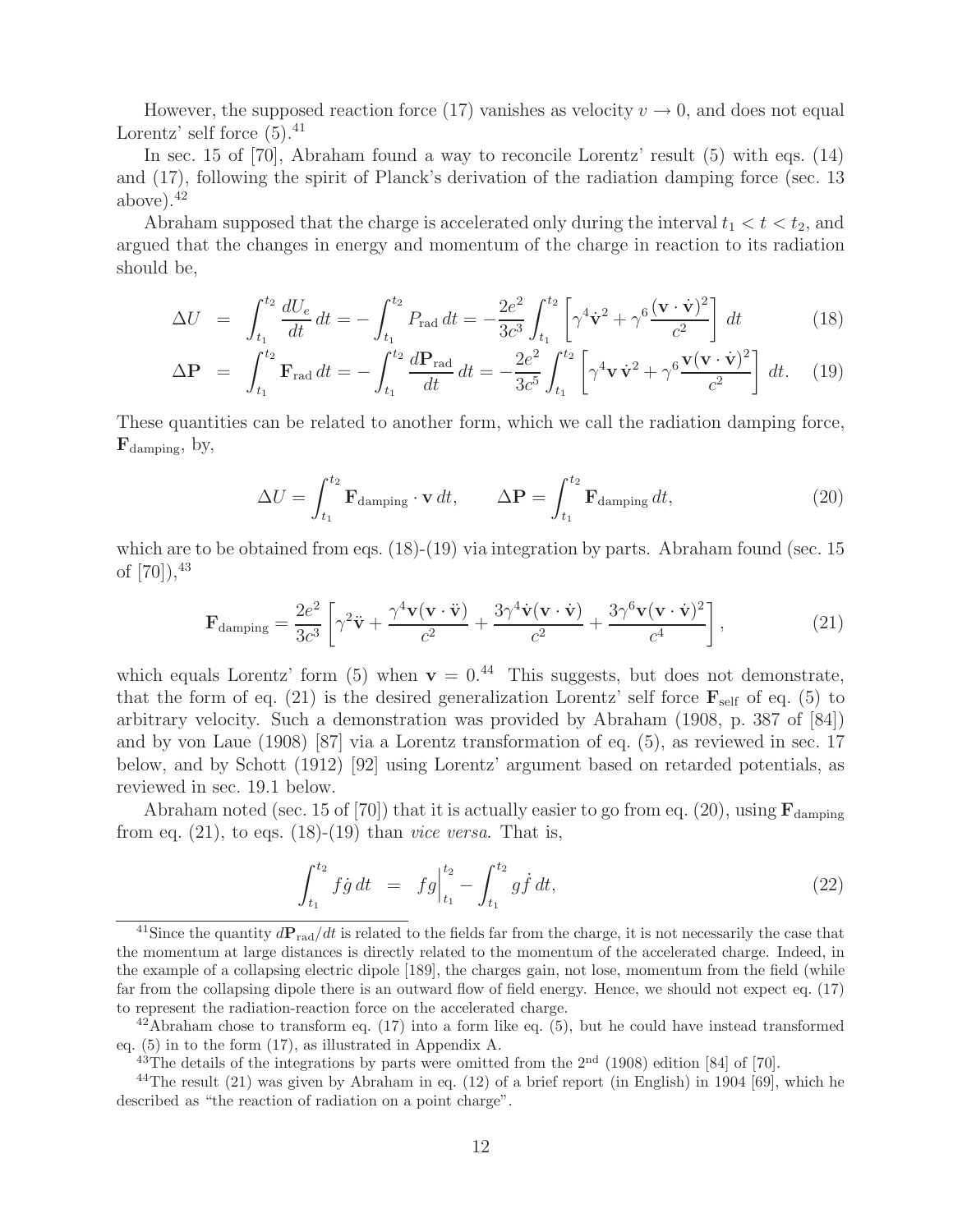$$
\int_{t_1}^{t_2} \gamma^2 \ddot{\mathbf{v}} dt = \int_{t_1}^{t_2} \gamma^2 \frac{d\dot{\mathbf{v}}}{dt} dt = \gamma^2 \dot{\mathbf{v}} \Big|_{t_1}^{t_2} - \int_{t_1}^{t_2} \frac{2\gamma^4 \dot{\mathbf{v}} (\mathbf{v} \cdot \dot{\mathbf{v}})}{c^2} dt, \qquad (23)
$$
\n
$$
\int_{t_1}^{t_2} \frac{\gamma^4}{c^2} (\mathbf{v} \cdot \ddot{\mathbf{v}}) \mathbf{v} dt = \int_{t_1}^{t_2} \frac{\gamma^4}{c^2} (\mathbf{v} \cdot \frac{d\dot{\mathbf{v}}}{dt}) \mathbf{v} dt = \frac{\gamma^4}{c^2} (\mathbf{v} \cdot \dot{\mathbf{v}}) \mathbf{v} \Big|_{t_1}^{t_2} - \int_{t_1}^{t_2} \left[ \frac{\gamma^4 \mathbf{v} \dot{\mathbf{v}}^2}{c^2} + \frac{\gamma^4 \dot{\mathbf{v}} (\mathbf{v} \cdot \dot{\mathbf{v}})}{c^2} + \frac{4\gamma^6 \mathbf{v} (\mathbf{v} \cdot \dot{\mathbf{v}})^2}{c^4} \right] dt, \qquad (24)
$$
\n
$$
t_2 \Gamma \qquad \gamma^4 \qquad 1 \qquad t_2^t \left[ \gamma^4 \mathbf{v} \dot{\mathbf{v}}^2 - 3\gamma^4 \dot{\mathbf{v}} (\mathbf{v} \cdot \dot{\mathbf{v}}) - 4\gamma^6 \mathbf{v} (\mathbf{v} \cdot \dot{\mathbf{v}})^2 \right]
$$

$$
\int_{t_1}^{t_2} \left[ \gamma^2 \ddot{\mathbf{v}} + \frac{\gamma^4}{c^2} \left( \mathbf{v} \cdot \ddot{\mathbf{v}} \right) \mathbf{v} \right] dt = - \int_{t_1}^{t_2} \left[ \frac{\gamma^4 \mathbf{v} \dot{\mathbf{v}}^2}{c^2} + \frac{3 \gamma^4 \dot{\mathbf{v}} \left( \mathbf{v} \cdot \dot{\mathbf{v}} \right)}{c^2} + \frac{4 \gamma^6 \mathbf{v} \left( \mathbf{v} \cdot \dot{\mathbf{v}} \right)^2}{c^4} \right] dt, (25)
$$

Then, using eq. (25) in the time integral of eq. (21), we arrive at the rightmost form of eq. (19).

For completeness, we note that,

$$
\mathbf{F}_{\text{damping}} \cdot \mathbf{v} = \frac{2e^2}{3c^3} \left[ \gamma^2 \mathbf{v} \cdot \ddot{\mathbf{v}} \left( 1 + \gamma^2 \frac{v^2}{c^2} \right) + \frac{3\gamma^4 (\mathbf{v} \cdot \dot{\mathbf{v}})^2}{c^2} \left( 1 + \gamma^2 \frac{v^2}{c^2} \right) \right]
$$
  
= 
$$
\frac{2e^2}{3c^3} \left[ \gamma^4 \mathbf{v} \cdot \ddot{\mathbf{v}} + \frac{3\gamma^6 (\mathbf{v} \cdot \dot{\mathbf{v}})^2}{c^2} \right].
$$
 (26)

Via a partial integration, we have that,

$$
\int_{t_1}^{t_2} \gamma^2 \mathbf{v} \cdot \ddot{\mathbf{v}} dt = \int_{t_1}^{t_2} \gamma^2 \mathbf{v} \cdot \frac{d\dot{\mathbf{v}}}{dt} dt
$$
\n
$$
= \gamma^2 \mathbf{v} \cdot \dot{\mathbf{v}} \Big|_{t_1}^{t_2} - \int_{t_1}^{t_2} \left[ \gamma^2 \dot{\mathbf{v}}^2 + \frac{4\gamma^6 (\mathbf{v} \cdot \dot{\mathbf{v}})^2}{c^2} \right] dt,
$$
\n(27)

such that the time integral of  $\mathbf{F}_{\text{damping}} \cdot \mathbf{v}$  equals the rightmost form of eq. (18).

Abraham achieved a significant success in arriving at eq. (21) for the radiation damping  $\mathbf{F}_{\text{damping}}$  of eq. (21), but it remained somewhat unsettling that this does not equal  $\mathbf{F}_{\text{rad}}$  of eq. (17), which seemed like the proper candidate for the "radiation-reaction force". An insight as to how this might be physically consistent was obtained later by Schott, as discussed in sec. 19.2 below.

In 1908, p. 387 of [84], Abraham used a Lorentz transformation of Planck's damping force, eq.  $(5)$  above (eq.  $(58)$ , p. 70 of  $[84]$ ), in an inertial frame where the charge is instantaneously at rest, to deduce the damping force in the lab frame where the charge has velocity **v**, finding the same form as eq.  $(21)$  for  $\mathbf{F}_{damping}$ .

While Plank's argument for the radiation-damping force requires that the acceleration vanish at  $t \to \pm \infty$ , this is not required in Lorentz' derivation of the self force (5). So, we infer that Abraham's expression (21) holds even for the (mathematical) case that the charge is accelerated in both limits  $t \to \pm \infty$ .

# **16 Hadamard and Ehrenfest**

We digress slightly to note that in 1908, Hadamard [85, 104] considered radiation in two spatial dimensions, finding that in the Lorentz gauge the potential  $V(\mathbf{x},t)$  is not simply a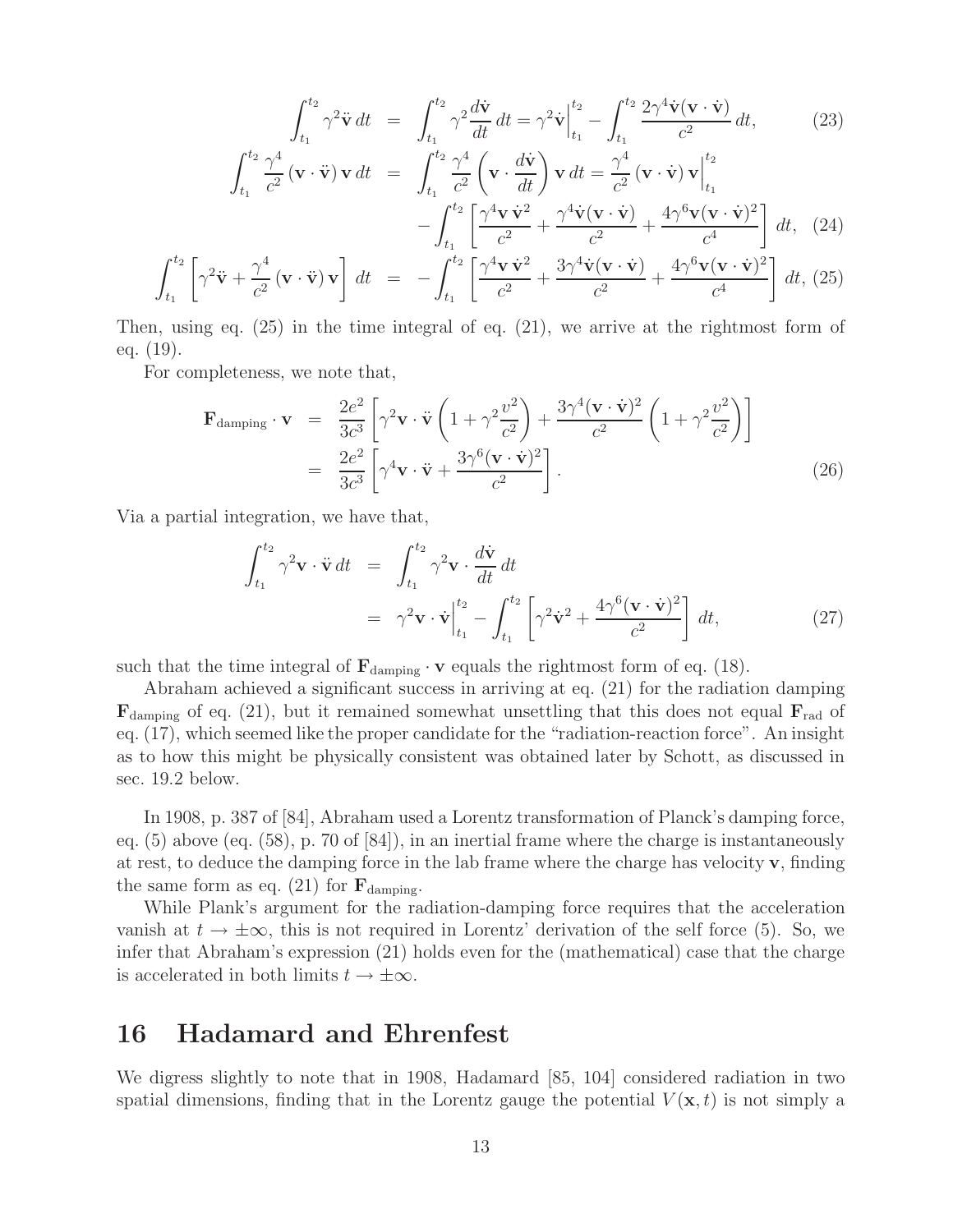function of the charge density at **x**<sup>-</sup> at the retarded time  $t' = t - |\mathbf{x} - \mathbf{x}'|/c$ , but at all earlier times as well.<sup>45</sup> As a consequence the form of the radiation reaction is somewhat different in two spatial dimensions than in three.

This led Ehrenfest (1917) [96, 100] to argue that this is why we live in a 3-dimensional space.

The theme of radiation, and the radiation reaction in other than three spatial dimensions is the subject of ongoing discussion, as recently reviewed in [196].

# **17 von Laue and the Lorentz Transformation**

In 1908, von Laue [87] (still writing as M. Laue) independently used a Lorentz transformation of Lorentz' self force  $\mathbf{F}_{\text{self}}$  (= Planck's damping force), eq. (5), to find Abraham's result eq.  $(21)$  for  $\mathbf{F}_{\text{damping}}$ .

In 1911, von Laue published a "textbook" on the theory of relativity [90] that included a section on uniformly accelerated (hyperbolic) motion (see also sec. 18 below), which ended with a footnote (p. 116): *For hyperbolic motion the self force (Zusatzkraft)*  $2e^2\ddot{v}/3c^3$  *is zero. In this case there is no radiation in unbounded hyperbolic motion.*

# **18 Born and Uniformly Accelerated Motion**

An example that has led to extensive discussion regarding the character of the radiation reaction is uniformly accelerated motion of an electric charge, due perhaps to a uniform external electric field. Minkowski (1909) [86] is sometimes credited for the first discussion of this example in a relativistic context, but perhaps Born (1909) [88] deserves the credit here.<sup>46,47</sup> The hyperbolic motion of a uniformly accelerated charge was also treated by Sommerfeld (1910) in sec. 8 of [89], who also referenced Minkowski for discussions of relativistic hyperbolae.<sup>48</sup>

<sup>46</sup>Born's solution did not contain a plane  $x = -ct$  of infinite field strength, and so is better regarded as

holding for a pair of equal and opposite charges at  $\pm x_b$ , with equal and opposite, uniform acceleration, as pointed out in [102] (see sec. 21 below). This is illustrated by the figure on p. 68 of [92], which shows the electric field lines for a positive charge at  $x_b$ , which terminate on the plane  $x = -ct$ , but could be mathematically extended to terminate on a negative charged at  $-x_b$ . Lines of the Poynting vector **S** are also shown in the figure.



For additional discussion by the author of uniformly accelerated motion, see [185].

 $47$ The motion of a uniformly accelerated charge is a hyperbola on a space-time diagram, which diagrams were introduced by Minkowski [86], who did consider hyperbolae on such diagrams.

<sup>48</sup>The efforts of Minkowski and Sommerfeld related to uniformly accelerated motion are reviewed in [188].

 $45$ See also [182, 192, 194].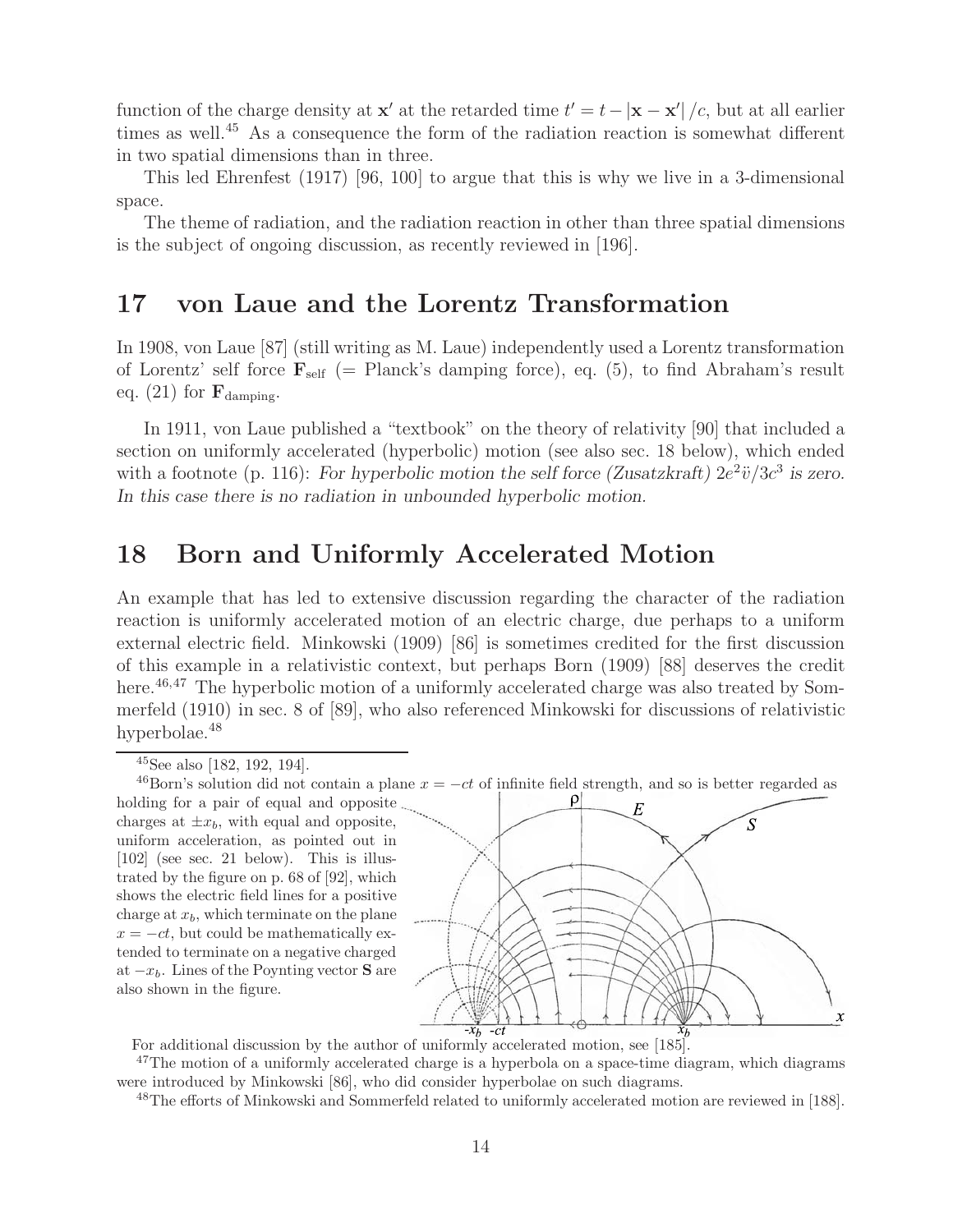Of these works, only Born [88] mentioned the self force/radiation reaction, writing on p. 5: *Bemerkenswert ist, daß ein Elektron bei einer Hyperbelbewegung, so groß auch ihre Beschleunigung sein mag, Reine eigentliche Strahlung veranlaßt, sondern sein Feld mit sich führt, was bis jetzt nur für gleichförmig bewegte Elektronen bekannt war. Die Strahlung und der Widerstand der Strahlung treten erst bei Abweichungen von der Hyperbelbewegung auf.* This can be translated as: *It is remarkable, that an electron causes no actual radiation, as great as its acceleration may be, but it drags its field along with it, which was up to now only known for uniformly moving electrons. The radiation and the resistance of the radiation only arise at deviations from hyperbolic motion.*

Born's is perhaps the earliest claim that a uniformly accelerated charge doesn't "radiate" (which claim was quickly endorsed by von Laue on p. 116 of [90]).

### **19 Schott**

The radiation reaction was the subject of the 1908 Adams Prize (Cambridge), and the winning essay, by Schott, was enlarged and published as a book in 1912 [92].

#### **19.1 Self Force**

In Appendix D of [92], Schott followed Lorentz' method [38, 79] of computing the self force on an extended, accelerated charge, but considered the velocity **v** to be arbitrary, and arrived (sec. 225) at the same form for  $\mathbf{F}_{\text{self}}$  as eq. (21) for Abraham's  $\mathbf{F}_{\text{damping}}$ .<sup>49</sup> Surprisingly, Schott did not realize in [92] that the damping/self force (21) is zero for uniformly accelerated motion,<sup>50</sup> as inferred from his comments on pp. 63 and 245-246. Only in sec. 8 of [94] (1915) did he remark that  $F_{\text{self}} = 0$  for uniformly accelerated motion.

### **19.2 Uniformly Accelerated Charge and the Schott/Acceleration Energy**

Schott treated the example of a charge uniformly accelerated by a constant external electric field in secs. 43-49, pp. 63-69 of [92], obtaining noteworthy results.<sup>51</sup>

In secs. 145-146 and 235 of [92] he considered the power delivered  $\mathbf{v} \cdot \mathbf{F}$  delivered to the charge, and identified a term proportional to the time derivative of what is now called the Schott energy,

$$
U_{\text{Schott}} = -\frac{2e^2\gamma^4 \mathbf{v} \cdot \dot{\mathbf{v}}}{3c^2} \,. \tag{28}
$$

<sup>&</sup>lt;sup>49</sup>The author has the impression that many people suppose Abraham [70] to have followed Lorentz' method [38, 66, 79] (rather than that of Planck [46]), and omit giving Schott credit for being to the first to arrive at eq. (21) by Lorentz' approach.

<sup>&</sup>lt;sup>50</sup>To verify this, note that if  $a^*$  is the constant acceleration in the instantaneous (inertial) rest frame of the charge, then the lab-frame acceleration is  $\dot{v} = a^{\star}/\gamma^2$ , and  $\ddot{v} = -3a^{\star}v/\gamma^4c^2$ .<br><sup>51</sup>For a review by the author of these results, see [185].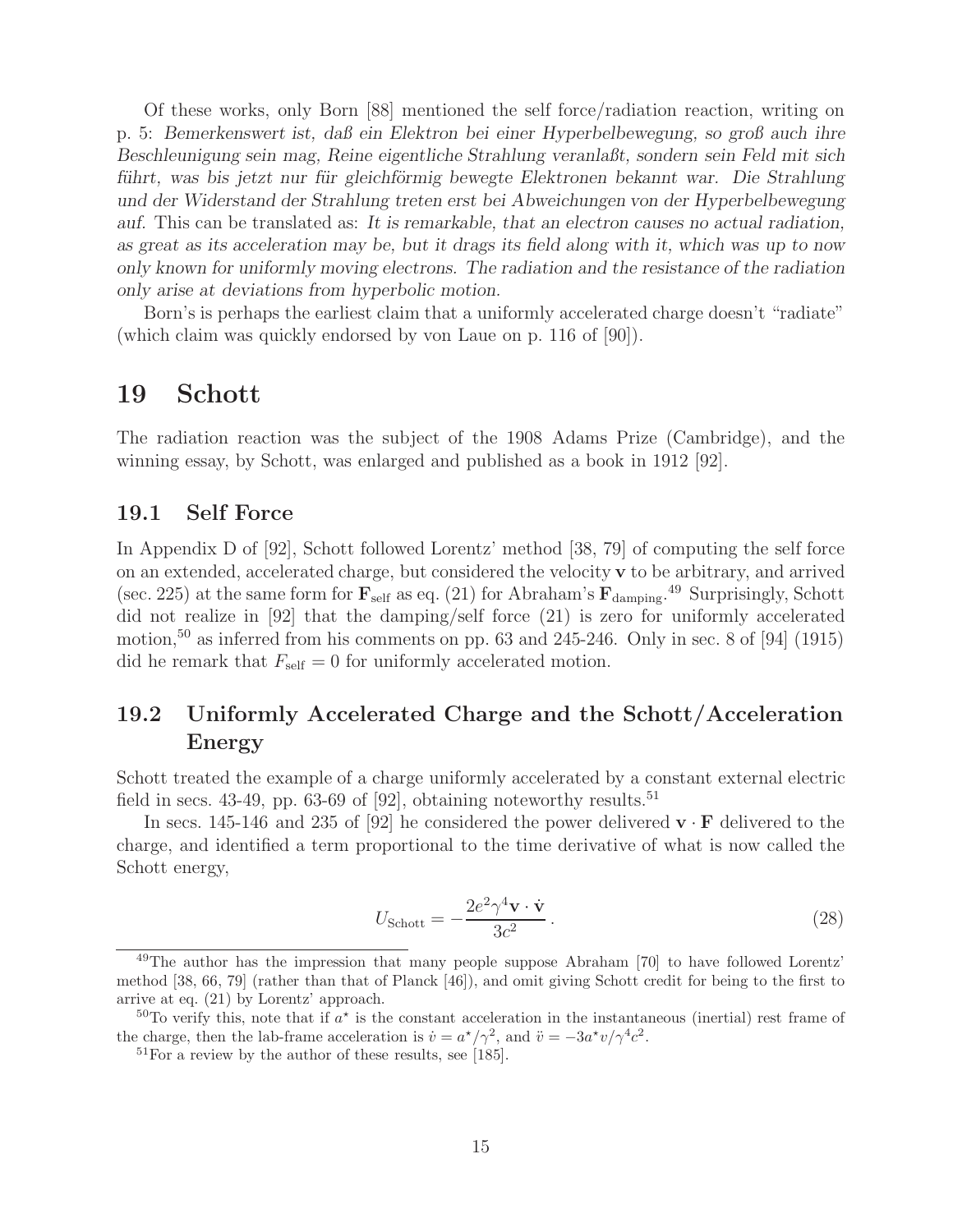His comments in sec. 235 suggests that at the time (1912), he did not regard eq. (28) as part of the "electromagnetic energy" of the charge (which is to be "renormalized" into the its effective mass), but as somehow part of its "radiation".

Schott continued his arguments in 1915 [94], where he noted that eq. (26) can be rewritten as,

$$
\mathbf{F}_{\text{self}} \cdot \mathbf{v} = -P_{\text{rad}} - \frac{dU_{\text{Schott}}}{dt} = \frac{dU_e}{dt} - \frac{dU_{\text{Schott}}}{dt}
$$
(29)

where  $P_{\text{rad}} = -dU_e/dt$  of eqs. (15)-(16) is the power "radiated" into the far zone by the accelerated charge, and the Schott energy is given by eq. (28).

In [94], Schott defined  $Q = 2e^3\gamma^4 \mathbf{v} \cdot \dot{\mathbf{v}}/3c^2$ , and said: *hence*  $-Q$  *must be regarded as work stored in the electron in virtue of its acceleration, so that we may speak of it as acceleration energy".* And, at the beginning of sec. 146 of [92], Schott had said; *If we adopt the usual convention that the kinetic energy depends on the velocity only, and not on the acceleration, we must exclude the second small term* (i.e., the Schott energy) *from the kinetic energy, and regard it as reversible radiant energy.*

Thus, it appears that Schott did not support the idea that his "acceleration energy" could/should be "renormalized" into the energy-momentum of the charge. And, it also seems that he did not consider how, according to Liénard  $[49]$ , the fields of an accelerated charge have terms proportional to the (retarded) acceleration  $\dot{\mathbf{v}}$ , and terms that do not involve  $\dot{\mathbf{v}}$ , such that the field energy and momentum, which are quadratic in the fields, contain "cross terms" proportional to the acceleration. This last theme was only explored much later, by Teitelboim [129, 130, 149], and by Eriksen and Grøn [170, 177] who identify these "cross terms" with the Schott energy/momentum, as reviewed in sec. 30 below.

In any case, Schott's discussion of the "acceleration energy" introduced the notion that the electromagnetic energy "radiated" by a charge can come from its electromagnetic field, as well as flowing off the charge itself.<sup>52</sup>

From Schott's description of the quantity  $P_{\text{rad}}$  (Schott's R of eq. (7) [94]), one infers that Schott considered a uniformly accelerated charge to radiate (and was unaware of the claims of Born [88] and von Laue [90] to the contrary).

Schott's result, eq. (29), gives an additional perspective on the argument of Abraham (sec. 15 above), that,

$$
\int_{t_1}^{t_2} \mathbf{F}_{\text{self}} \cdot \mathbf{v} \, dt = \int_{t_1}^{t_2} \frac{dU_e}{dt} \, dt - \int_{t_1}^{t_2} \frac{dU_{\text{Schott}}}{dt} \, dt = \int_{t_1}^{t_2} \frac{dU_e}{dt} \, dt - U_{\text{Schott}} \Big|_{t_1}^{t_2} = \int_{t_1}^{t_2} \frac{dU_e}{dt} \, dt, \tag{30}
$$

when the acceleration **v** is nonzero only for  $t_1 < t < t_2$ .

#### **19.2.1 Schott Momentum**

*This subsection contains results that follow from Schott's arguments, but were not deduced by him.*

<sup>&</sup>lt;sup>52</sup>This phenomenon is nicely illustrated in the example of an electric dipole, initially at rest, that decays starting at, say,  $t = 0$  [189]. For the case of exponential decay, see [131, 165], as well as sec. 2.5 of [175] and sec. 2.7 of [180].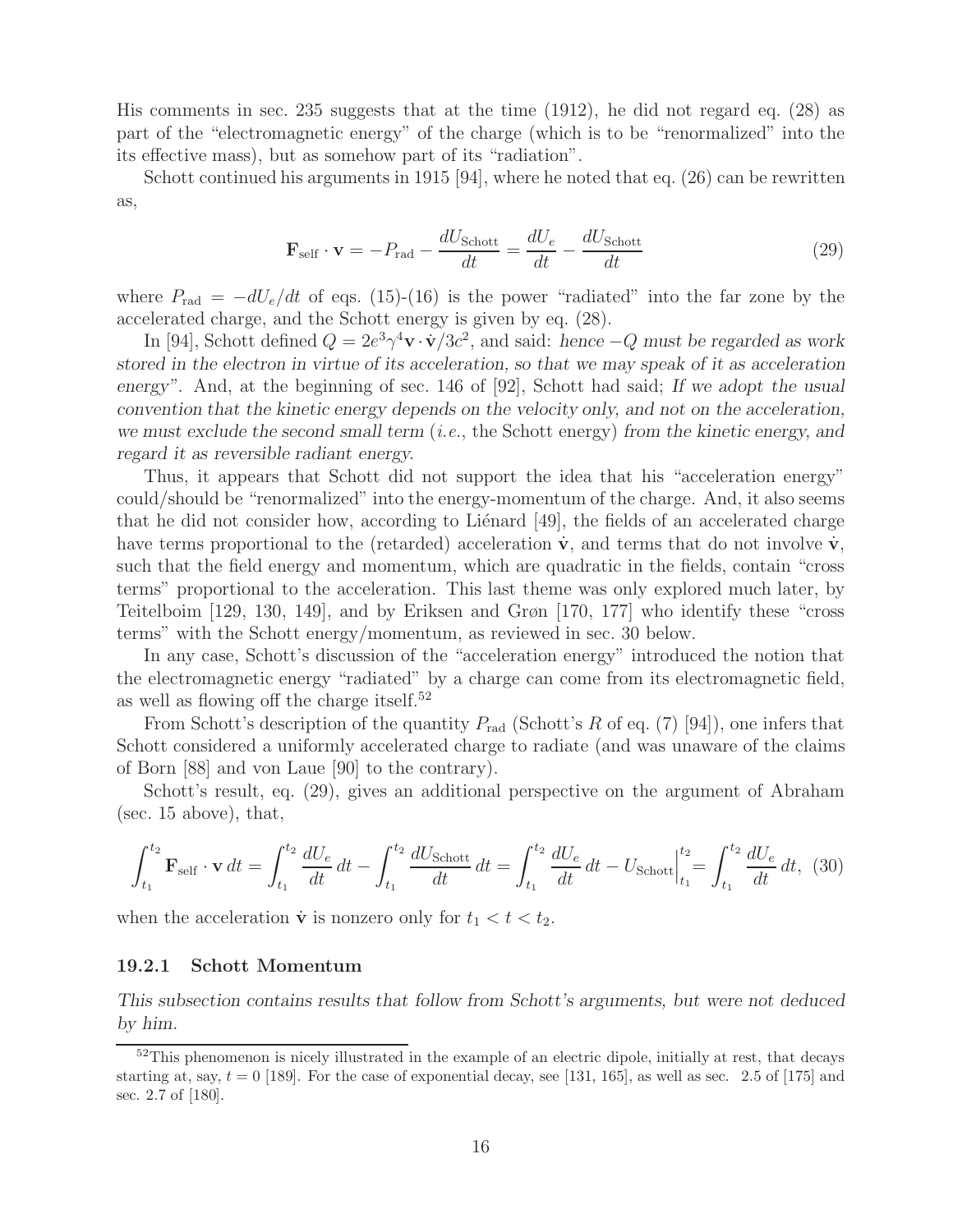Schott did not remark that the self force (21) could be rewritten to include a total time derivative as,

$$
\mathbf{F}_{\text{self}} = -\frac{d\mathbf{P}_{\text{rad}}}{dt} - \frac{d\mathbf{P}_{\text{Schott}}}{dt} = -\frac{P_{\text{rad}}\mathbf{v}}{c^2} - \frac{d\mathbf{P}_{\text{Schott}}}{dt},\tag{31}
$$

where the Schott momentum is defined as,

$$
\mathbf{P}_{\text{Schott}} = -\frac{2e^2}{3c^3} \left( \gamma^2 \dot{\mathbf{v}} + \frac{\gamma^4 \mathbf{v} \cdot \dot{\mathbf{v}}}{c^2} \mathbf{v} \right). \tag{32}
$$

The Schott energy and momentum form a  $4$ -vector,  $53$ 

$$
U_{\text{Schott}}^{\mu} = -\frac{2e^2}{3c^2} a^{\mu} = (U_{\text{Schott}}, c\mathbf{P}_{\text{Schott}}) = -\frac{2e^2}{3c^2} \left\{ \gamma^4 \mathbf{a} \cdot \frac{\mathbf{v}}{c}, \ \gamma^2 \mathbf{a} + \gamma^4 \left( \mathbf{a} \cdot \frac{\mathbf{v}}{c} \right) \frac{\mathbf{v}}{c} \right\},\tag{33}
$$

where we use the notation that the position 4-vector is  $x^{\mu} = (ct, \mathbf{x})$ , the velocity 4-vector is  $u^{\mu} = dx^{\mu}/d\tau = \gamma dx^{\mu}/dt = \gamma(c, \mathbf{v})$ , the acceleration 4-vector is,

$$
a^{\mu} = \frac{du^{\mu}}{d\tau} = \gamma \frac{du^{\mu}}{dt} = \gamma \dot{\gamma}(c, \mathbf{v}) + \gamma^2(0, \dot{\mathbf{v}}) = \left(\frac{\gamma^4 \mathbf{v} \cdot \dot{\mathbf{v}}}{c}, \gamma^2 \dot{\mathbf{v}} + \frac{\gamma^4 (\mathbf{v} \cdot \dot{\mathbf{v}}) \mathbf{v}}{c^2}\right),
$$
(34)

noting that,

$$
\dot{\gamma} = \frac{\gamma^3 \mathbf{v} \cdot \dot{\mathbf{v}}}{c},\tag{35}
$$

and the metric is  $(1, -1, -1, -1)$ . For completeness, we record that,

$$
u^{\mu}u_{\mu} = c^2, \qquad a^{\mu}a_{\mu} = \frac{du^{\mu}}{d\tau}\frac{du_{\mu}}{d\tau} = -\gamma^4 \dot{\mathbf{v}}^2 - \gamma^6 \frac{(\mathbf{v} \cdot \dot{\mathbf{v}})^2}{c^2} = -\mathbf{a}^{\star 2},\tag{36}
$$

where  $a^*$  is the acceleration in the instantaneous (inertial) rest frame of the charge. Then, recalling eqs. (13) and (15), we see that the rate  $P_{rad}$  of radiated energy and momentum is a Lorentz invariant,

$$
P_{\rm rad} = \frac{dU_{\rm rad}}{dt} = \frac{2e^2}{3c^3} \left[ \gamma^4 \dot{\mathbf{v}}^2 + \frac{\gamma^6 (\mathbf{v} \cdot \dot{\mathbf{v}})^2}{c^2} \right] = -\frac{2e^2}{3c^3} a^\mu a_\mu = -\frac{2e^2}{3c^3} \frac{du^\mu}{d\tau} \frac{du_\mu}{d\tau},\tag{37}
$$

and that the quantity,

$$
\frac{dU_{\text{rad}}^{\mu}}{d\tau} = \gamma \frac{dU_{\text{rad}}^{\mu}}{dt} = \frac{P_{\text{rad}}u^{\mu}}{c} = \gamma \left( P_{\text{rad}}, c \frac{P_{\text{rad}} \mathbf{v}}{c^2} \right) = \gamma \left( P_{\text{rad}}, c \frac{d\mathbf{P}_{\text{rad}}}{dt} \right),\tag{38}
$$

is a 4-vector.

## **20 Page**

The term "radiation reaction" was perhaps first used in English in [97] (1917, which is otherwise not particularly noteworthy). A review of various other terms associated with this topic is given in sec. 2.5 of [1].

<sup>53</sup>Schott seemed skeptical of the theory of relativity, and avoided use of 4-vectors, prefering separate discussion of their space and time components.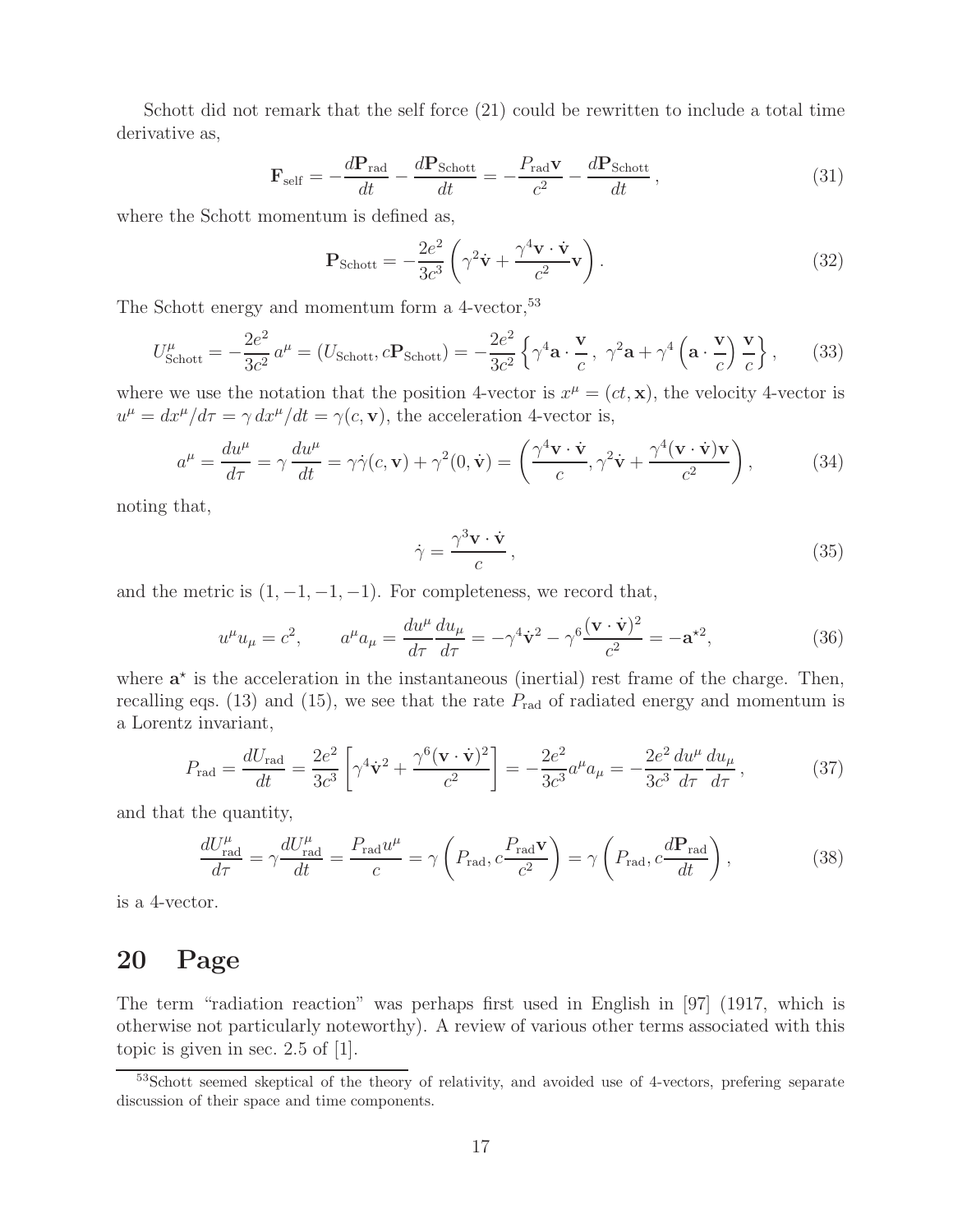# **21 Milner**

In 1920, Milner [102] commented that the singular behavior on the plane  $x = -ct$  for a uniformly accelerated charge along the x-axis in not present if the system consists of a pair of uniformly accelerated charges, q and  $-q$  at positions x and  $-x$ . Milner also noted that if the Poynting vector is integrated over a sphere surrounding a uniformly accelerated charge  $q$ , the power is exactly that given by the Larmor formula [45],  $P = 2q^2 a^{2}/3c^3$ , which *apparently verifies the presence of radiation in the solution*.

#### **22 Pauli**

In his treatise on the theory of relativity (1921) [101], Pauli (age 21) discussed the hyperbolic motion of a uniformly accelerated charge in sec.  $32(\gamma)$  (pp. 92-93 of the English edition) and the radiation reaction in sec.  $32(\zeta)$  (p. 99 of the English edition).

He noted in his eq. (250) of sec.  $32(\gamma)$  that the magnetic field is everywhere zero at the time when the charge is instantaneously at rest in the lab frame, which he considered as evidence that there is no radiation associated with this example.

In sec.  $32(\zeta)$  he presented what may be the first description of the radiation reaction in covariant notation, and gave a more compact version of Abraham's [84] and von Laue's [87] relativistic generalization of Lorentz' nonrelativistic form (5) [38]. He sought a 4-force  $F_{\text{self}}^{\mu} = \gamma (\mathbf{F}_{\text{self}} \cdot \mathbf{v}/c, \mathbf{F}_{\text{self}})$  (for which the relation  $F_{\text{self}}^{\mu} u_{\mu} = 0$  is an identity). Since,

$$
\frac{d^2u^{\mu}}{d\tau^2} = \left(\frac{\gamma^5\mathbf{v}\cdot\ddot{\mathbf{v}}}{c} + \frac{\gamma^5\dot{\mathbf{v}}^2}{c} + \frac{4\gamma^7(\mathbf{v}\cdot\dot{\mathbf{v}})^2}{c^3},\n\gamma^3\ddot{\mathbf{v}} + \frac{\gamma^5\mathbf{v}(\mathbf{v}\cdot\ddot{\mathbf{v}})}{c^2} + \frac{\gamma^5\mathbf{v}\dot{\mathbf{v}}^2}{c^2} + \frac{3\gamma^5\dot{\mathbf{v}}(\mathbf{v}\cdot\dot{\mathbf{v}})}{c^2} + \frac{4\gamma^7\mathbf{v}(\mathbf{v}\cdot\dot{\mathbf{v}})^2}{c^4}\right),
$$
\n(39)

which reduces to  $(0, \ddot{v})$  for  $v = 0$ , Pauli argued that the self 4-force could be written as,

$$
F_{\text{self}}^{\mu} = \frac{2e^2}{3c^3} \left( \frac{d^2 u^{\mu}}{d\tau^2} + \alpha u^{\mu} \right). \tag{40}
$$

The requirement that  $F_{\text{self}}^{\mu} u_{\mu} = 0$  implies that,

$$
\alpha = -\frac{1}{c^2} u_\mu \frac{d^2 u^\mu}{d\tau^2} = \frac{1}{c^2} \frac{du^\mu}{d\tau} \frac{du_\mu}{d\tau} = -\frac{P_{\text{rad}}}{c^2},\tag{41}
$$

using eqs.  $(36)$ ,  $(37)$  and  $(39)$ . Then, also using eq.  $(38)$ ,  $54$ 

$$
F_{\text{self}}^{\mu} = \frac{2e^2}{3c^2} \frac{d^2 u^{\mu}}{d\tau^2} - P_{\text{rad}} \frac{u^{\mu}}{c^2} = -\frac{d}{d\tau} \left( -\frac{2e^2}{3c^2} \frac{du^{\mu}}{d\tau} \right) - P_{\text{rad}} \frac{u^{\mu}}{c^2} = -\frac{dU_{\text{Schott}}^{\mu}}{d\tau} - \frac{dU_{\text{rad}}^{\mu}}{d\tau} \,. \tag{42}
$$

The time component of this is eq. (29), and the spatial components are eq. (31).

 $54$ To this author, Pauli's argument leading to eq. (70) is identical to that given in sec. 76 of [141] by Landau and Lifshifz, but the latter are sometimes credited with a new/independent derivation. Section 75 of [141] arrives at the nonrelativistic result (5) via an argument that is essentially the same as Planck's [46].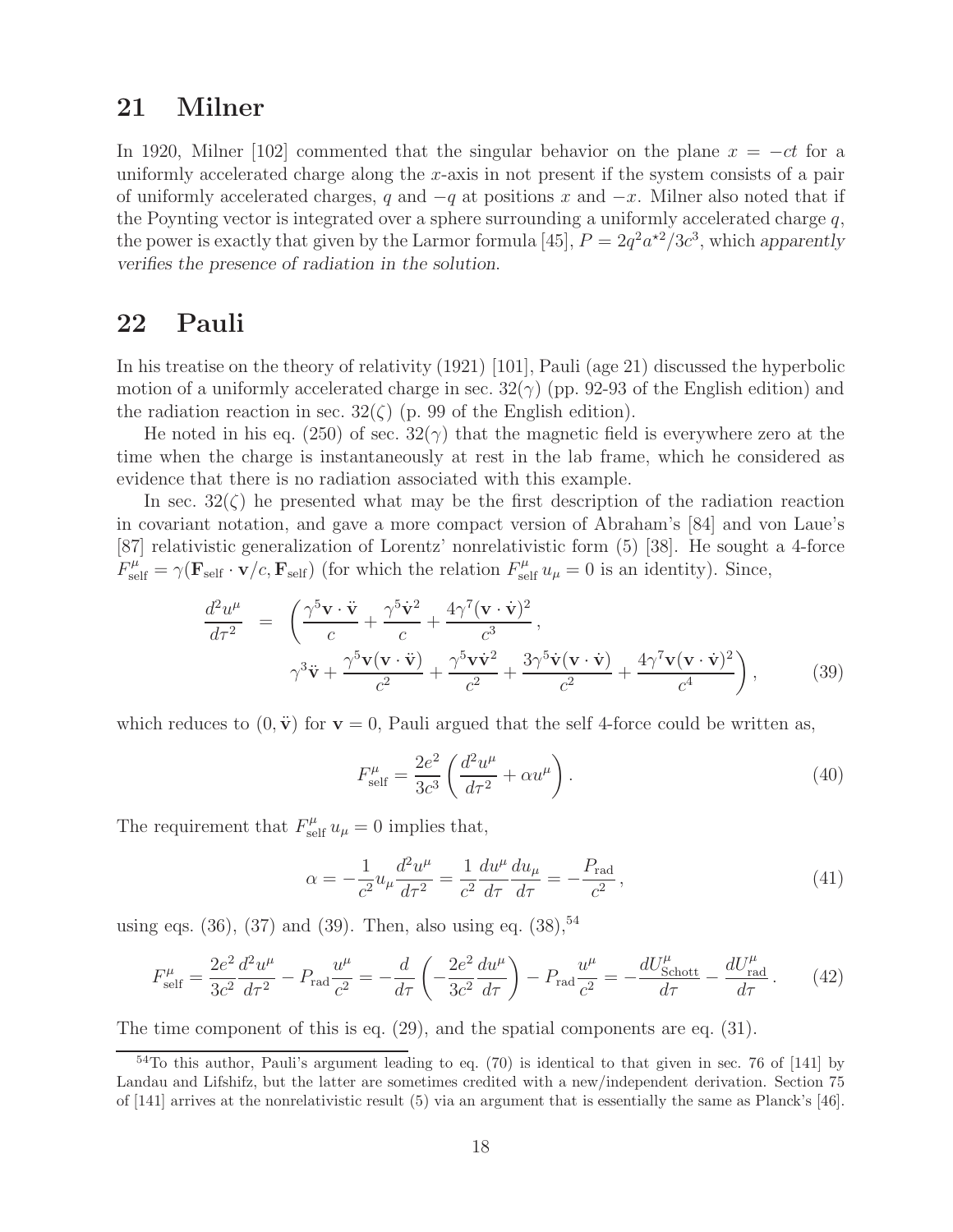Pauli's derivation starts from Lorentz' self force (5), originally deduced without consideration of radiation, and quickly arrives at the form (42) in which a relation to radiation can be seen. This reinforces the now-common description of the self force as the radiation-reaction force.

Pauli also noted that the self force (42) vanishes for uniformly accelerated motion, which he considered to confirm his conclusion in sec.  $32(\gamma)$  that there is no radiation in this case.

If Pauli had extended his very compact discussion to include the equation of motion for the electric charge, it would have read,

$$
m\frac{du^{\mu}}{d\tau} = F^{\mu}_{\text{ext}} + F^{\mu}_{\text{self}} = eF^{\mu\nu}_{\text{ext}}u_{\nu} - \frac{dU^{\mu}_{\text{Schott}}}{d\tau} - \frac{dU^{\mu}_{\text{rad}}}{d\tau} = eF^{\mu\nu}_{\text{ext}}u_{\nu} + \frac{2e^2}{3c^2}\frac{d^2u^{\mu}}{d\tau^2} - \frac{P_{\text{rad}}u^{\mu}}{c^2},\tag{43}
$$

where  $F_{\text{ext}}^{\mu\nu}$  is the electromagnetic field 4-tensor, supposing the external force to be electromagnetic.

## **23 Compton and a Reaction to Quantum Radiation**

In 1922, Compton [103] provided evidence that the wavelength of energetic x-rays is decreased when they scatter off an electron initially at rest. This contrasts with classical scattering of (optical) light by electrons, perhaps first analyzed by J.J. Thomson in secs. 161-163 of [80], in which the frequency of the light in unchanged by scattering off a charge at rest.<sup>55</sup>

#### **23.1 Thomson Scattering**

We first quickly review Thomson scattering of low-intensity light.

The acceleration of a free electron of charge  $e$  and mass  $m$  in a plane electromagnetic wave with electric field  $\mathbf{E} = E_0 e^{i(kz-\omega t)} \hat{\mathbf{x}}$  is  $\mathbf{a} = \dot{\mathbf{v}} = \mathbf{F}_E/m = e\mathbf{E}/m$ , if the field strength is low enough that we can ignore the Lorentz force,  $e\mathbf{v}/c \times \mathbf{B}$ ,<sup>56</sup> (and the radiation-reaction force). Then, the time derivative of the acceleration is  $\ddot{\mathbf{v}} = -i\omega \mathbf{F}_E/m$ , so the ratio of the radiation-reaction force (5) on an electron to that due to the incident wave has magnitude,

$$
\frac{F_{\text{radreact}}}{F_E} = \frac{2e^2\omega}{3mc^3} = \frac{2r_e}{3\lambda} \approx 10^{-9},\tag{44}
$$

where  $r_e = e^2/mc^2 = 2.8 \times 10^{-15}$  m is the classical electron radius, and  $\lambda = c/=\lambda/\pi \approx$ 10−<sup>6</sup>m for optical light. Thus, the radiation reaction is negligible in "ordinary" Thomson scattering.<sup>57</sup>

<sup>55</sup>Lord Rayleigh analyzed the scattering of light without change in frequency off particles in the sky starting in 1871, first in an æther theory of light [14, 15] and later in Maxwell's theory [25, 52], with a goal of explaining why the sky is blue. See also [151].

<sup>&</sup>lt;sup>56</sup>Since  $E = B$  for a plane wave, the Lorentz force is negligible if  $v/c \ll 1$ . If this is true, then the velocity has magnitude  $a/\omega = eE_0/m\omega$ , and  $v/c = eE_0/m\omega c \equiv \eta \ll 1$ , where  $\eta$  is the dimensionless measure of the electric field strength of a wave. Only extremely high-power laser beams can lead to  $v \approx c$  ( $\eta \gtrsim 1$ ) when incident on electrons, so it is a very good approximation to ignore the Lorentz force in the Thomson scattering of "ordinary" light.

<sup>&</sup>lt;sup>57</sup>For completeness, we note that the time-average power radiated by the electron in Thomson scattering is  $\langle P_{\text{rad}}\rangle = 2e^2 \langle a^2 \rangle / 3c^3 = e^4 E_0^2 / 3m^2 c^3$ , using the Larmor formula, so the scattering cross-section is  $\sigma_{\text{Thomson}} =$  $\langle P_{\text{rad}} \rangle / \langle S_E \rangle = P_{\text{rad}} / (c E_0^2 / 8 \pi) = 8 \pi r_e^2 / 3.$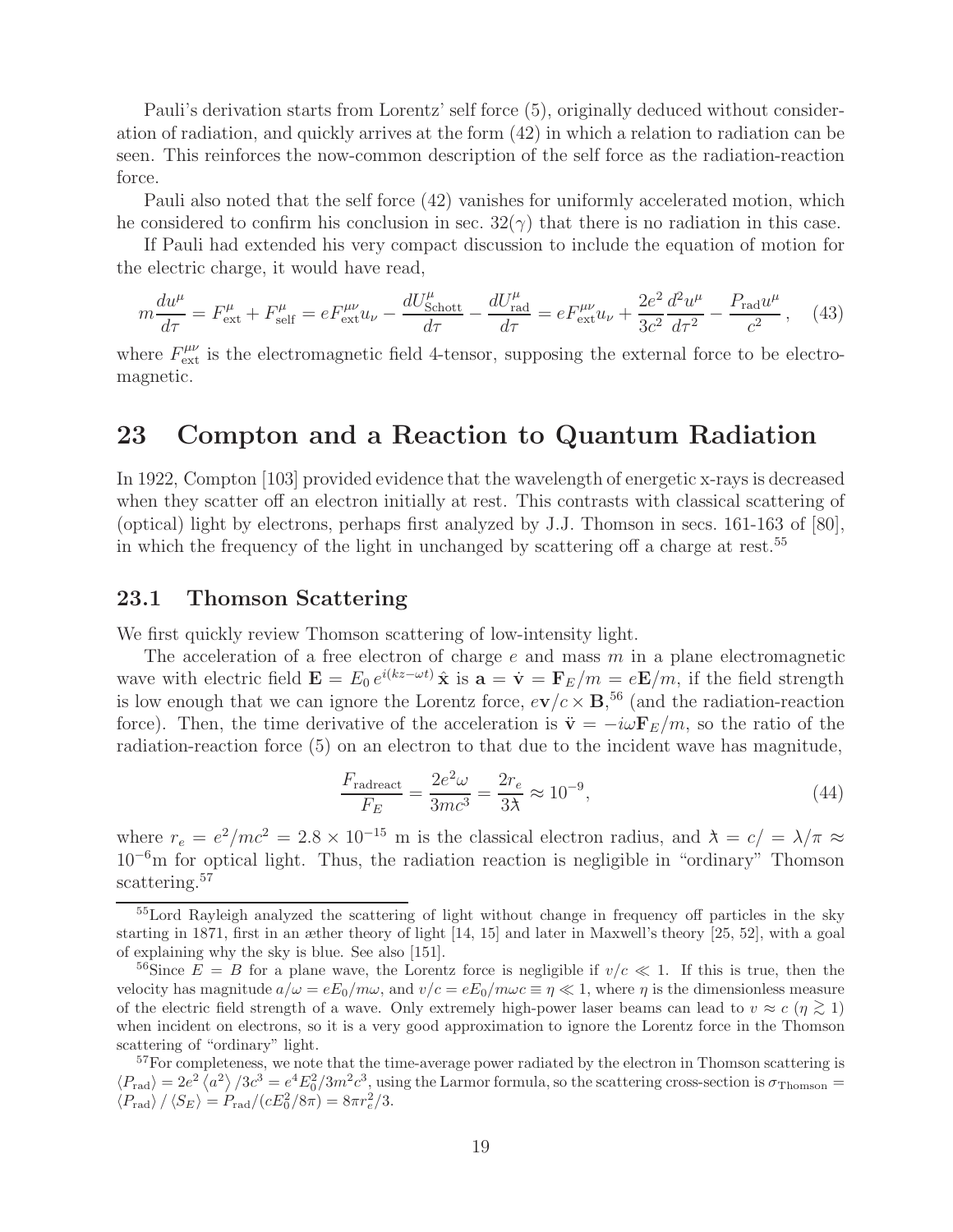#### **23.2 Compton Scattering**

In Compton scattering of a photon of angular frequency  $\omega$  off an electron initially at rest, the scattered photon has the minimal angular frequency  $\omega'_{\min}$ , and the final-state electron has maximal kinetic energy  $\text{KE}^{\prime}_{\text{max}}$ , for 180 $^{\circ}$  backscattering,

$$
\omega'_{\min} = \frac{\omega}{1 + 2\hbar\omega/mc^2}, \qquad \text{KE}'_{\max} = \hbar\omega \frac{2\hbar\omega/mc^2}{1 + 2\hbar\omega/mc^2}.
$$
\n(45)

The quantum scattering process can be thought of as due to acceleration of the electron by the incident photon, followed by radiation of the final-state photon. The gain of kinetic energy (and of momentum) by the electron during the scattering process can be thought of as a reaction to the radiation of the quantum of energy  $\hbar \omega'$ .

In this sense, there is a quantum radiation reaction that is very straightforward compared to the classical radiation reaction, which is associated with the self force on an accelerated charge.<sup>58</sup> This quantum radiation reaction is akin to the force  $\mathbf{F}_{rad}$  of eq. (17) above, as considered by Abraham [70].

## **24 Dirac**

In 1938, Dirac [109] published a paper that purported to arrive at the equation of motion of a classical electron with no assumptions as to its structure,<sup>59</sup> arriving at (p. 155) *the same as the equations of-motion obtained from the Lorentz theory of the extended electron by equating the total force on the electron to zero, if one neglects terms involving higher derivatives of* **v** *than the second. But whereas these equations, as derived from the Lorentz theory-, are only approximate, we now see that there is good reason for believing them to be exact, within the limits of the classical theory.*<sup>60</sup>

As we have seen, the derivation of these equations of motion by Abraham/von Laue/Pauli [70, 87, 101] followed the spirit of Planck [46], which also makes no assumptions as to the structure of the electron. Among Dirac's few references is the paper of Schott [94], that can be said to follow Lorentz [38] in using a model of an extended charge to deduce the self force thereon.

In any case, Dirac's derivation was somewhat different from its predecessors, such that one now often reads of eq. (43) above, Dirac's eq. (24), as the Lorentz-Dirac or Lorentz-Abraham-Dirac equation of motion.

Dirac did not use the terms "self force" or "radiation reaction" in his paper, although he did speak of "radiation damping" (Planck's term). $61$ 

<sup>&</sup>lt;sup>58</sup>There exists a literature on the "quantum radiation reaction", which seems (to this author) to consider the effect of quantum fluctuations in the emission of photons by charged particles on a quasiclassical trajectory. See, for example [181].

 $59$ Dirac did assume that the Poincaré stresses could be ignored, which issue is reviewed in Appendix B.  $^{60}$ Dirac expanded on this theme (in French) [110], which acknowledged an influence by Wentzel [107].

 $61\text{ln}$  1941, Dirac noted [112] that difficulties with the self energy of an electron remain in quantum electrodynamics, and he considered how negative-energy photon states might mitigate this issue.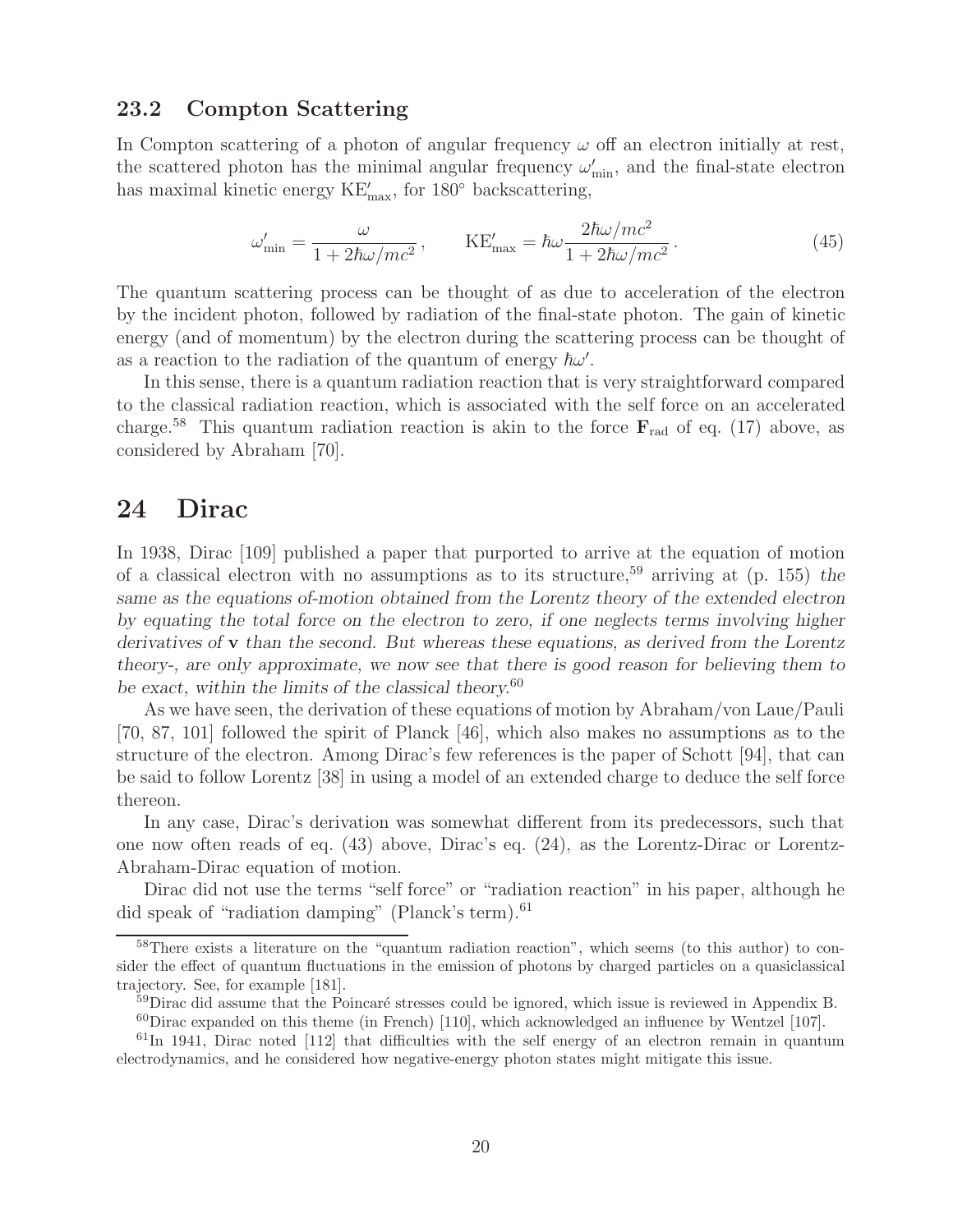# **25 Eliezer and Landau**

It was mentioned at the end of sec. 12 above that Lorentz considered his self force (5) to be only an approximation, valid if the motion of the charge is not too abrupt. This theme was little considered by others until 1948 when independently Eliezer [113] and Landau (p. 235 of the second, Russian edition of [141]) considered Lorentz' caveat to mean that the self force must be small compared to the external force (due to electromagnetic fields).

In consequence, the self force (42) is slightly different from that found by Abraham [70] (and affirmed by von Laue  $[87]$ , by Pauli  $[101]$ , and in eq. (76.2) of  $[141]$ ), and is better approximated by eq.  $(52)$  of [113] or eq.  $(76.3)$  of [141],

$$
F_{\text{self}}^{\mu} = \frac{2e^2}{3mc^3} u_{\nu} u^{\lambda} \frac{\partial F_{\text{ext}}^{\mu\nu}}{\partial x^{\mu}} - \frac{2e^4}{3mc^5} F_{\text{ext}}^{\mu\nu} F_{\text{ext},\lambda\nu} u^{\lambda} + \frac{2e^4}{3mc^5} u^{\mu} F_{\text{ext}}^{\nu\lambda} u_{\lambda} F_{\text{ext},\lambda\kappa} u^{\kappa}.
$$
 (Landau). (46)

This self force, which as anticipated by Lorentz cannot be too strong, avoids the mathematical "runaway" solutions that can be associated with the Abraham-Pauli-Dirac equation of motion.<sup>62</sup>

The prescription (46) for modifying the self force (42) is not unique, and papers continue to be written advocating variants of eq. (46). See, for example, [136, 144, 163, 169, 176]; for a review, see [184].

*Among the vast number of papers on the theme of the "radiation reaction" since 1950, I restrict my further comments to those of five (sets of) authors.*<sup>63</sup>

# **26 Fulton and Rohrlich**

#### **26.1 Uniform Acceleration and the Equivalence Principle**

In 1960, Fulton and Rohrlich published a paper [119] in which they affirmed Schott's view that a uniformly accelerated charge does "radiate," despite the fact that the self force/radiation reaction is zero. Then, they addressed an interesting issue raised by Bondi and Gold, sec. 6 of [116]), as to whether a charge at rest in a gravitational field radiates, as would be inferred from the principle of equivalence.

To clarify this conundrum, Fulton and Rohrlich noted that one should distinguish four configurations of charge and observer in the case of zero gravity, and four equivalent configurations in the case of, say, an idealized uniform gravitational field. For zero gravity, these cases are:

- 1. The charge is accelerating and the observer is at rest (in the inertial lab frame).
- 2. The charge is at rest and the observer is accelerating.

<sup>&</sup>lt;sup>62</sup>Neither Eliezer nor Landau (nor most subsequent authors) seem to have considered what is meant by the self force/radiation reaction not being too strong. So, we transcribe in Appendix C some discussion by the author on this theme, also given in [1].

<sup>&</sup>lt;sup>63</sup>A very recent result [195] is that the self force of a (classical) point charge in rectilinear motion has been verified to be eq. (21), by computing the negative of the time rate of change of the momentum of its retarded self-field.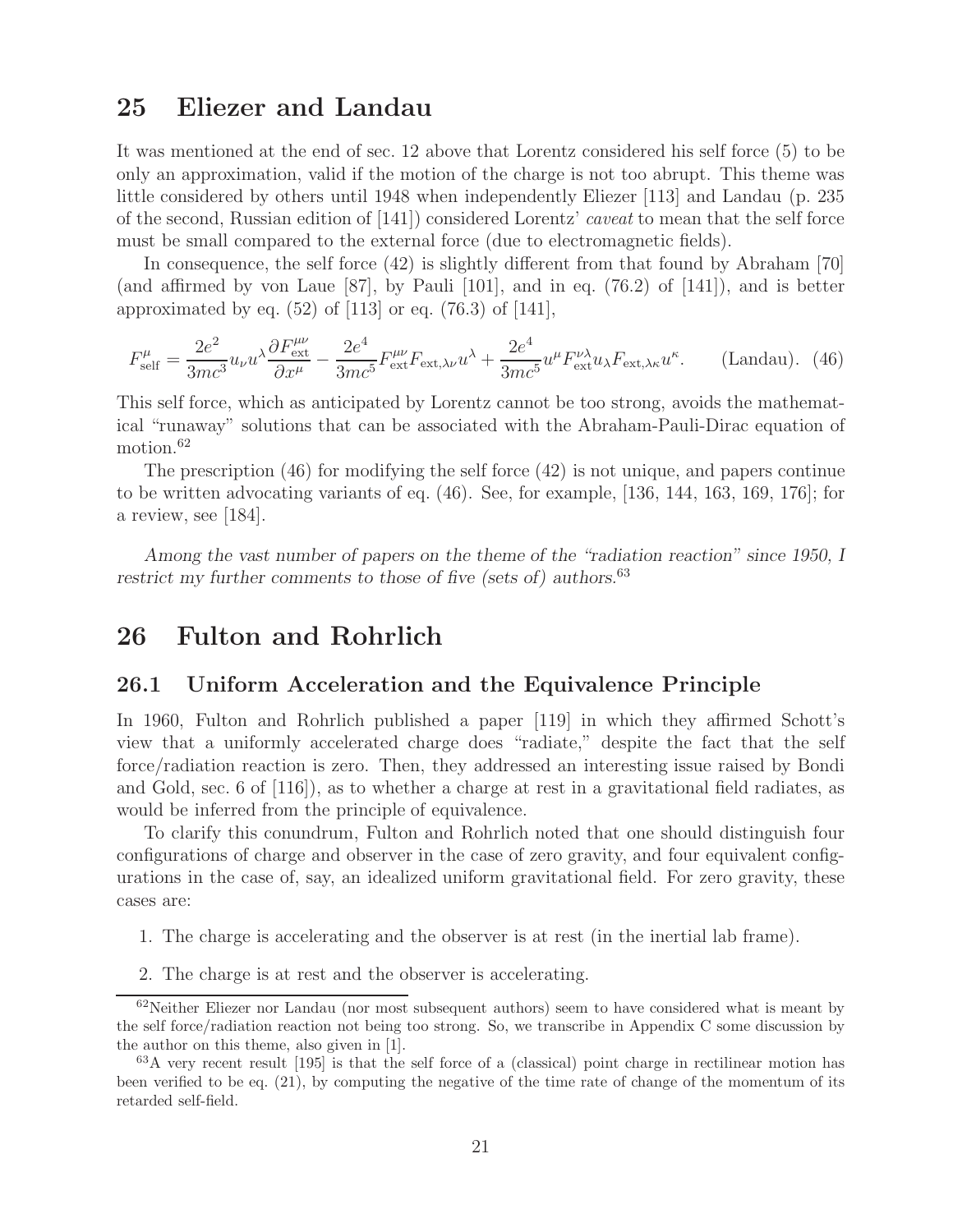- 3. Both the charge and the observer are at rest.
- 4. Both the charge and the observer are accelerating, in the same manner.

Fulton and Rohrlich argued that the observer detects "radiation" in cases 1 and 2, but not in cases 3 and 4.

When considering gravity, one should recall that a free-falling observer is the equivalent to an observer in an inertial frame with zero gravity. Then, the four cases with gravity are:

- 1- . The charge is at rest (with respect to the source of the static gravitational field) and the observer is free falling.
- 2'. The charge is free falling and the observer is at rest.
- 3'. Both the charge and the observer are free falling.
- 4- . Both the charge and the observer are at rest.

Case  $n'$  is the gravitational equivalent of case n in zero gravity.

The observer detects radiation in cases  $1'$  and  $2'$ , but not in cases  $3'$  or  $4'$ .

A lesson is that while there is an invariant rate of radiation, eq. (37), for observers in different inertial frames, that rate is not invariant for transformations to accelerated frames.<sup>64</sup> In the language of quantum physics, virtual photons in an inertial frame can be "real" to accelerated observers, as later discussed by Hawking [137] and Unruh [143].<sup>65</sup>

#### **26.2 Where Does the Radiated Energy Come From?**

In 1961, Rohrlich [121] followed Milner [102] and Schild [118] in arguing that the integral of the Poynting vector,  $\int \mathbf{S}(t + r/c) \cdot d\mathbf{Area}$ , over a large surface surrounding an accelerated charge, where  $r$  is the distance from the present position of the charge to a surface element, is the same as that over any sphere centered on a retarded position of the center of the charge, and which completely encloses the charge at the present time  $t$ . Rohrlich concluded that if we call the integral of a very large surface the "radiation", in accordance with the Sommerfeld criterion [93], then we are also justified in saying that this "radiation" existed at the surface of any of the smaller spheres, considered above, as well.

## **26.3 Should the Schott Energy-Momentum Be "Renormalized" Away**

In 1961, Rohrlich did not make (but could have) the inference that the result of sec. 26.2 implies the Schott energy resides inside these smaller spheres, and in particular, inside the smallest sphere centered on a retarded position of the center of the charge, and which completely encloses the charge at the present time  $t$ . Rather, this conclusion was only made in 2000, in paper III of [170], as reviewed in sec. 30 below.

<sup>64</sup>Among many subsequent commentaries on this theme, see, for example, [148, 173].

 ${}^{65}$ For comments by the author on Hawking-Unruh radiation, see [166].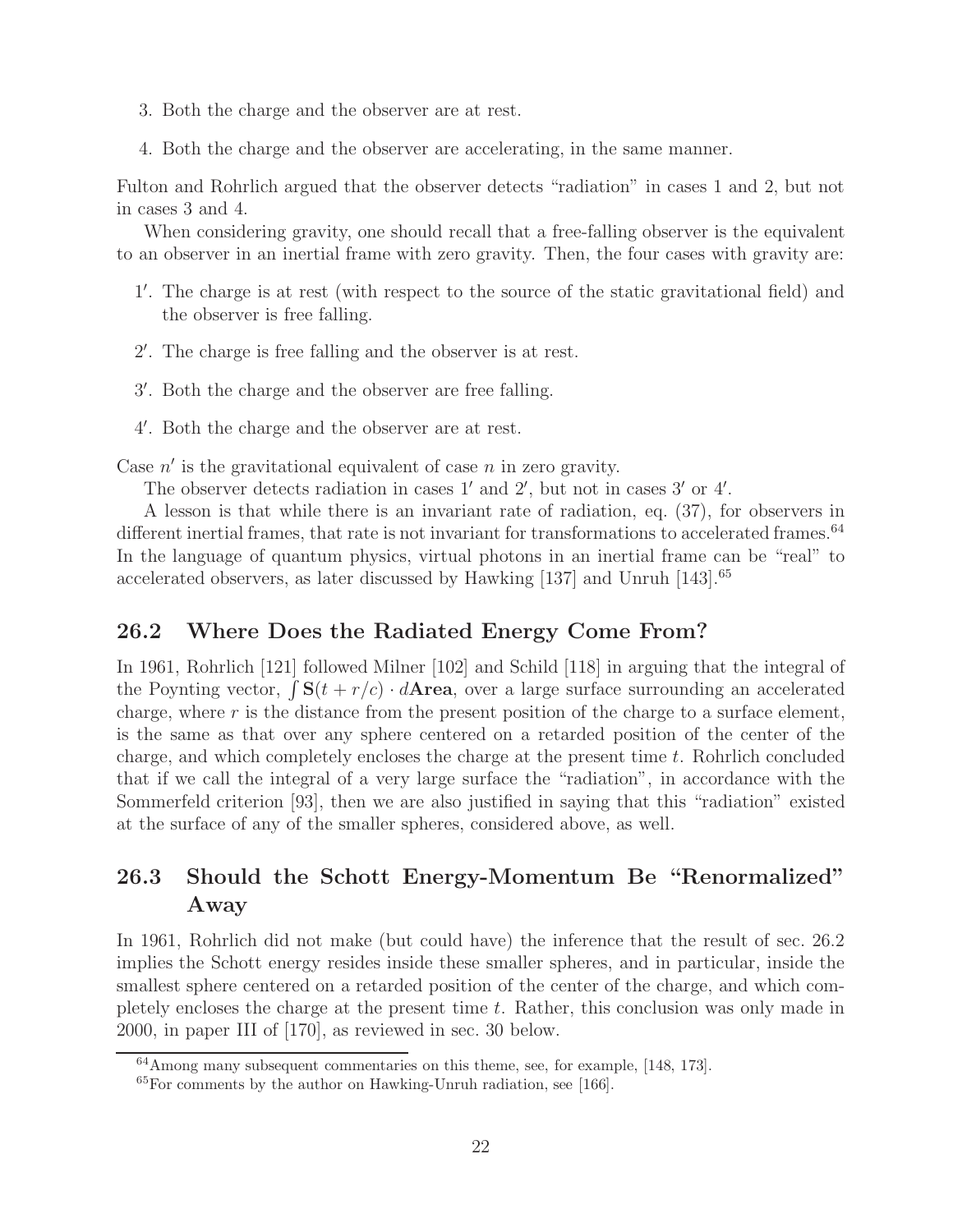If the charge is considered to be a point, then the Schott energy-momentum also resides at that point; only for a charge of nonzero spatial extent does the Schott energy-momentum occupy a (slightly) different volume from that of the charge itself.

In the case of an electron, the Schott energy-momentum will never be identified by experiment as distinct from the energy-momentum of the charge. Hence, it seems reasonable to follow Thomson [24] and Lorentz [38] and rewrite the equation of motion (43) as,

$$
\frac{d}{d\tau}(m u^{\mu} + U_{\text{Schott}}^{\mu}) = \frac{d}{d\tau}\left(m u^{\mu} - \frac{2e^2}{3c^2}\frac{du^{\mu}}{d\tau}\right) = F_{\text{ext}}^{\mu} + F_{\text{rad}}^{\mu} = eF_{\text{ext}}^{\mu\nu}u_{\nu} - \frac{P_{\text{rad}}u^{\mu}}{c^2},\qquad(47)
$$

which suggest that we "renormalize" the 4-vector  $m u^{\mu} + U_{\text{Schott}}^{\mu}$  into the "mechanical" energymomentum  $p^{\mu}$  of an electron. If we did so, the (classical) differential equation of motion of the electron would be second order, and all debate over possible mathematically ill-behaved solutions to eq. (43) would be moot.

Advocates of a classical electron theory seem not to take this step, perhaps because  $\mathbf{F}_{\text{rad}} \cdot \mathbf{v}$  does not equal the radiated power  $P_{\text{rad}}$ , as noted by Abraham [70]. In any case, while Rohrlich considered doing this, in eq. (6.7) of [120], he did not recommend it. For example, in his review of 2000 [168], he reverted to advocacy of the Abraham-Pauli equation of motion  $(43)$ , calling this the LAD (Lorentz-Abraham-Dirac) equation.<sup>66</sup>

Another reason not to "renormalize" the Schott energy-momentum into the"mechanical" energy-momentum  $p^{\mu}$  is that doing so would imply that  $p^2 = p^{\mu}p_{\mu}$  is not an invariant, but depends on the (invariant) acceleration  $a = \sqrt{a^{\mu} a_{\mu}}$  of the electron.

### **27 Coleman**

In 1961, Coleman wrote an unpublished note [122] for the Rand Corporation titled *Classical Electron Theory from a Modern Standpoint*. He took the view (shared by this author) that attempts to discuss the structure of the electron within the context of classical electrodynamics are "pointless". However, he did salute Lorentz [38] for "renormalizing" the self-field energy of an electron into its mass, while remarking that it is better to think of the "bare" mass of an electron as  $-\infty$  rather than zero as was argued by Lorentz in [79].

# **28 Does the Quantum Radiation Reaction "Cause" Spontaneous Emission?**

Beginning in 1973, several authors [133]-[160] have argued that spontaneous emission of light by excited atoms is "caused" partly by quantum vacuum fluctuations and partly by the quantum "radiation reaction". This view is an extension of an argument by Weisskopf and others [108, 114, 150] that spontaneous emission is not spontaneous, but is "caused" by vacuum fluctuations. Such views follow Einstein's comment that "God does not play dice", which denies that random phenomena occur in the quantum realm.

<sup>&</sup>lt;sup>66</sup>In papers that followed Rohrlich's 1961 argument, Teitelboim [149, 129, 130] also could not bring himself to recommend "renormalizing" the Schott energy-momentum into the "mechanical" energy-momentum.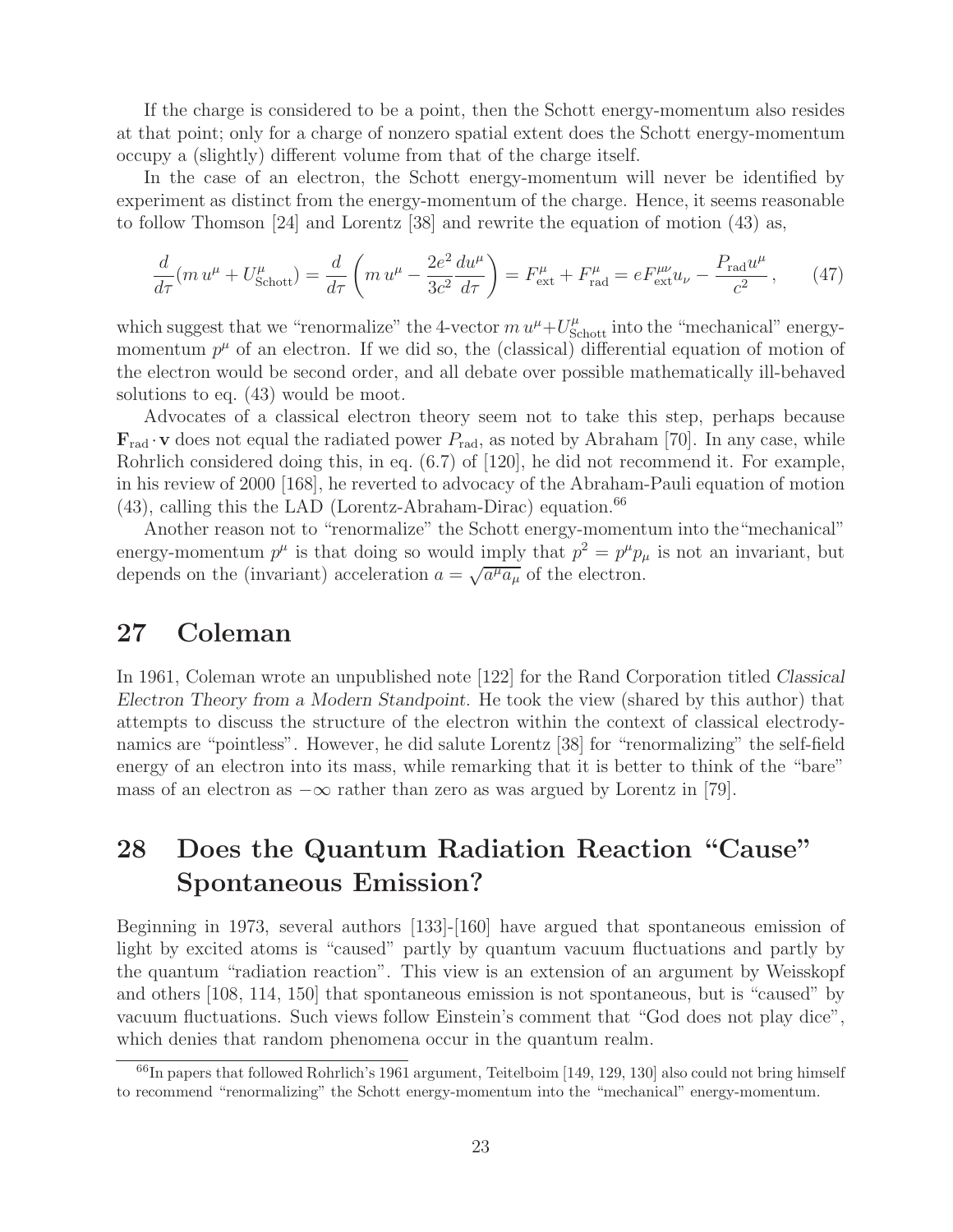The notion that the "radiation reaction" "causes" radiation seems at odds with the usual meaning of "radiation reaction", and such usage is not widespread. Indeed, the interpretation of spontaneous emission as partly due to the "radiation reaction" depends on the choice of ordering of certain commuting operators  $[155, 159]$ .<sup>67</sup>

#### **29 Gordeyev**

In 1975, Gordeyev [140] deduced the damping/self force (26) from an expansion of the fields of an accelerated charge in terms of present, rather than retarded, quantities.

## **30 Eriksen and Grøn**

Eriksen and Grøn discussed uniformly accelerated motion in great detail in a series of papers [170] from 2000 to 2004. Here, we emphasize their discussion of the fields and Poynting vector of an charge in arbitrary motion, section III of paper III [170].

Writing the fields as  $\mathbf{E} = \mathbf{E}_{\text{nonrad}} + \mathbf{E}_{\text{rad}}$ , where the "radiation" fields fall off with (retarded) distance from the charge as  $1/r$ , the field energy and momentum can each be written with three integrals as,

$$
U_{E,\text{field}} = \int \frac{\mathbf{E}_{\text{nonrad}}^2}{8\pi} d\text{Vol} + \int \frac{\mathbf{E}_{\text{rad}}^2}{8\pi} d\text{Vol} + \int \frac{\mathbf{E}_{\text{nonrad}} \cdot \mathbf{E}_{\text{rad}}}{4\pi} d\text{Vol},
$$
(48)  

$$
\mathbf{P}_{\text{field}} = \int \frac{\mathbf{E}_{\text{nonrad}} \times \mathbf{B}_{\text{nonrad}}}{4\pi c} d\text{Vol} + \int \frac{\mathbf{E}_{\text{rad}} \times \mathbf{B}_{\text{rad}}}{4\pi c} d\text{Vol}
$$

$$
+\int \frac{\mathbf{E}_{\text{nonrad}} \times \mathbf{B}_{\text{rad}} + \mathbf{E}_{\text{rad}} \times \mathbf{B}_{\text{nonradrad}}}{4\pi c} d\text{Vol}.
$$
 (49)

Erikson and Grøn followed the lead of Lorentz in absorbing ("renormalizing") the terms that involve only the "nonradiation" fields into the "mechanical" energy and momentum of the charge. The terms involving only the "radiation" fields form a 4-vector (as previously noted by Fulton and Rohrlich [119] among others). And, the cross terms involving both "radiation" and "nonradiation" fields turn out to be exactly the Schott energy-momentum of eq. (33).

This last result validates the insight of Schott [94] that there exists an "acceleration energy" in the electromagnetic fields (other than the radiated energy, which also depends on the acceleration). Furthermore, Eriksen and Grøn were able to show, sec. 6, paper IV of [170], that for a model of the charge as a small sphere in its rest frame, which appears as a Lorentz-contracted ellipsoid in the lab frame, the Schott energy resides inside the smallest sphere centered on the various retarded positions of the center of the charge such that the sphere completely encloses the charge at its present position.

<sup>67</sup>An argument in favor of this interpretation is that a famous question, *Why isn't an atom in its ground state (in an inertial frame) excited by vacuum fluctuations*, has an answer that for this case the effect of the quantum fluctuations is canceled by the effect of the "radiation reaction" [153]. In this view, the quantum "radiation reaction" can either "cause" or "prevent" radiation, which reinforces that this quantum usage is somewhat removed from its classical origin.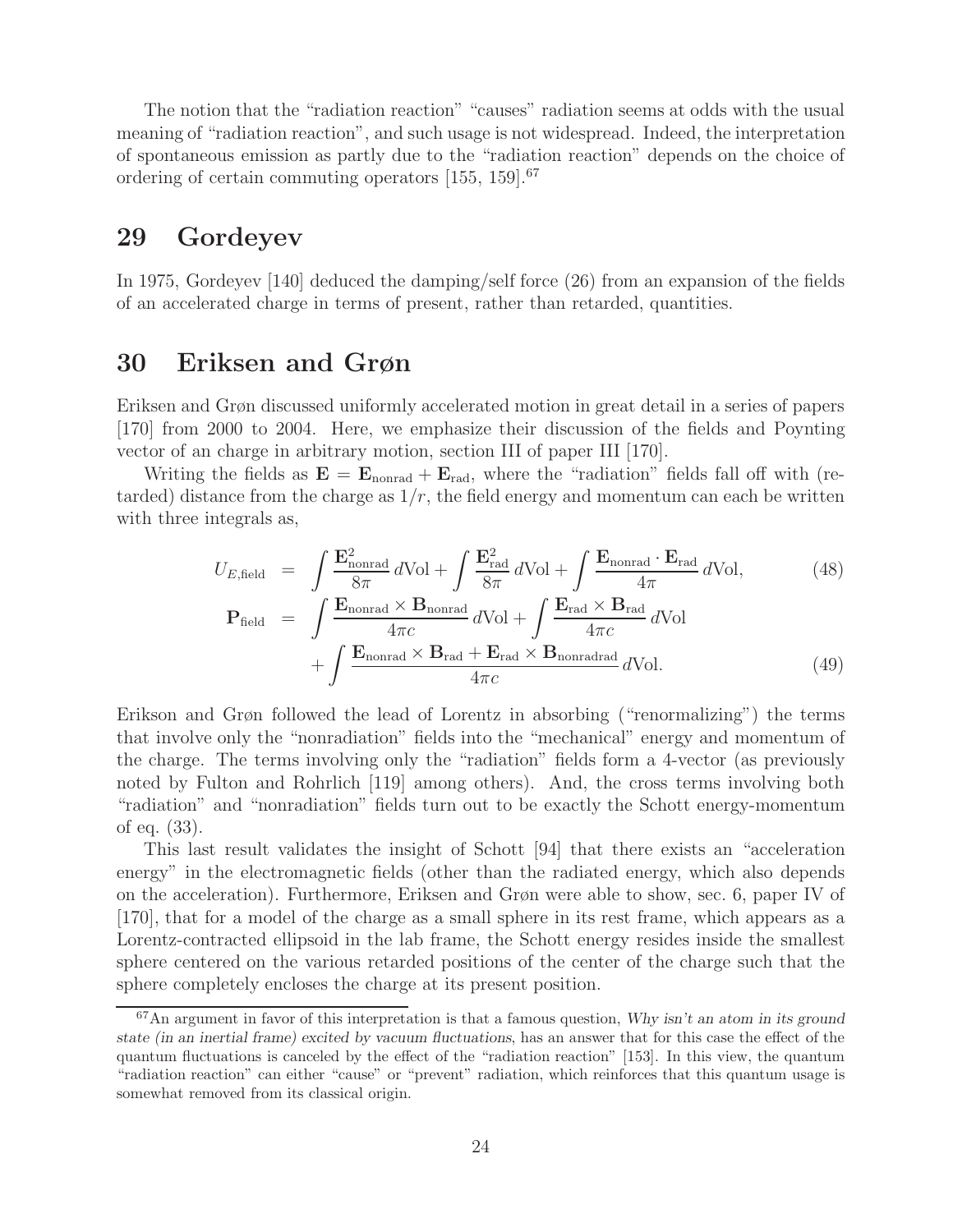

That is, an observer outside this sphere could/should consider that the "radiation" which he detects flows from inside this sphere, but not directly off the charge itself.

Since the Schott energy-momentum is localized so close to the charge (inside its Compton wavelength), it would see reasonable to "renormalize" the Schott energy-momentum into the "mechanical" energy-momentum of the charge. Then, the Abraham-Pauli equation of motion (43) would simplify to,

$$
\frac{d}{d\tau}(m_{\text{eff}}u^{\mu}) = F^{\mu}_{\text{ext}} + F^{\mu}_{\text{rad}} = eF^{\mu\nu}_{\text{ext}}u_{\nu} - \frac{P_{\text{rad}}u^{\mu}}{c^2},\tag{50}
$$

and a century of debate over eq. (43) would become largely irrelevant.

These results were summarized in a pedagogic paper by Grøn [177], but he also could not bring himself to recommend "renormalizing" the Schott energy-momentum into the "mechanical" energy-momentum, as in eq. (50).

### **31 A Recent Experiment**

We noted earlier that while the radiation reaction for oscillating currents has clear manifestation in the so-called radiation resistance of antennas, there is no experimental evidence for the classical radiation reaction of an individual electric charge. A recent proposal [187] is that such evidence might be obtained in the spectrum of radiation emitted by electrons "channeling" through a crystal. This spectrum is to be reconstructed from measurements of individual photons of GeV energy, so the proposed experiment is on the border between the classical and quantum regimes.

A recent report [190] claims evidence for deviations in the photon spectrum from predictions based on classical analysis without the radiation reaction, but the results are not in crisp agreement with a calculation that includes the classical radiation reaction, perhaps indicating that the experiment is more in the quantum realm. See also [191, 193].

## **32 Summary**

1. The notion of a reaction to the emission of light was discussed qualitatively by Stewart in 1871 [16], who did not relate light to electromagnetic waves.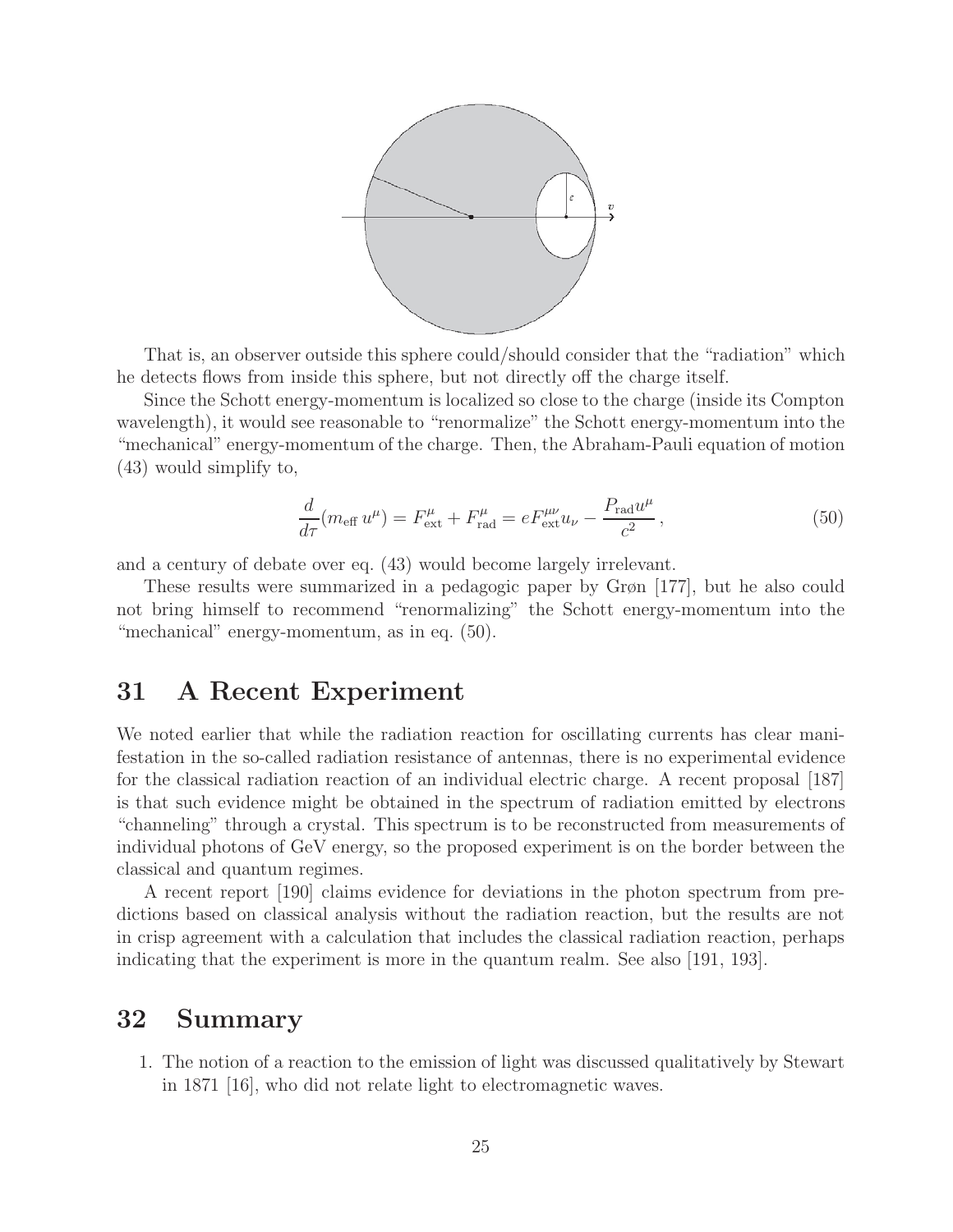- 2. The force on oscillating electric charge in reaction to its emission of electromagnetic radiation was first discussed qualitatively by Poincaré in 1891 [37], and quantitatively by Planck in 1896 [46]. Planck seemed unaware that his result was identical to the self force on a (slow-moving) extended electric charge deduced by Lorentz in 1892 [38] without mention of radiation.
- 3. Planck's argument was applied to antennas by Abraham in 1898 [48], which eventually led to the concept of the "radiation resistance" of an antenna, which for the case of an oscillatory current equals twice the time-average radiated power divided by the square of the peak current at the antenna terminals. This remains the most "practical" application of the concept of a "radiation reaction".
- 4. Planck's argument was also extended by Abraham in 1905 [70] for a single electric charge of arbitrary velocity that has nonzero acceleration over only a finite time interval. This argument assumed that the electron was a "point" charge in that it used the Liénard-Wiechert fields [49, 56] to deduce that total power radiated (into the far zone) by an accelerated charge. Abraham's result, eq. (21), for the "radiation reaction" force contains a term that is the reaction to the momentum radiated by the charge, plus an additional term (often called the "Schott term") that has become the subject of much debate (confusion) in subsequent discussions.
- 5. Separately, Abraham [64, 68, 70] discussed models of extended electric charges with low velocity, but he made no attempt to deduce the self force on such a charge with arbitrary velocity in the manner of Lorentz [38]. Of course, his generalization of Planck's argument [46] on the radiation damping/reaction force can be also considered as a generalization of Lorentz' result for the self force (since the results of Lorentz and Planck were the same, although their arguments were quite different).
- 6. In 1908, Abraham [84] and Von Laue [87] used a Lorentz transformation of the form (5) of Lorentz [38] and Planck [46] for the self/radiation-reaction force of a charge with arbitrary velocity, arriving at eq. (21) as previously found by Abraham [70] via a "prerelativistic" argument.
- 7. In 1912, Schott [92] extended Lorentz' deduction of the self force on an extended charge to the case of arbitrary velocity, arriving at the forms previously displayed by Abraham [70] and von Laue [87] for the radiation-reaction force.<sup>68</sup> In 1915, Schott [94] identified the term, other than the back reaction to the radiated momentum, in Abraham's result (21) as the time derivative on an energy, called the "acceleration energy" by Schott (and the "Schott energy" in subsequent discussions).
- 8. In 1921, Pauli [101] gave a covariant version of Abraham/von Laue's argument (which can be regarded as an extension of both Lorentz' argument [38] and that of Planck [46] for eq. (5), and identified an energy-momentum 4-vector now called the Schott 4-vector. Pauli's argument was later transcribed by Landau and Lifshitz [141], who are often given credit for it.

<sup>&</sup>lt;sup>68</sup>Abraham, rather than Schott, is sometimes credited with having so extended Lorentz' argument.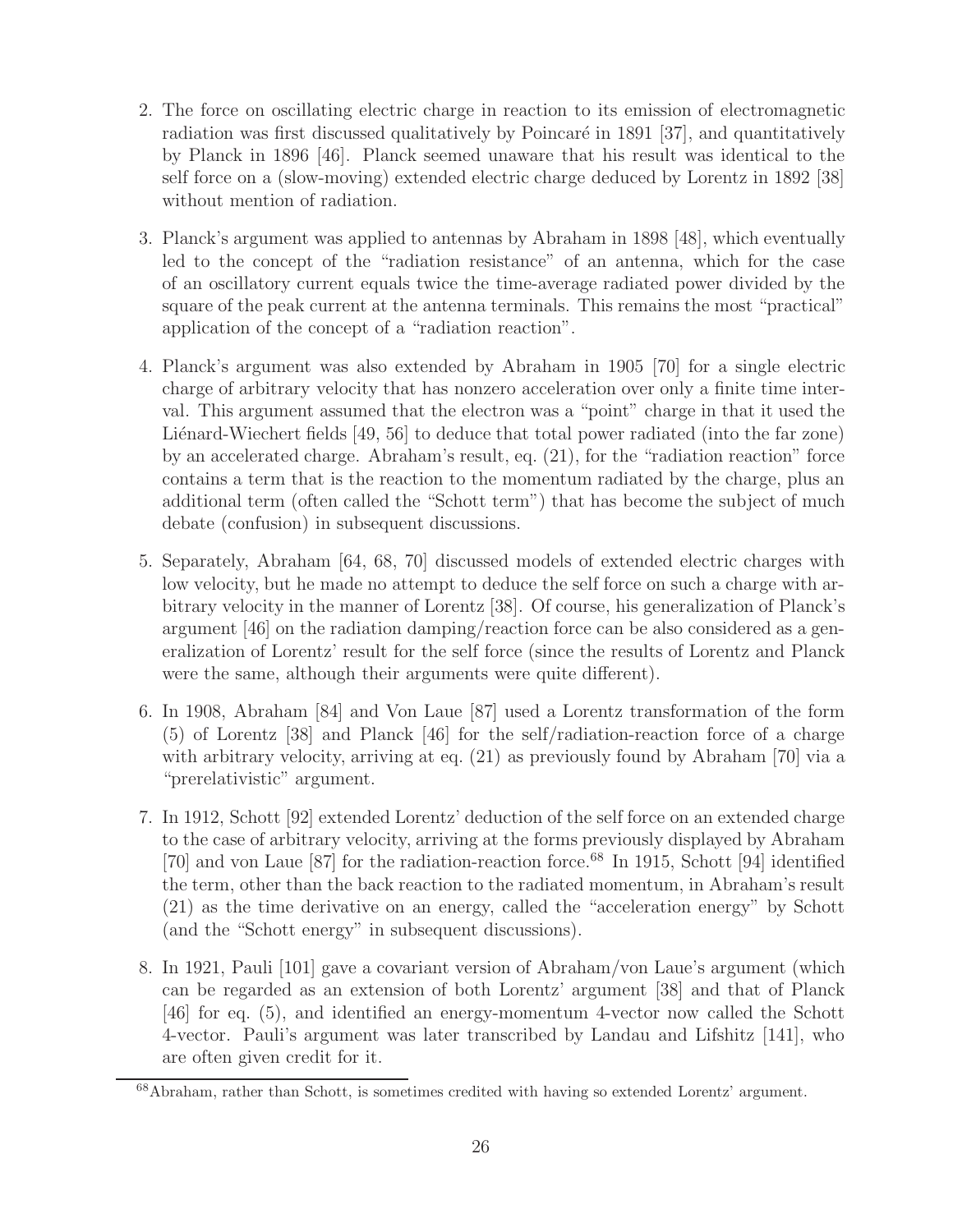- 9. In 1938, Dirac [109] gave an argument, nominally independent of any assumption as to the structure of a charge, for the "relativistic radiation-reaction" force first deduced by Abraham [70] (whose argument, following that of Planck [46] can be regarded as applying to a "point" charge).
- 10. Lorentz' remark in sec. 37 of [79] that (in effect) the self force must not be stronger than the external force leads, together with an awareness of Planck's quantum constant -, to an understanding of limits to the domain of applicability of classical models of charged particles.
- 11. In 1960, Fulton and Rohrlich [119] resolved a paradox as to the relation between the radiation by (and the "radiation reaction" on) an accelerated charge and one at rest in a gravitational field.
- 12. In 1961, Coleman [122] wrote a report on "Classical Electron Theory from a Modern Standpoint", that remains more "modern" than most subsequent "classical" discussions of this topic.
- 13. In 2000-2002, Eriksen and Grøn [170] showed that the Schott energy-momentum 4 vector equals the cross terms between the "radiation" and "nonradiation" fields in the energy and momentum of an accelerated charge, and demonstrated that this 4-vector is localized in a small sphere that surrounds the charge.

*If this energy-momentum were "renormalized" into the "mechanical" energy momentum of the charge, as in eq. (50), then the topic of the "radiation reaction" would cease to be a "perpetual problem". That is, after "renormalizing" away the Schott energy-momentum, (almost) all that is left of the story is Planck's view (inspired by Poincar´e, and before he performed his famous integration by parts) that there is a force on an accelerated charge in reaction to its radiated momentum.*<sup>69</sup>

#### **32.1 Summary of the Summary**

The most practical aspect of the radiation reaction is the radiation damping of sources (antennas) of electromagnetic radiation, as first anticipated by Poincaré in 1891 [37, 41], shortly after Hertz' experimental generation of electromagnetic waves [30]. In the circuit analysis of an antenna, one should include the radiation resistance of the antenna, in addition to its Ohmic resistance, to account for the radiation of energy by the circuit.<sup>70</sup> For this, one simply relates the time-average radiated power  $\langle P \rangle$  to the peak current  $I_0$  at the antenna terminals according to  $\langle P \rangle = I_0^2 R_{\text{rad}}/2$ , to deduce the radiation resistance  $R_{\text{rad}}$ .

<sup>69</sup>There remains the entertaining details of the case of a charge in a uniform external electric field, for which the equation of motion can be solved exactly if one supposes that Abraham's self force appears in the equation of motion, since this happens to be zero. Whereas, in the view that the Schott terms are "renormalized" away, there would be a nonzero "radiation reaction" force which spoils the analytic integrability of the equations of motion (with little practical impact on the results, as noted by Schott in his 1912 book [92] where he argued that the radiation reaction is negligible, if not identically zero).

<sup>70</sup>Heaviside, whose career began with analyses of telegraphy, considered such radiation to be a "waste" [62].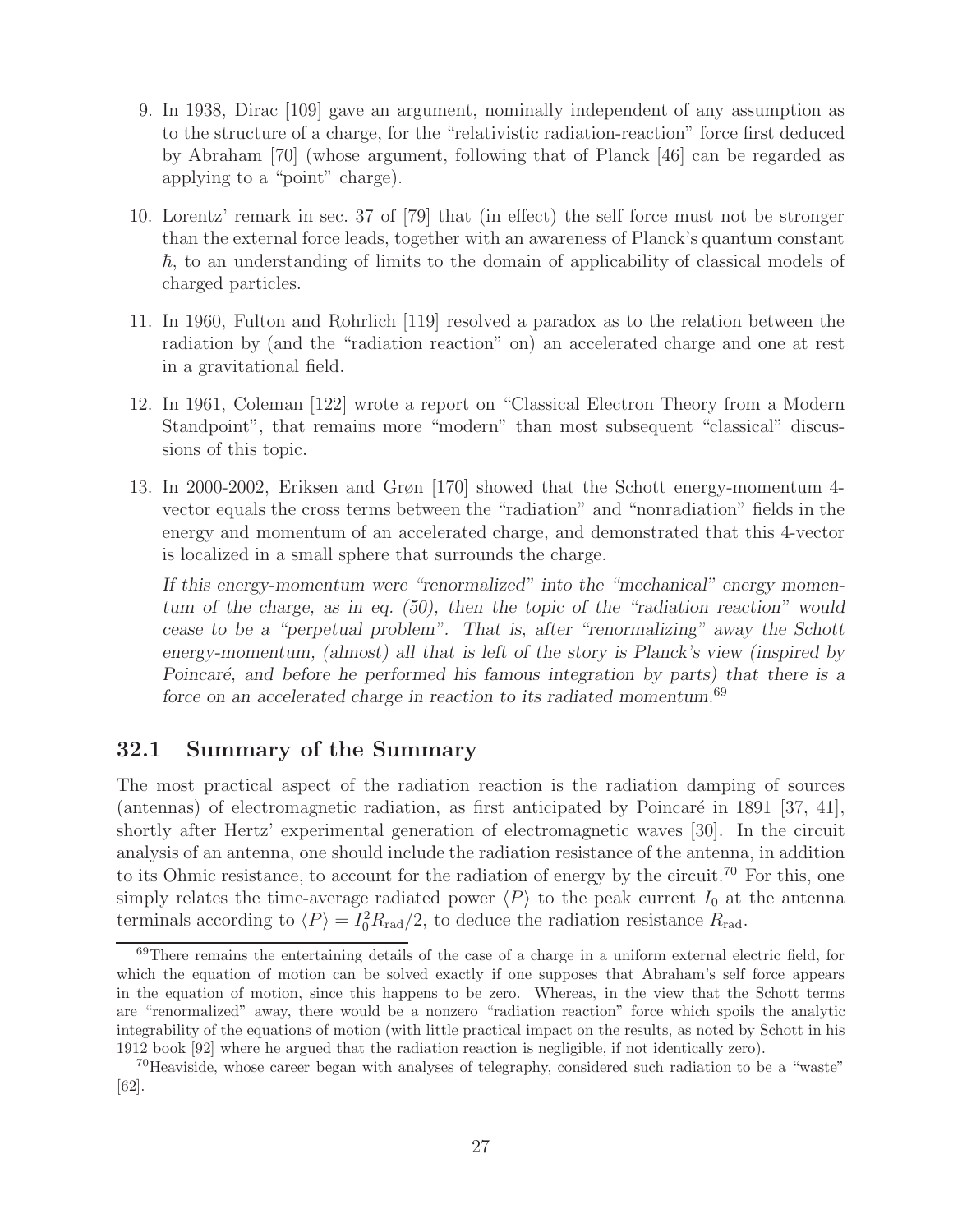Concurrently with the thoughts of Poincaré and others about antennas, a theory of charged particles/electrons was being developed, that is now called "classical electron theory". In this theory, charged particles had small but finite size, although it was often convenient to consider them to be point particles, as in the famous deductions by Liénard  $[49]$ and Wiechert [56] of the electromagnetic fields of an accelerated point charge. Independent arguments by Lorentz [38] and Planck [46] led to the notion of a self force/radiation reaction on an accelerated charge proportional to the time derivative of its acceleration. Such a force does not fit well into Newton's vision that  $\mathbf{F} = m\mathbf{a}$ , nominally a second-order differential equation, and leads to difficulties that have exercised the proponents of classical electron theory ever since.

# **Appendix A: From Lorentz' Self Force to the Radiation Reaction**

Historically, Lorentz [38] deduced eq. (1),

$$
\mathbf{F}_{\text{self}} = \frac{2e^3 \ddot{\mathbf{v}}}{3c^3} \tag{1}
$$

by consideration of the self force on an extended, accelerated charge distribution with low velocity. Then, apparently independently, Planck [46] considered a radiation damping/reaction force, and also arrived at eq. (5) after a clever integration by parts of the power supplied by the damping force. Here, we indicate how one might go from Lorentz' self force to a radiation-reaction force by inverting the logic of Planck's (and Abraham's [70]) argument.

We suppose that the acceleration **v** is nonzero only for  $t_1 < t < t_2$ , and consider the time integral of the power supplied to the charge by Lorentz' self force, and integrate this by parts,

$$
W = \int_{t_1}^{t_2} \mathbf{F}_{\text{self}} \cdot \mathbf{v} \, dt = \frac{2e^3}{3c^3} \int_{t_1}^{t_2} \ddot{\mathbf{v}} \cdot \mathbf{v} \, dt = \frac{2e^3}{3c^3} \dot{\mathbf{v}} \cdot \mathbf{v} \Big|_{t_1}^{t_2} - \frac{2e^3}{3c^3} \int_{t_1}^{t_2} \dot{\mathbf{v}}^2 \, dt = -\int_{t_1}^{t_2} \frac{dU_{\text{rad}}}{dt} \, dt, \tag{51}
$$

where,

$$
\frac{dU_{\text{rad}}}{dt} = \frac{2e^3\dot{\mathbf{v}}^2}{3c^3} \tag{52}
$$

is the power radiated by a (low velocity) accelerated charge, according to Larmor [45].

This establishes that the self force (1) as being a kind of reaction to radiation, but does not yet identify a "radiation reaction" force. For this, we might follow Einstein [76] and identify  $U_{\text{rad}}/c^2$  as a kind of effective mass, with the implication that an accelerated charge with velocity **v** radiates momentum at the rate,

$$
\frac{d\mathbf{P}_{\text{rad}}}{dt} = \frac{dU_{\text{rad}}}{dt} \frac{\mathbf{v}}{c^2} \,. \tag{53}
$$

As mentioned in sec. 15 above, this result was first deduced by Abraham [70] via a prerelativistic argument, and extended by him to charges with arbitrary velocity with the result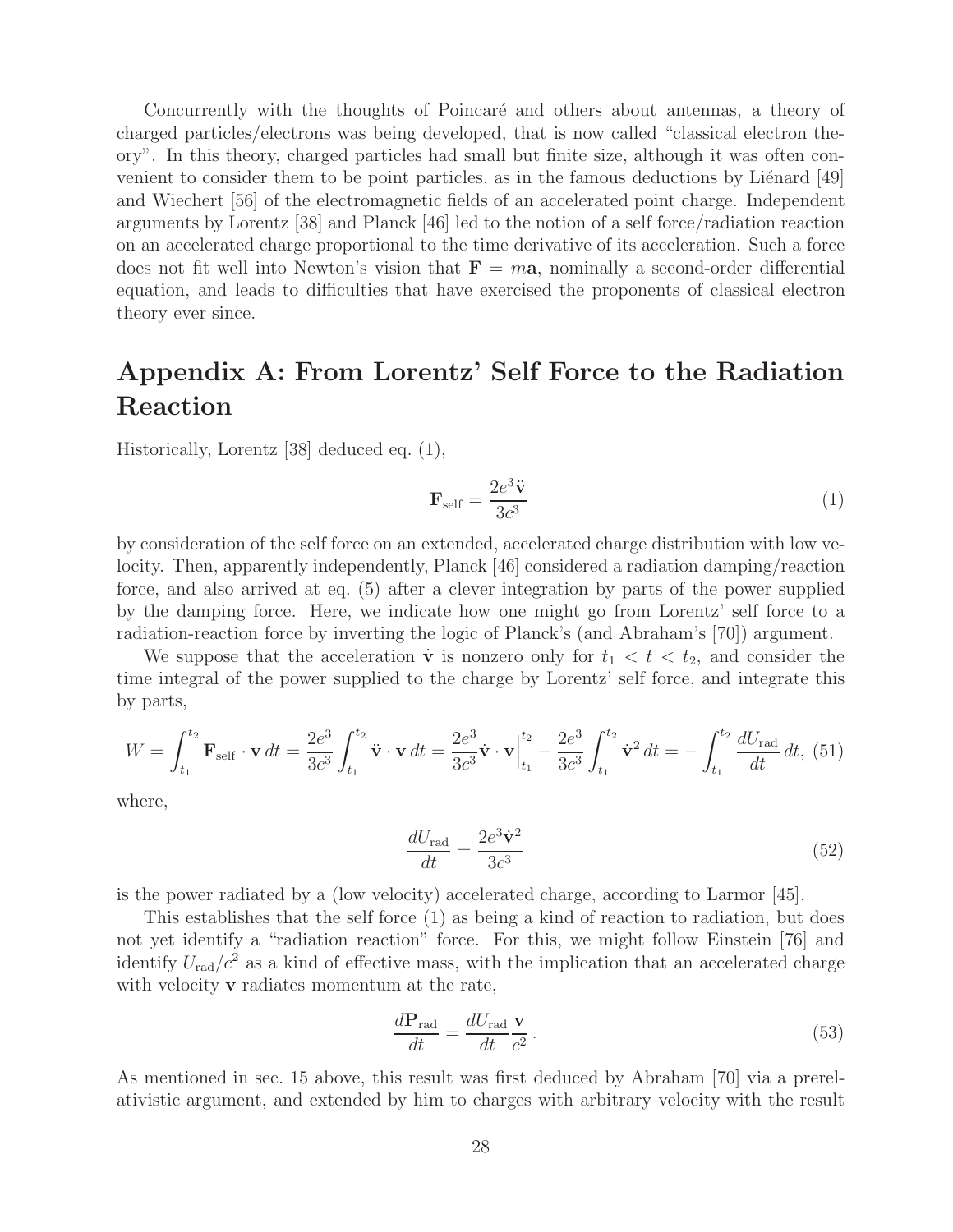given in eq. (16). Then, we arrive at the radiation-reaction force as having the form,

$$
\mathbf{F}_{\rm rad} = -\frac{d\mathbf{P}_{\rm rad}}{dt} = -\frac{dU_{\rm rad}}{dt}\frac{\mathbf{v}}{c^2}.
$$
 (54)

This form actually holds for arbitrary velocity if we use the general expression (13) for  $dU_{\text{rad}}/dt$ , rather than the low-velocity Larmor formula (52).

While the above argument is suggestive, it suffers from the defect that the power supplied to the charge by  $\mathbf{F}_{\text{rad}}$  is  $\mathbf{F}_{\text{rad}} \cdot \mathbf{v} = -(\mathbf{v}^2/c^2) dU_{\text{rad}}/dt$  and not  $-dU_{\text{rad}}/dt$  as desired. This defect likely motivated Planck and Abraham to pursue the paths that they did, in which **F**rad alone was not identified with the force in reaction to the radiation.

# Appendix B: Can the Poincaré Stresses Be Ignored in **the Equation of Motion of an Electron?**

*Written Jan. 9, 2020, this Appendix was inspired by sec. 1 of [195].*

Much of the literature of the radiation reaction is in the context of the vision that electromagnetism is the only relevant interaction, with gravity being neglected, despite the evidence of additional basic interactions that emerged in the late 1890's, characterized by Rutherford [51] as associated with  $\alpha$  and  $\beta$  rays. An exception was Poincaré's comment that a charged particle cannot be stable unless it involves some nonelectromagnetic interaction [77, 78]. Perhaps because the Poincaré stresses were interpreted by many as a "mechanical" effect, which would not exert a self force, the possibility of nonelectromagnetic effects in considerations of the radiation reaction have been largely ignored.

Following a discussion in [195] of the self force based on field momentum (which built on considerations of Abraham [70]) we present an argument that there must be some nonelectromagnetic contribution to the self force on an accelerated, charged particle.

We begin by supposing that the momentum of a particle of electric charge  $e$  can be expressed as the sum of "mechanical" and "field" momenta, and consider the interaction of the particle with external electromagnetic fields  $\mathbf{E}_{ext}$  and  $\mathbf{B}_{ext}$ . In the spirit of Poincaré, we do not preclude that the charge is associated with a nonelectromagnetic field that generates the stresses required for stability of the charge.<sup>71</sup> Then, conservation of momentum of this system can be expressed as,

$$
\frac{d\mathbf{P}_{\text{mech,ext}}}{dt} + \frac{d\mathbf{P}_{\text{mech},e}}{dt} + \frac{d\mathbf{P}_{\text{EM}}}{dt} + \frac{d\mathbf{P}_{\text{other}}}{dt} = 0,\tag{55}
$$

where  $P_{other}$  is associated only with the charge e. The electromagnetic fields  $E$  and  $B$  consist of the external fields, and the (self) fields of the charge,

$$
\mathbf{E} = \mathbf{E}_{\text{ext}} + \mathbf{E}_e, \qquad \mathbf{B} = \mathbf{B}_{\text{ext}} + \mathbf{B}_e,\tag{56}
$$

 $71$ We ignore the possibility that the sources of the external field are associated with a nonelectromagnetic field as well.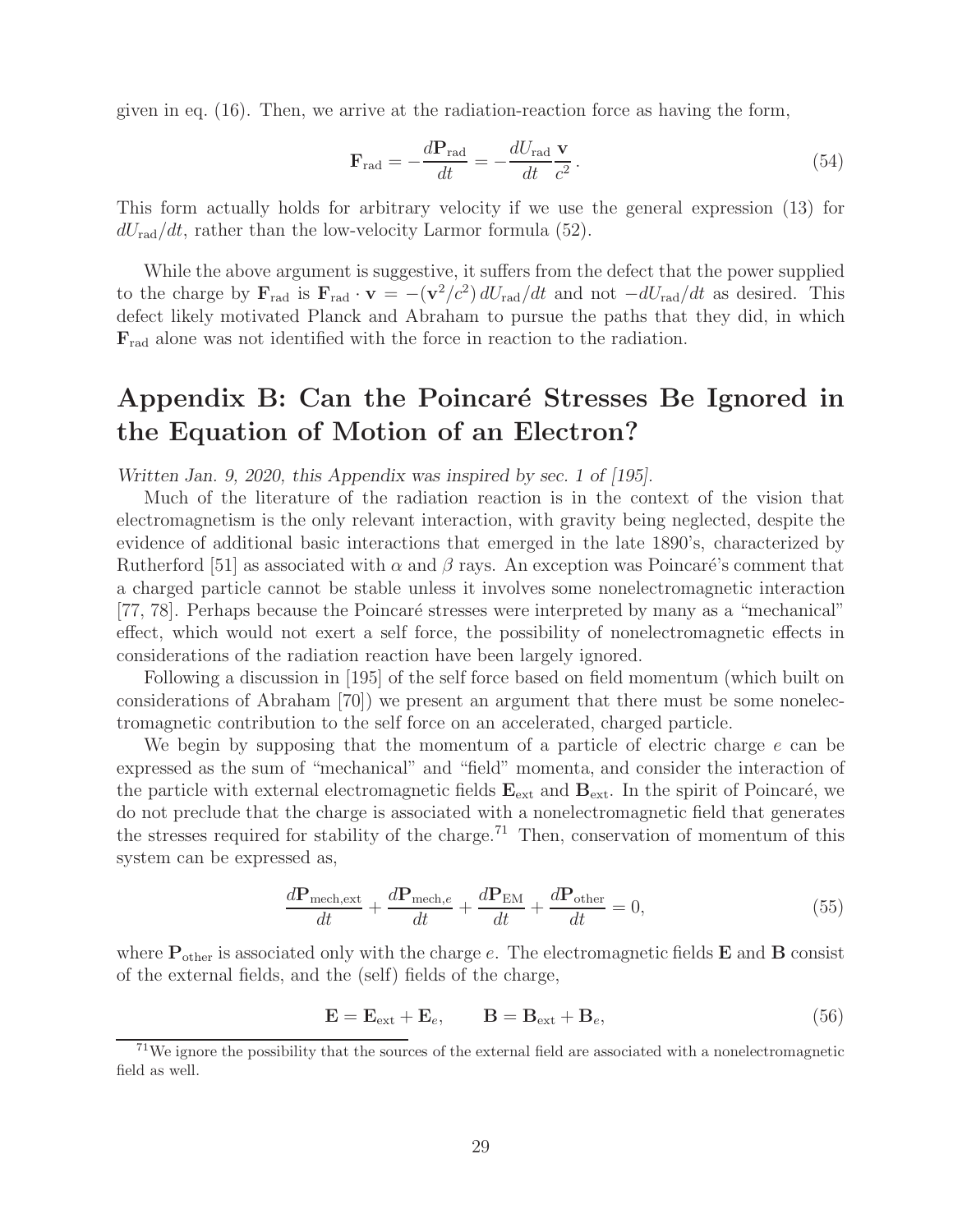such that the electromagnetic-field momentum can be written as,

$$
\mathbf{P}_{\text{EM}} = \frac{c}{4\pi} \int \mathbf{E} \times \mathbf{B} \, d\text{Vol} = \mathbf{P}_{\text{EM,ext}} + \mathbf{P}_{\text{EM},e} + \mathbf{P}_{\text{EM,int}},\tag{57}
$$

where,

$$
\mathbf{P}_{\text{EM,ext}} = \frac{c}{4\pi} \int \mathbf{E}_{\text{ext}} \times \mathbf{B}_{\text{ext}} d\text{Vol}, \qquad \mathbf{P}_{\text{EM},e} = \frac{c}{4\pi} \int \mathbf{E}_e \times \mathbf{B}_e d\text{Vol}, \tag{58}
$$

and the interaction electromagnetic-field momentum is,

$$
\mathbf{P}_{\text{EM,int}} = \frac{c}{4\pi} \int \mathbf{E}_{\text{ext}} \times \mathbf{B}_e \, d\text{Vol} + \frac{c}{4\pi} \int \mathbf{E}_e \times \mathbf{B}_{\text{ext}} \, d\text{Vol}.\tag{59}
$$

Then, eq. (55) can be written as,

$$
\frac{d\mathbf{P}_{\text{mech,ext}}}{dt} + \frac{d\mathbf{P}_{\text{mech},e}}{dt} = -\frac{d\mathbf{P}_{\text{EM,ext}}}{dt} - \frac{d\mathbf{P}_{\text{EM,int}}}{dt} - \frac{d\mathbf{P}_{\text{EM},e}}{dt} - \frac{d\mathbf{P}_{\text{other}}}{dt}.
$$
(60)

If the sources of the external electromagnetic field are very far from the accelerated charge, the external field will not be affected by the charge (during some finite time interval of interest), then −d**P**EM,ext/dt is equal to d**P**mech,ext/dt, and eq. (60) simplifies to,

$$
\frac{d\mathbf{P}_{\text{mech},e}}{dt} = -\frac{d\mathbf{P}_{\text{EM,int}}}{dt} - \frac{d\mathbf{P}_{\text{EM},e}}{dt} - \frac{d\mathbf{P}_{\text{other}}}{dt}.
$$
(61)

The impressive result of [195] is that, independent of whether the charge is finite or pointlike,

$$
-\frac{d\mathbf{P}_{\text{EM},e}}{dt} = \mathbf{F}_{\text{damping}},\tag{62}
$$

where  $\mathbf{F}_{\text{damping}}$  is the electromagnetic radiation-reaction force of our eq. (21), as first found by Abraham [70], and later found by Dirac [109]. This leads us to infer that,

$$
-\frac{d\mathbf{P}_{\text{EM},e}}{dt} = \mathbf{F}_{\text{S,EM}}.\tag{63}
$$

For the case of a uniform, static, external electric field (with zero external magnetic field), both the damping force (21) and the interaction electromagnetic-field momentum  $(59)$  vanish, the acceleration is constant in the instantaneous rest frame of the charge,<sup>72</sup> and eq. (61) reduces to,

$$
\frac{d\mathbf{P}_{\text{mech},e}}{dt} = -\frac{d\mathbf{P}_{\text{other}}}{dt} \qquad \text{(constant acceleration)}.
$$
 (64)

This suggests that in general the Poincaré stresses should not be ignored in discussions of the classical equation of motion of a charged particle.

 $72$ See, for example, sec. 2.1 of [185]. The interaction field momentum vanishes due to the high symmetry of this case.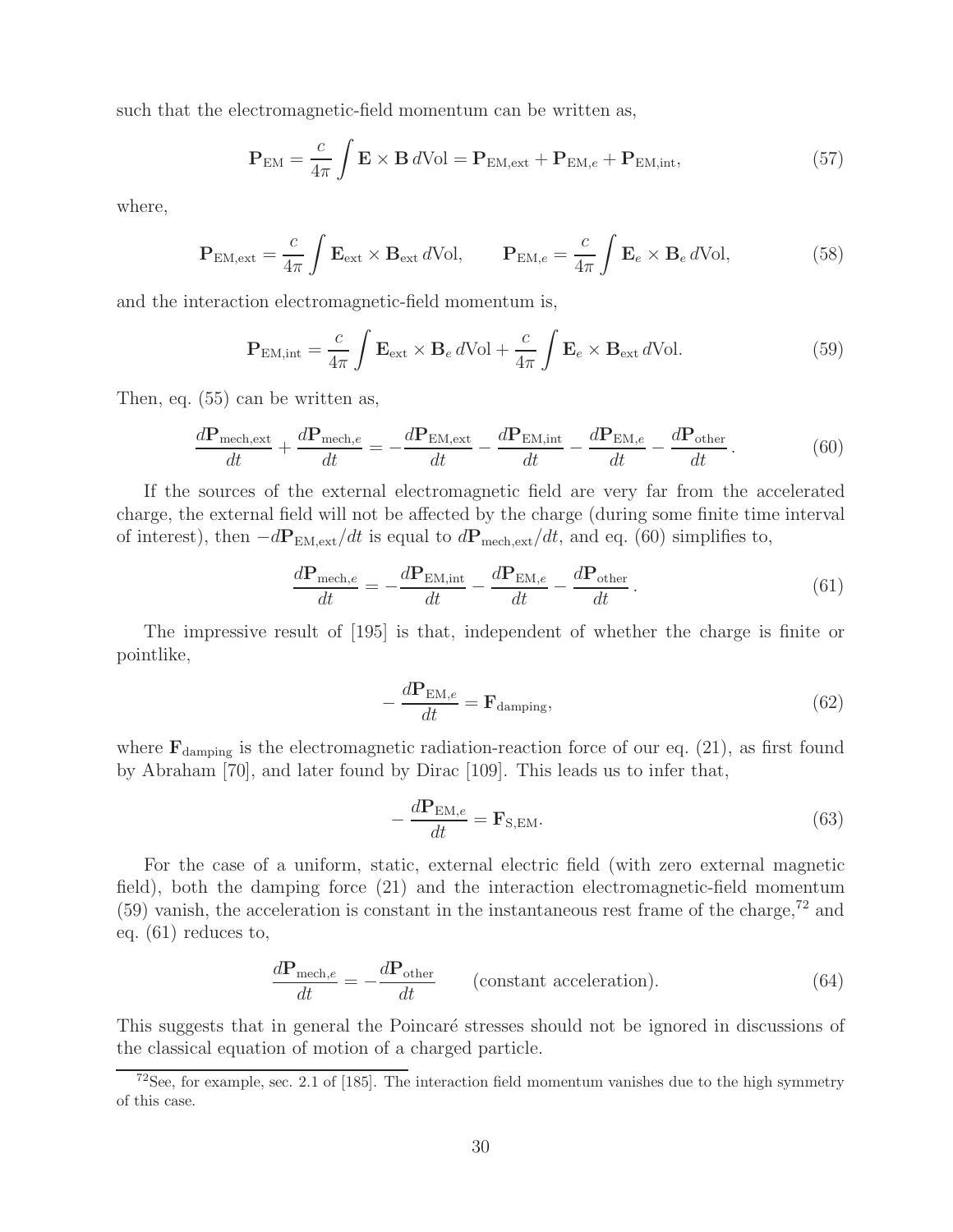We can also relate the rate of change of mechanical momentum of the charge  $e$ , with electric charge density  $\rho_e$ , to the sum of the forces on it, which consist of the Lorentz forces,

$$
\mathbf{F}_{\text{ext}} = \int \rho_e \left( \mathbf{E}_{\text{ext}} + \frac{\mathbf{v}}{c} \times \mathbf{B}_{\text{ext}} \right) d\text{Vol}, \qquad \mathbf{F}_{\text{S,EM}} = \int \rho_e \left( \mathbf{E}_e + \frac{\mathbf{v}}{c} \times \mathbf{B}_e \right) d\text{Vol}, \tag{65}
$$

due to the external and self electromagnetic fields, as well as the possible self force  $\mathbf{F}_{\text{S,other}}$ associated with the nonelectromagnetic field. That is,

$$
\frac{d\mathbf{P}_{\text{mech},e}}{dt} = \mathbf{F}_{\text{ext}} + \mathbf{F}_{\text{S,EM}} + \mathbf{F}_{\text{S,other}}.
$$
\n(66)

If we accept the relation (63), then eqs. (61) and (65) together imply that

$$
\mathbf{F}_{\text{ext}} + \mathbf{F}_{\text{S,other}} = -\frac{d\mathbf{P}_{\text{EM,int}}}{dt} - \frac{d\mathbf{P}_{\text{other}}}{dt}.
$$
 (67)

For the case of uniform acceleration, where the electromagnetic self force and the electromagnetic interaction momentum both vanish, we arrive at the peculiar relation,

$$
\frac{d\mathbf{P}_{\text{mech},e}}{dt} = \mathbf{F}_{\text{ext}} + \mathbf{F}_{\text{S,other}} = -\frac{d\mathbf{P}_{\text{other}}}{dt} \qquad \text{(constant acceleration)}.
$$
 (68)

# **Appendix C: Limits on the Applicability of Classical Electromagnetic Fields as Inferred from the Radiation Reaction**

Neither Eliezer nor Landau, sec. 25 above, (nor most subsequent authors) seem to have considered what is meant by the self force/radiation reaction not being too strong. So, we transcribe here some discussion by the author on this theme, given in [1].

It suffices to consider only the low-velocity limit (as used by Lorentz [38] and Planck [46]), in which the equation of motion is simply,

$$
m\dot{\mathbf{v}} \approx \gamma \dot{m} \mathbf{v} = \mathbf{F}_{ext} + \mathbf{F}_{self} \approx e\mathbf{E} + e\frac{\mathbf{v}}{c} \times \mathbf{B} + \frac{2e^2}{3c^3} \ddot{\mathbf{v}},\tag{69}
$$

where **E** and **B** are the external electromagnetic fields. From this we learn that in the first approximation, the acceleration of the charge is just  $\dot{\bf{v}} \approx e{\bf E}/m$ . Further, if the second time derivative of the velocity is small we estimate it by taking the derivative of (69),

$$
\ddot{\mathbf{v}} \approx \frac{e\dot{\mathbf{E}}}{m} + \frac{e}{m}\frac{\dot{\mathbf{v}}}{c} \times \mathbf{B} + \frac{e}{m}\frac{\mathbf{v}}{c} \times \dot{\mathbf{B}} \approx \frac{e\dot{\mathbf{E}}}{m} + \frac{e^2}{mc^2} \mathbf{E} \times \mathbf{B},\tag{70}
$$

where we have ignore the term proportional to  $\mathbf{v}/c$ . Thus, in these approximations, the self force is given by,

$$
\mathbf{F}_{\text{self}} \approx \frac{2e^2}{3c^3} \left( \frac{e\dot{\mathbf{E}}}{m} + \frac{e^2}{m^2 c} \mathbf{E} \times \mathbf{B} \right). \tag{71}
$$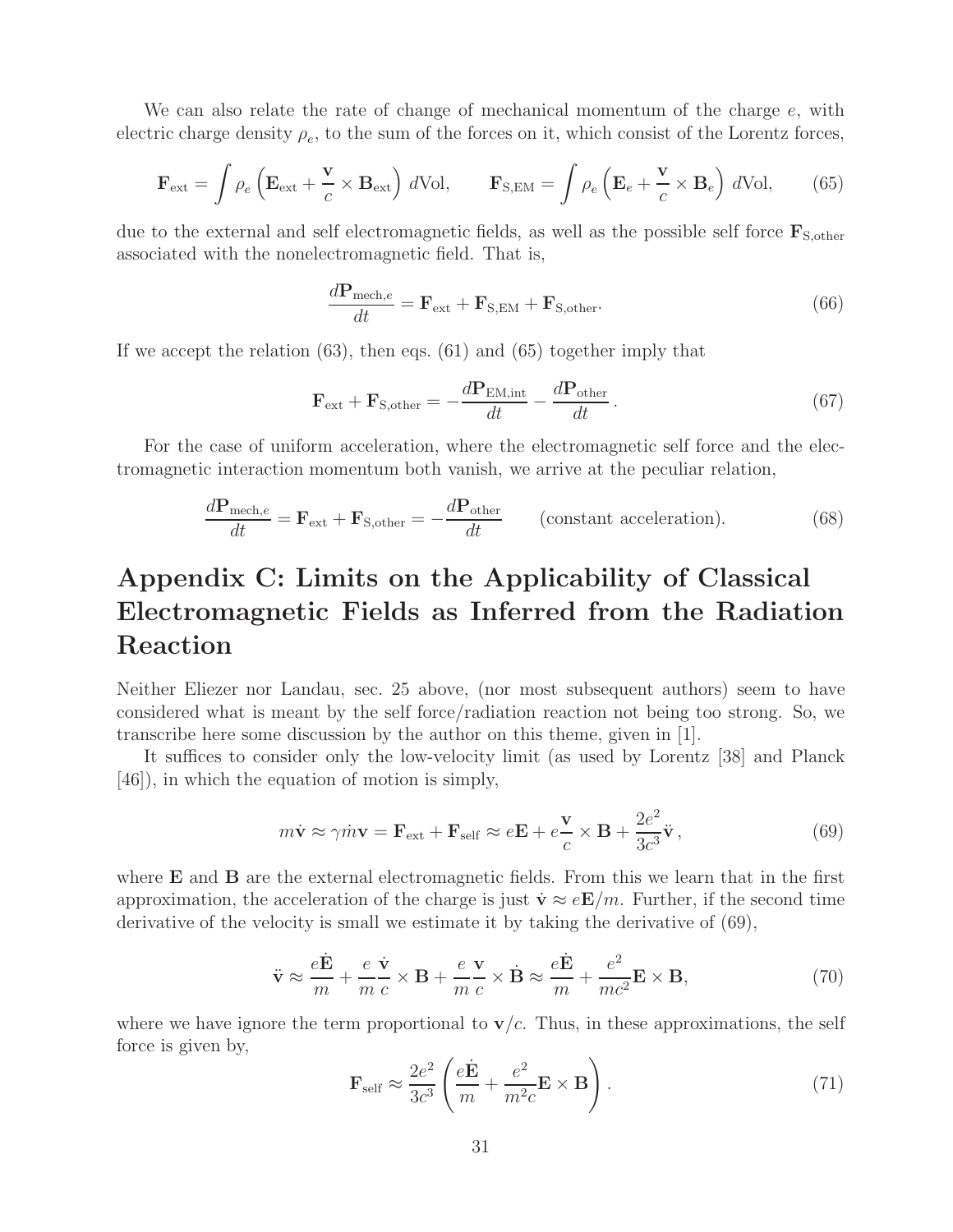The first term in (71) contributes only for time-varying fields, which we now take to have frequency  $\omega$  and reduced wavelength  $\lambda$ ; hence,  $\mathbf{E} \propto \omega \mathbf{E}$ . The second term contributes only when  $\mathbf{E} \times \mathbf{B} \neq 0$ , which is most likely to be in a wave (with  $E = B$ ) if the fields are large. So, for a charge in an external wave field, the magnitude of the self force is,

$$
F_{\rm resist} \approx \frac{2}{3} e \left[ \sqrt{\left(\frac{e^2}{mc^2} \frac{\omega}{c}\right)^2 + \left(\frac{e^3 E}{m^2 c^4}\right)^2} \approx F_{\rm ext} \sqrt{\left(\frac{r_0}{\lambda}\right)^2 + \left(\frac{E}{e/r_0^2}\right)^2},\tag{72}
$$

where  $r_0 = e^2/mc^2 = 2.8 \times 10^{-13}$  cm is the classical electron radius.

Following the spirit of Lorentz comment in 1906 [79], the premise of this discussion is that the notion of the self force makes physical sense only when it is small compared to the external force. Here we don't explore whether the length  $r_0$  describes a physical electron; we simply consider it to be a length that arises from the charge and mass of an electron.<sup>73</sup> Rather, we concentrate on the implication of eq. (72) for the electromagnetic field. Then, we infer that a classical description becomes implausible for fields whose wavelength is small compared to length  $r_0$ , or whose strength is large compared to  $e/r_0^2$ .

Already in 1900, Planck [54] had introduced to quantum of action,  $\hbar$ .

In this context, it is suggestive to multiply and divide eq. (72) by Planck's constant  $\hbar$ ,

$$
F_{\text{self}} \approx F_{\text{ext}} \sqrt{\left(\frac{e^2}{\hbar c} \frac{\hbar}{mc} \frac{\omega}{c}\right)^2 + \left(\frac{e^2}{\hbar c} \frac{e \hbar}{m^2 c^3} E\right)^2} = \alpha F_{\text{ext}} \sqrt{\left(\frac{\lambda_C}{\lambda}\right)^2 + \left(\frac{E}{E_{\text{crit}}}\right)^2},\tag{73}
$$

where  $\alpha = e^2/\hbar c$  is the QED fine structure constant,  $\lambda_C = \hbar/mc$  is the (reduced) Compton wavelength of an electron and,

$$
E_{\text{crit}} = \frac{m^2 c^3}{e\hbar} = 1.6 \times 10^{16} \text{ V/cm} = 3.3 \times 10^{13} \text{ gauss},\tag{74}
$$

is the QED critical field strength. The quantity  $E_{\text{crit}}$  was introduced by Sauter in 1931 [106] when he resolved Klein's paradox [105] by arguing that for  $E>E_{\text{crit}}$  the electric field spontaneously breaks down into  $e^+e^-$  pairs, so it should not be surprising that the reflection coefficient of a charge energy such a strong-field region could exceed unity.<sup>74</sup>

Thus, our naïve quantum theory (classical electromagnetism plus  $\hbar$ ) leads us to expect important departures from classical electromagnetism for waves of wavelength much shorter than the Compton wavelength of the electron, and for fields of strength larger than the QED critical field strength.<sup>75</sup>

*While this argument (without the interpretation of the QED critical field strength) could have been given in 1906, it has never appeared in the literature.*

<sup>73</sup>This theme is pursued in sec. 10.2 of [149].

<sup>74</sup>For additional remarks on the QED critical field strength, see sec. 3.2 of [1].

<sup>&</sup>lt;sup>75</sup>If we were to accept that the Schott term in the self force should be "renormalized" away, the second term in eq. (71) would remain, still leading to the notion of a critical field strength.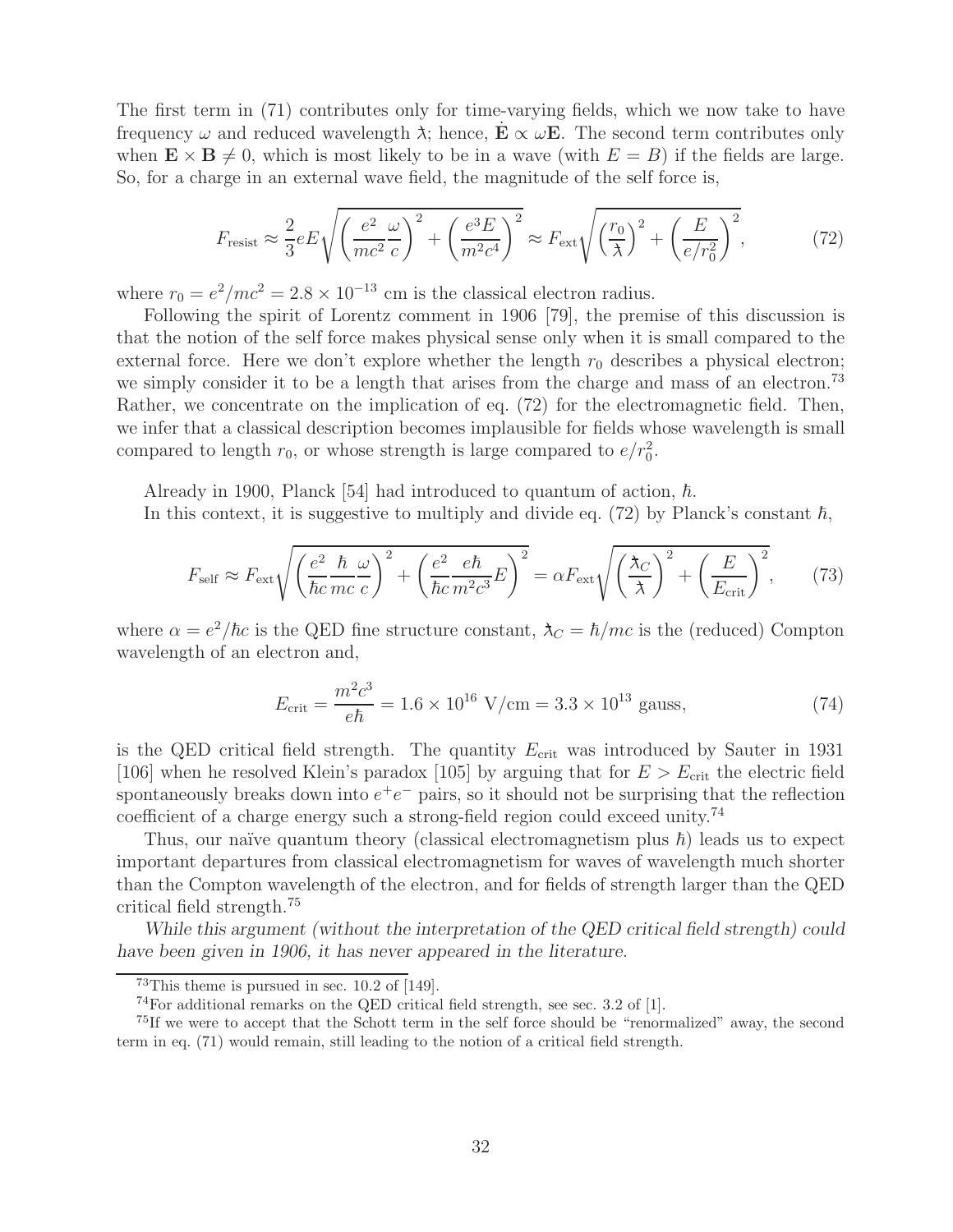# **References**

- [1] K.T. McDonald, *Limits on the Applicability of Classical Electromagnetic Fields as Inferred from the Radiation Reaction* (May 12, 1997), http://physics.princeton.edu/~mcdonald/examples/radreact.pdf
- [2] J. Kepler, De Cometis (1619), http://physics.princeton.edu/~mcdonald/examples/astro/kepler\_de\_cometis.pdf
- [3] I. Newton, Philosophiæ Naturalis Principia Mathematica (1686), http://physics.princeton.edu/~mcdonald/examples/mechanics/newton\_principia.pdf
- [4] M. Faraday, *Experimental Researches in Electricity*, Phil. Trans. Roy. Soc. London **122**, 125 (1832), http://physics.princeton.edu/~mcdonald/examples/EM/faraday\_ptrsl\_122\_163\_32.pdf
- [5] G.G. Stokes, *On some Cases of Fluid Motion*, Trans. Camb. Phil. Soc. **8**, 105 (1843), http://physics.princeton.edu/~mcdonald/examples/fluids/stokes\_tcps\_8\_105\_43.pdf
- [6] W. Weber, *Electrodynamische Massbestimmungen ¨uber ein allgemeines Grundgesetz* der elektrischen Wirkung, Abh. König. Sächs. Gesell. Wiss., 209 (1846), http://physics.princeton.edu/~mcdonald/examples/EM/weber\_aksgw\_209\_46.pdf http://physics.princeton.edu/~mcdonald/examples/EM/weber\_aksgw\_209\_46\_english.pdf
- [7] W. Thomson, *Note on the Possible Density of the Luminiferous Medium and on the Mechanical Value of a Cubic Mile of Sunlight*, Phil. Mag. **9**, 36 (1855), http://physics.princeton.edu/~mcdonald/examples/EM/thomson\_pm\_9\_36\_55.pdf
- [8] G. Kirchhoff, *Ueber das Verhältnis zwischen dem Emissionsvermögen und dem Absorptionsverm¨ogen der K¨orper f¨ur W¨arme und Licht*, Ann. d. Phys. **109**, 275 (1860), http://physics.princeton.edu/~mcdonald/examples/optics/kirchhoff\_ap\_109\_275\_60.pdf *On the Relation between the Radiating and Absorbing Powers of different Bodies for Light and Heat*, Phil. Mag. **20**, 1 (1860), http://physics.princeton.edu/~mcdonald/examples/statmech/kirchhoff\_pm\_20\_1\_60.pdf
- [9] J. Plücker, *Abstract of a series of Papers and Notes concerning the Electric Discharge through Rarefied Gases and Vapours*, Proc. Roy. Soc. London **10**, 256 (1860), http://physics.princeton.edu/~mcdonald/examples/EM/plucker\_prsl\_10\_256\_60.pdf
- [10] J.C. Maxwell, *On Physical Lines of Force. Part III.–The Theory of Molecular Vortices applied to Statical Electricity*, Phil. Mag. **23**, 12 (1862), http://physics.princeton.edu/~mcdonald/examples/EM/maxwell\_pm\_23\_12\_62.pdf
- [11] B. Stewart, An Elementary Treatise on Heat (Clarendon Press, 1866), http://physics.princeton.edu/~mcdonald/examples/statmech/stewart\_heat\_66.pdf
- [12] B. Riemann, *Ein Beitrag zur Elektrodynamik*, Ann. d. Phys. **207**, 237 (1867), http://physics.princeton.edu/~mcdonald/examples/EM/riemann\_ap\_207\_237\_67.pdf *A Contribution to Electrodynamics*, Phil. Mag. **34**, 368 (1867), http://physics.princeton.edu/~mcdonald/examples/EM/riemann\_pm\_34\_368\_67.pdf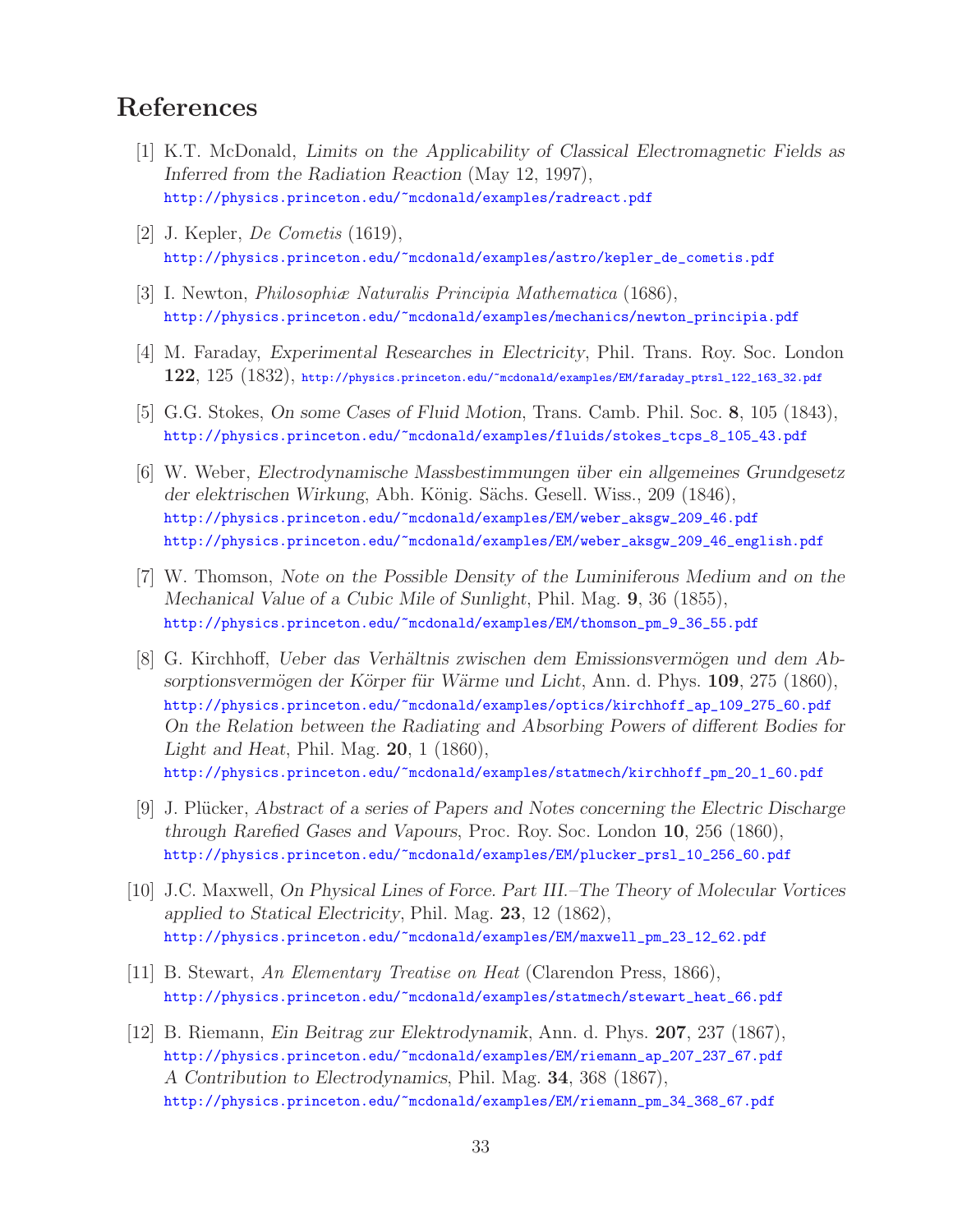- [13] L. Lorenz, *Ueber die Identit¨at der Schwingungen des Lichts mit den elektrischen Strömen*, Ann. d. Phys. **207**, 243 (1867), http://physics.princeton.edu/~mcdonald/examples/EM/lorenz\_ap\_207\_243\_67.pdf *On the Identity of the Vibration of Light with Electrical Currents*, Phil. Mag. **34**, 287 (1867), http://physics.princeton.edu/~mcdonald/examples/EM/lorenz\_pm\_34\_287\_67.pdf
- [14] J.W. Strutt, *On the Light from the Sky, its Polarization and Colour*, Phil. Mag. **41**,  $107,\ 274\ (1871),$  http://physics.princeton.edu/~mcdonald/examples/EM/rayleigh\_pm\_41\_107\_71.pdf
- [15] J.W. Strutt, *On the Scattering of Light by small Particles*, Phil. Mag. **41**, 447 (1871), http://physics.princeton.edu/~mcdonald/examples/EM/rayleigh\_pm\_41\_447\_71.pdf
- [16] B. Stewart, *Temperature Equilibrium of an Enclosure in which there is a Body in Visible Motion*, Brit. Assoc. Reports, 41st Meeting, Notes and Abstracts, p. 45 (1871), http://physics.princeton.edu/~mcdonald/examples/EM/stewart\_bar\_41\_45\_71.pdf This meeting featured an inspirational address by W. Thomson as a memorial to Herschel; among many other topics Thomson speculates on the size of atoms, on the origin of life on Earth as due to primitive organisms arriving in meteorites, and on how the Sun's source of energy cannot be an influx of matter as might, however, explain the small advance of the perihelion of Mercury measured by LeVerrier.
- [17] J.C. Maxwell, *A Treatise on Electricity and Magnetism* (Clarendon Press, 1873; 3rd ed. 1904), Art. 62, http://physics.princeton.edu/~mcdonald/examples/EM/maxwell\_treatise\_v1\_04.pdf
- [18] J.C. Maxwell, A Treatise on Electricity and Magnetism, Vol. 2 (Clarendon Press, Oxford, 1873), http://physics.princeton.edu/~mcdonald/examples/EM/maxwell\_treatise\_v2\_73.pdf Vol. 2, 3rd ed. (Clarendon Press, 1892), http://physics.princeton.edu/~mcdonald/examples/EM/maxwell\_treatise\_v2\_92.pdf
- [19] B. Stewart, *On Æthereal Friction*, Brit. Assoc. Reports, 43rd Meeting, Notes and Abstracts, pp. 32-35 (1873), http://physics.princeton.edu/~mcdonald/examples/EM/stewart\_bar\_43\_32\_73.pdf Stewart argued that the radiation resistance felt by a charge moving through blackbody radiation should vanish as the temperature of the bath went to zero, just as he expected the electrical resistance of a conductor to vanish at zero temperature. [The 43rd meeting was also the occasion of a report by Maxwell on the exponential atmosphere as an example of statistical mechanics (pp. 29-32), by Rayleigh on the diffraction limit to the sharpness of spectral lines (p. 39), and perhaps of greatest significance to the attendees, a note by A.H. Allen on the detection of adulteration of tea  $(p. 62).$
- [20] W. Crookes, *The Mechanical Action of Light*, Pop. Sci. Mon. **7**, 739 (1875), http://physics.princeton.edu/~mcdonald/examples/EP/crookes\_psm\_7\_683\_75.pdf
- [21] W. Crookes, *On Repulsion resulting from Radiation*, Phil. Trans. Roy. Soc. London **166**, 325 (1876), http://physics.princeton.edu/~mcdonald/examples/optics/crookes\_ptrsl\_166\_325\_76.pdf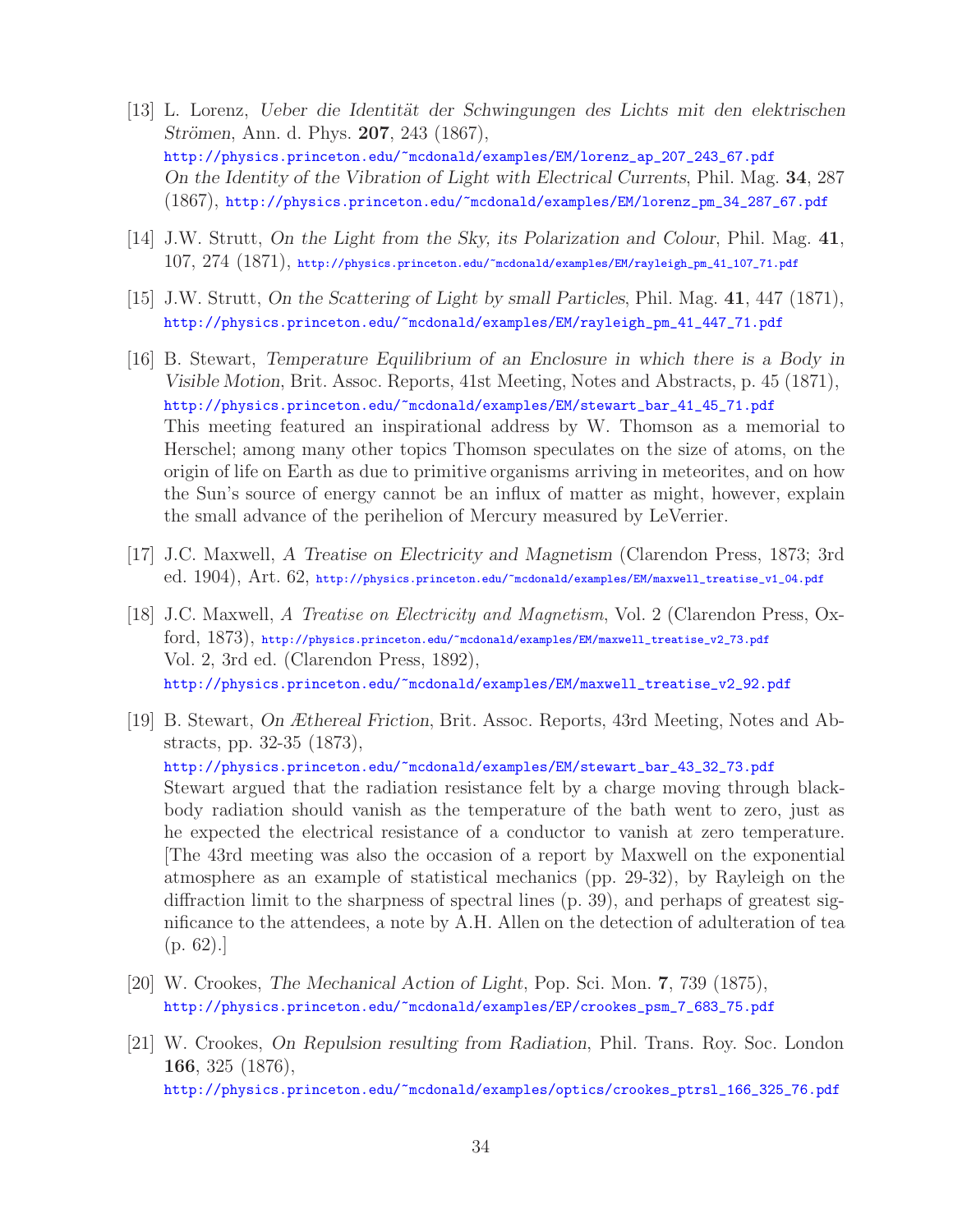- [22] A. Schuster, *On the Nature of the Force producing the Motion of a Body exposed to Rays of Heat and Light*, Phil. Trans. Roy. Soc. London **166**, 715 (1876), http://physics.princeton.edu/~mcdonald/examples/EM/schuster\_ptrsl\_166\_715\_76.pdf
- [23] W. Crookes, *On Radiant Matter*, Pop. Sci. Mon. **16**, 13, 157 (1879), http://physics.princeton.edu/~mcdonald/examples/EP/crookes\_psm\_16\_13\_157\_79.pdf
- [24] J.J. Thomson, *Electric and Magnetic Effects Produced by Motion of Electrified Bodies*, Phil. Mag. **11**, 227 (1881), http://physics.princeton.edu/~mcdonald/examples/EM/thomson\_pm\_11\_8\_81.pdf
- [25] Lord Rayleigh, *On the Electromagnetic Theory of Light*, Phil. Mag. **12**, 81 (1881), http://physics.princeton.edu/~mcdonald/examples/EM/rayleigh\_pm\_12\_81\_81.pdf
- [26] G.F. FitzGerald, *On the Quantity of Energy Transferred to the Ether by a Variable Current*, Trans. Roy. Dublin Soc. **3** (1883), http://physics.princeton.edu/~mcdonald/examples/EM/fitzgerald\_trds\_83.pdf *On the Energy Lost by Radiation from Alternating Electric Currents*, Brit. Assoc. Rep. **175**, 343 (1883), http://physics.princeton.edu/~mcdonald/examples/EM/fitzgerald\_bar\_83.pdf
- [27] J.H. Poynting, *On the Transfer of Energy in the Electromagnetic Field*, Phil. Trans. Roy. Soc. London **175**, 343 (1884), http://physics.princeton.edu/~mcdonald/examples/EM/poynting\_pt\_175\_343\_84.pdf
- [28] H. Hertz, *Ueber sehr schnelle electrische Schwingungen*, Ann. d. Phys. **31**, 421 (1887), http://physics.princeton.edu/~mcdonald/examples/EM/hertz\_ap\_31\_421\_87.pdf
- [29] H. Hertz, *Ueber electrodynamische Wellen im Luftraume und deren Reflexion*, Ann. d. Phys. **34**, 609 (1889), http://physics.princeton.edu/~mcdonald/examples/EM/hertz\_apc\_34\_609\_88.pdf
- [30] H. Hertz, Electric Waves (Macmillan, 1900), http://physics.princeton.edu/~mcdonald/examples/EM/hertz\_electric\_oscillations.pdf
- [31] O. Heaviside, *On the Electromagnetic Effects due to the Motion of Electrification through a Dielectric*, Phil. Mag. **27**, 324 (1889), http://physics.princeton.edu/~mcdonald/examples/EM/heaviside\_pm\_27\_324\_89.pdf
- [32] G.F. Fitzgerald, *The Ether and the Earth's Atmosphere*, Science **13**, 390 (1889), http://physics.princeton.edu/~mcdonald/examples/EM/fitzgerald\_science\_13\_390\_89.pdf
- [33] H. Hertz, *Die Kr¨afte electrischer Schwingungen, behandelt nach der Maxwell'schen Theorie*, Ann. d. Phys. **36**, 1 (1889), http://physics.princeton.edu/~mcdonald/examples/EM/hertz\_ap\_36\_1\_89.pdf
- [34] H. Hertz, *The Forces of Electrical Oscillations Treated According to Maxwell's Theory*, Nature **39**, 402, 450, 547 (1889), http://physics.princeton.edu/~mcdonald/examples/EM/hertz\_nature\_39\_402\_89.pdf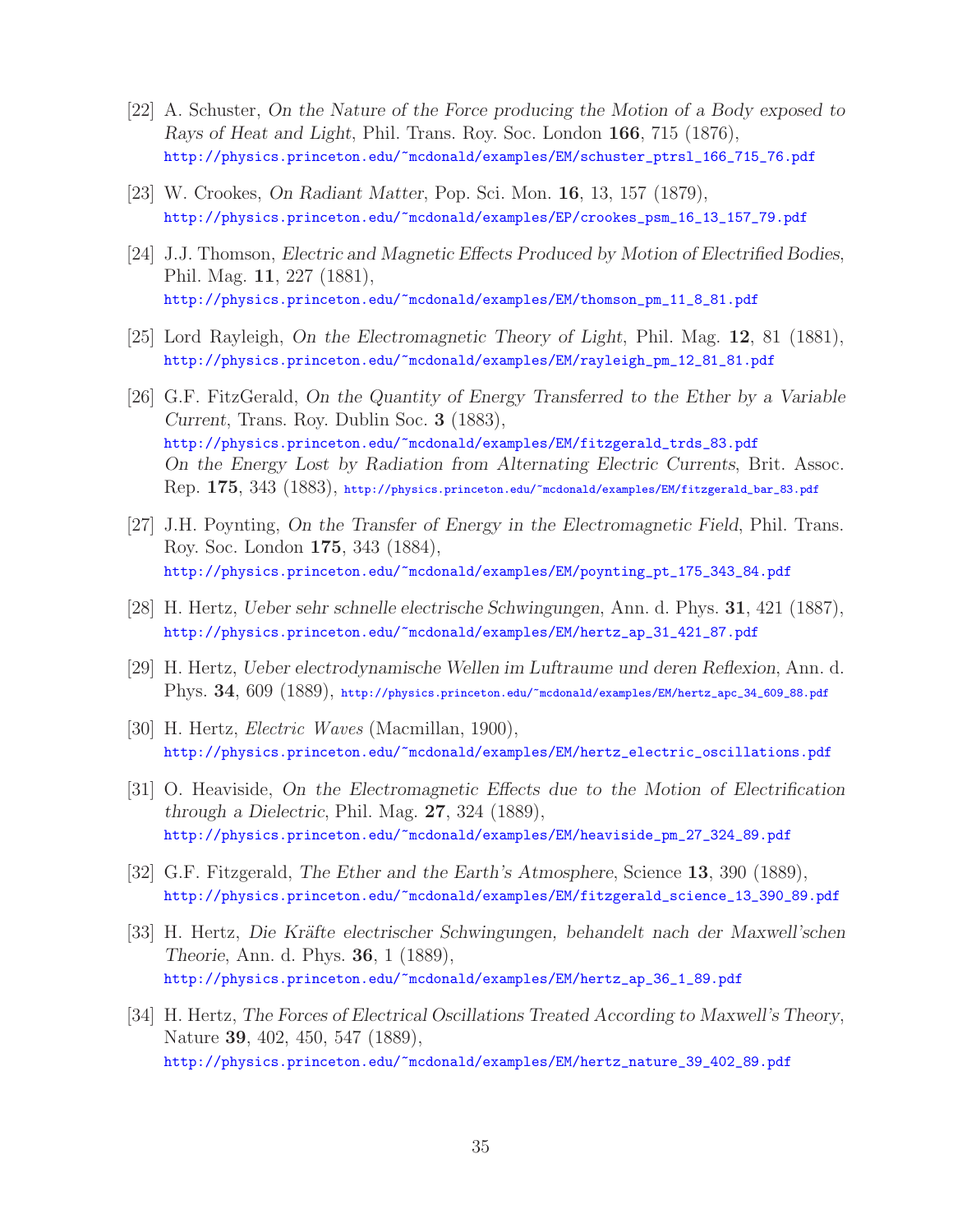- [35] O.J. Lodge and J.L. Howard, *On Electric Radiation and its Concentration by Lenses*, Proc. Phys. Soc. London **10**, 143 (1889), http://physics.princeton.edu/~mcdonald/examples/EM/lodge\_ppsl\_10\_143\_89.pdf Also published as Phil. Mag. **28**, 48 (1889), http://physics.princeton.edu/~mcdonald/examples/EM/lodge\_pm\_28\_48\_89.pdf
- [36] V. Bjerknes, *Ueber die Dämpfung schneller electrischen Schwingungen*, Ann. d. Phys. **44**, 75 (1891), http://physics.princeton.edu/~mcdonald/examples/EM/bjerknes\_ap\_44\_74\_91.pdf
- [37] H. Poincar´e, *Sur la th´eorie des oscillations hertziennes*, Compte Rendus Acad. Sci. **113**, 515 (1891), http://physics.princeton.edu/~mcdonald/examples/EM/poincare\_cras\_113\_515\_91.pdf
- [38] H.A. Lorentz, *La Théorie Électromagnétique de Maxwell et son Application aux Corps Mouvants*, Arch. Neérl. **25**, 363 (1892), http://physics.princeton.edu/~mcdonald/examples/EM/lorentz\_theorie\_electromagnetique\_92.pdf
- [39] H.A. Lorentz, *De relatieve beweging van de aarde en den aether*, Zit. Akad. Wet. Amsterdaom **1**, 74 (1892), http://physics.princeton.edu/~mcdonald/examples/EM/lorentz\_zawa\_1\_74\_92.pdf *The Relative Motion of the Earth and the Aether*, http://physics.princeton.edu/~mcdonald/examples/EM/lorentz\_zawa\_1\_74\_92\_english.pdf
- [40] J.J. Thomson, Recent Researches in Electricity and Magnetism (Clarendon Press, 1893), p. 9, http://physics.princeton.edu/~mcdonald/examples/EM/thomson\_recent\_researches\_sec\_1-16.pdf
- [41] H. Poincaré, Les Oscillations Électriques (Paris, 1894), http://physics.princeton.edu/~mcdonald/examples/EM/poincare\_osc\_elec\_94.pdf
- [42] G.J. Stoney, *Of the "Electron," or Atom of Electricity*, Phil. Mag. **38**, 418, 157 (1894), http://physics.princeton.edu/~mcdonald/examples/EM/stoney\_pm\_38\_418\_94.pdf
- [43] H.A. Lorentz, Versuch einer Theorie der electrischen und optischen Erscheinungen in bewegten Körpern (Brill, Leiden, 1895), http://physics.princeton.edu/~mcdonald/examples/EM/lorentz\_versuch\_95.pdf *Attempt of a Theory of Electrical and Optical Phenomena in Moving Bodies*, http://physics.princeton.edu/~mcdonald/examples/EM/lorentz\_versuch\_95\_english.pdf
- [44] M. Planck, *Absorption und Emission electrischer Wellen durch Resonanz*, Ann. d. Phys. **57**, 1 (1896), http://physics.princeton.edu/~mcdonald/examples/EM/planck\_ap\_57\_1\_96.pdf
- [45] J. Larmor, *On the Theory of the Magnetic Influence on Spectra; and on the Radiation from moving Ions*, Phil. Mag. **44**, 503 (1897), http://physics.princeton.edu/~mcdonald/examples/EM/larmor\_pm\_44\_503\_97.pdf
- [46] M. Planck, *Uber electrische Schwingungen, welche durch Resonanz erregt und durch ¨ Strahlung ged¨ampft werden*, Sitz. K. P. Akad. Wiss. Berlin, 151 (1896), http://physics.princeton.edu/~mcdonald/examples/EM/planck\_skpaw\_151\_96.pdf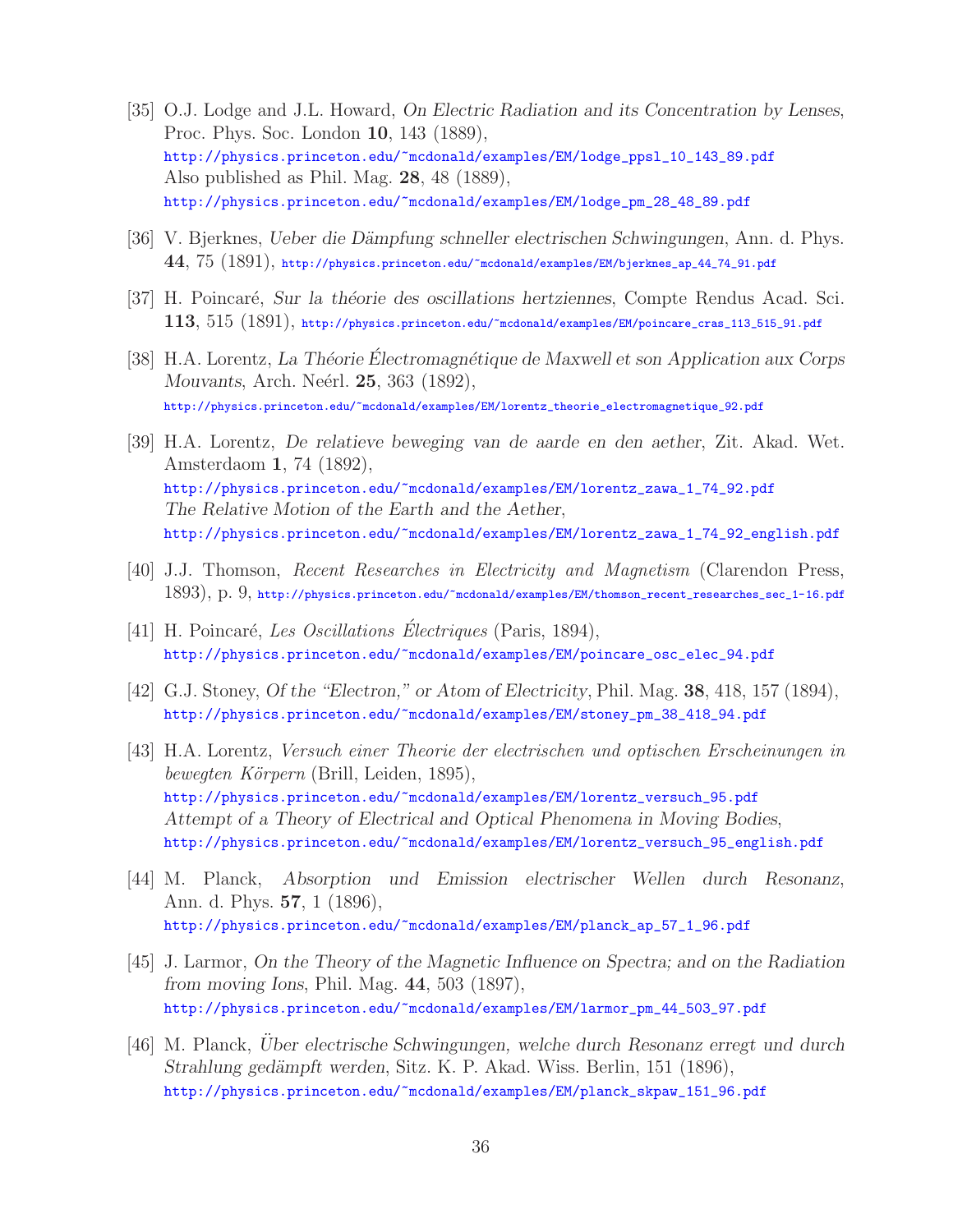Ann. d. Phys. **60**, 577 (1897), http://physics.princeton.edu/~mcdonald/examples/EM/planck\_ap\_60\_577\_97.pdf

- [47] J.J. Thomson, *Cathode Rays*, Phil. Mag. **44**, 293 (1897), http://physics.princeton.edu/~mcdonald/examples/EP/thomson\_pm\_44\_293\_97.pdf
- [48] M. Abraham, *Die electrischen Schwingungen um einem stabförmigen Leiter, behandelt nach der Maxwell'schen Theorie*, Ann. d. Phys. **66**, 435 (1898), http://physics.princeton.edu/~mcdonald/examples/EM/abraham\_ap\_66\_435\_98.pdf
- [49] A. Li´enard, *Champ ´electrique et magn´etique produit par une charge ´electrique contentreé en un point et animée d'un mouvement quelconque*, L'Éclairage Élect. **16**, 5, 53, 106 (1898), http://physics.princeton.edu/~mcdonald/examples/EM/lienard\_ee\_16\_5\_98.pdf
- [50] M. Planck, *Über irreversible Strahlungsvorgänge*, Sitz. König. Preuss. Akad. Wissen. **26**, 440 (1899), http://physics.princeton.edu/~mcdonald/examples/statmech/planck\_skpaw\_26\_440\_99.pdf
- [51] E. Rutherford, *Uranium Radiation and the Electrical Conduction produced by it*, Phil. Mag. **47**, 109 (1899), http://physics.princeton.edu/~mcdonald/examples/EP/rutherford\_pm\_47\_109\_99.pdf
- [52] Lord Rayleigh, *On the Transmission of Light through an Atmosphere containing Small Particles in Suspension, and on the Origin of the Blue of the Sky*, Phil. Mag. **47**, 375 (1899), http://physics.princeton.edu/~mcdonald/examples/EM/rayleigh\_pm\_47\_375\_99.pdf
- [53] Recuiel de Travaux offerts par les Auteurs `a H.A. lorentz, Arch. Ne´erl. **5** (1900), http://physics.princeton.edu/~mcdonald/examples/EM/lorentz\_symposium\_00.pdf
- [54] M. Planck, *Zur Theorie des Gesetzes der Energieverteilung im Normalspektrum*, Verh. Deutsch. Phys. Ges. **2**, 237 (1900), http://physics.princeton.edu/~mcdonald/examples/statmech/planck\_vdpg\_2\_237\_00.pdf
- [55] H. Poincar´e, *Th´eorie de Lorentz et le Principe de la R´eaction*, Arch. Ne´erl. **5**, 252 (1900), http://physics.princeton.edu/~mcdonald/examples/EM/poincare\_an\_5\_252\_00.pdf
- [56] E. Wiechert, *Elektrodynamishe Elementargesetze*, Arch. Néerl. **5**, 549 (1900); Ann. d. Phys. **309**, 667 (1901), http://physics.princeton.edu/~mcdonald/examples/EM/wiechert\_ap\_309\_667\_01.pdf
- [57] W. Wien, *Über die Möglichkeit einer elektromagnetischen Begründung der Mechanik*, Arch. Neer. **2**, 96 (1900), http://physics.princeton.edu/~mcdonald/examples/EM/wien\_ansen\_2\_96\_00.pdf
- [58] M. Abraham, *Funkentelegraphie und Elektrodynamik*, Phys. Z. **2**, 329 (1901), http://physics.princeton.edu/~mcdonald/examples/EM/abraham\_pz\_2\_329\_01.pdf
- [59] H. Brooks, *Damping of the Oscillations in the Discharge of a Leyden-jar*, Phil. Mag. **2**, 92 (1901), http://physics.princeton.edu/~mcdonald/examples/EM/brooks\_pm\_2\_92\_01.pdf
- [60] P. Lebedew, *Untersuchen ¨uber die Druckkr¨afte des Lichtes*, Ann. d. Phys. **6**, 433 (1901), http://physics.princeton.edu/~mcdonald/examples/EM/lebedev\_ap\_6\_433\_01.pdf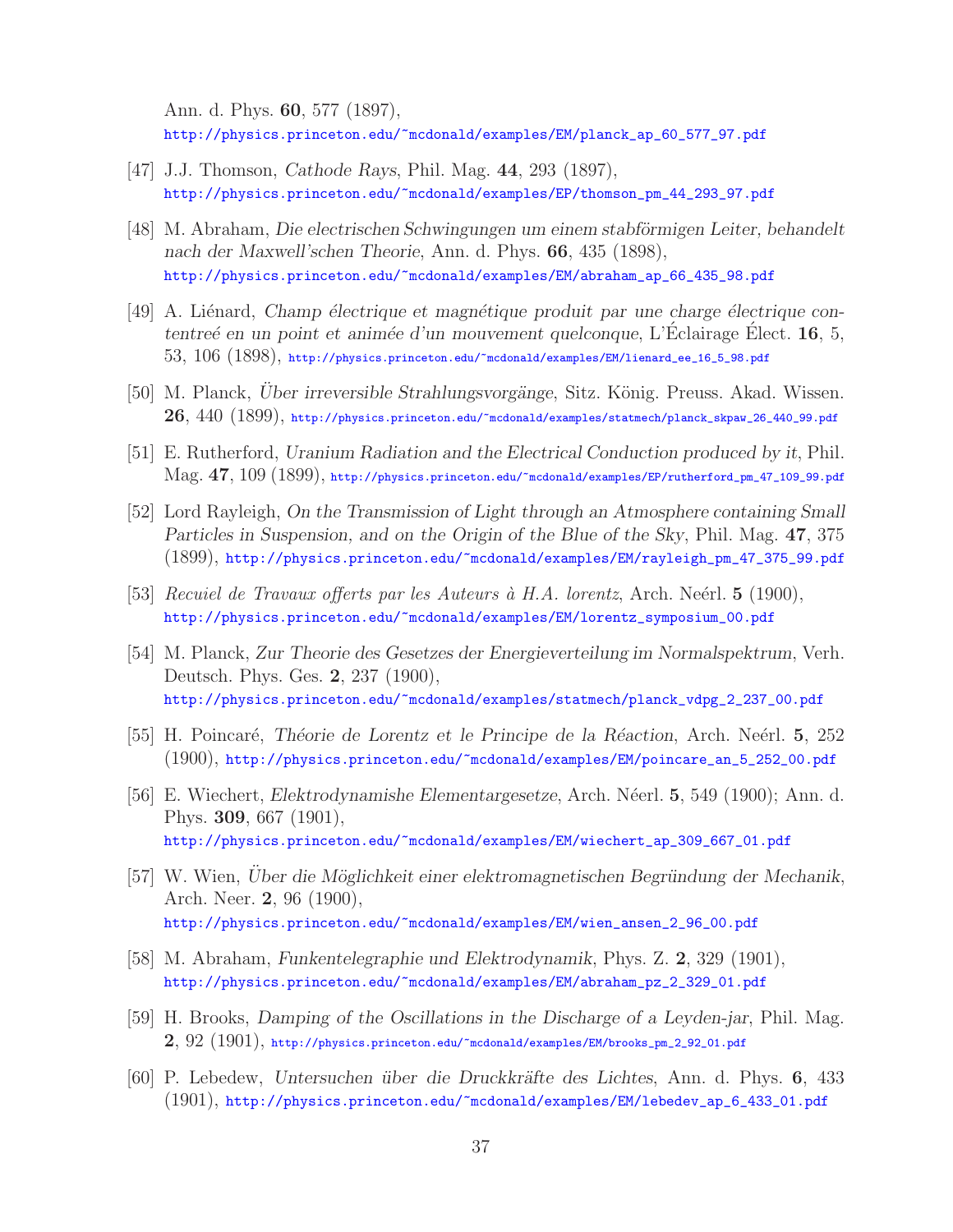- [61] M. Abraham, *Dynamik des Electrons*, Gött. Nachr., 20 (1902), http://physics.princeton.edu/~mcdonald/examples/EM/abraham\_ngwg\_20\_02.pdf
- [62] O. Heaviside, *The Waste of Energy from a Moving Electron*, Nature **67**, 6 (1902), http://physics.princeton.edu/~mcdonald/examples/EM/heaviside\_nature\_67\_6\_02.pdf
- [63] W. Kaufmann, *Die elektromagnetische Masse des Elektrons*, Phys. Z. **4**, 54 (1902), http://physics.princeton.edu/~mcdonald/examples/EM/kaufmann\_pz\_4\_54\_02.pdf *The Electromagnetic Mass of the Electron*, http://physics.princeton.edu/~mcdonald/examples/EM/kaufmann\_pz\_4\_54\_02\_english.pdf
- [64] M. Abraham, *Prinzipien der Dynamik des Elektrons*, Ann. d. Phys. **10**, 105 (1903), http://physics.princeton.edu/~mcdonald/examples/EM/abraham\_ap\_10\_105\_03.pdf http://physics.princeton.edu/~mcdonald/examples/EM/abraham\_ap\_10\_105\_03\_english.pdf
- [65] E.E. Nichols and G.F. Hull, *The Pressure due to Radiation*, Ap. J. **17**, 315 (1903), http://physics.princeton.edu/~mcdonald/examples/EM/nichols\_apj\_17\_315\_03.pdf
- [66] H.A. Lorentz, *Weiterbildung der Maxwellschen Theorie. Elektronentheorie*, Enzykl. Math. Wiss. **5**, part II, 145 (1904), especially secs. 20-21, http://physics.princeton.edu/~mcdonald/examples/EM/lorentz\_emw\_5\_2\_145\_04.pdf
- [67] J.J. Thomson, *The Magnetic Properties of Systems of Corpuscles describing Circular Orbits*, Phil. Mag. **6**, 673 (1903), http://physics.princeton.edu/~mcdonald/examples/EM/thomson\_pm\_6\_673\_03.pdf
- [68] M. Abraham, *Zur Theorie der Strahlung und des Strahlungsdruckes*, Ann. d. Phys. **14**, 236 (1904), http://physics.princeton.edu/~mcdonald/examples/EM/abraham\_ap\_14\_236\_04.pdf
- [69] M. Abraham, *The Reaction of the Radiation on a Moving Electron*, Brit. Assoc. Rep. p. 436 (1904), http://physics.princeton.edu/~mcdonald/examples/EM/abraham\_bar\_436\_04.pdf
- [70] M. Abraham, *Theorie der Elektrizität. Zweiter Band: Elektromagnetische Theorie der* Strahlung (Teubner, Leipzig, 1905), http://physics.princeton.edu/~mcdonald/examples/EM/abraham\_theorie\_der\_strahlung\_v2\_05.pdf
- [71] A. Sommerfeld, *Zur Elektronen Theorie. II. Grundlagen f¨ur eine allgemeine dynamik* des Elektrons, Nachr. Gött. Wiss. Gesell., 363 (1904), http://physics.princeton.edu/~mcdonald/examples/EM/sommerfeld\_ngwg\_363\_04.pdf
- [72] A. Sommerfeld, *Simplified derviations of the Field and the Forces of an Electron, moving in any given way*, K. Nederl. Akad. Wiss. **7**, 346 (1905), http://physics.princeton.edu/~mcdonald/examples/EM/sommerfeld\_knaw\_7\_346\_05.pdf
- [73] J.J. Thomson, *On the Structure of the Atom: an Investigation of the Stability and Periods of Oscillation of a number of Corpuscles arranged at equal intervals around the Circumference of a Circle; with Application of the results to the Theory of Atomic Structure*, Phil. Mag. **7**, 237 (1904),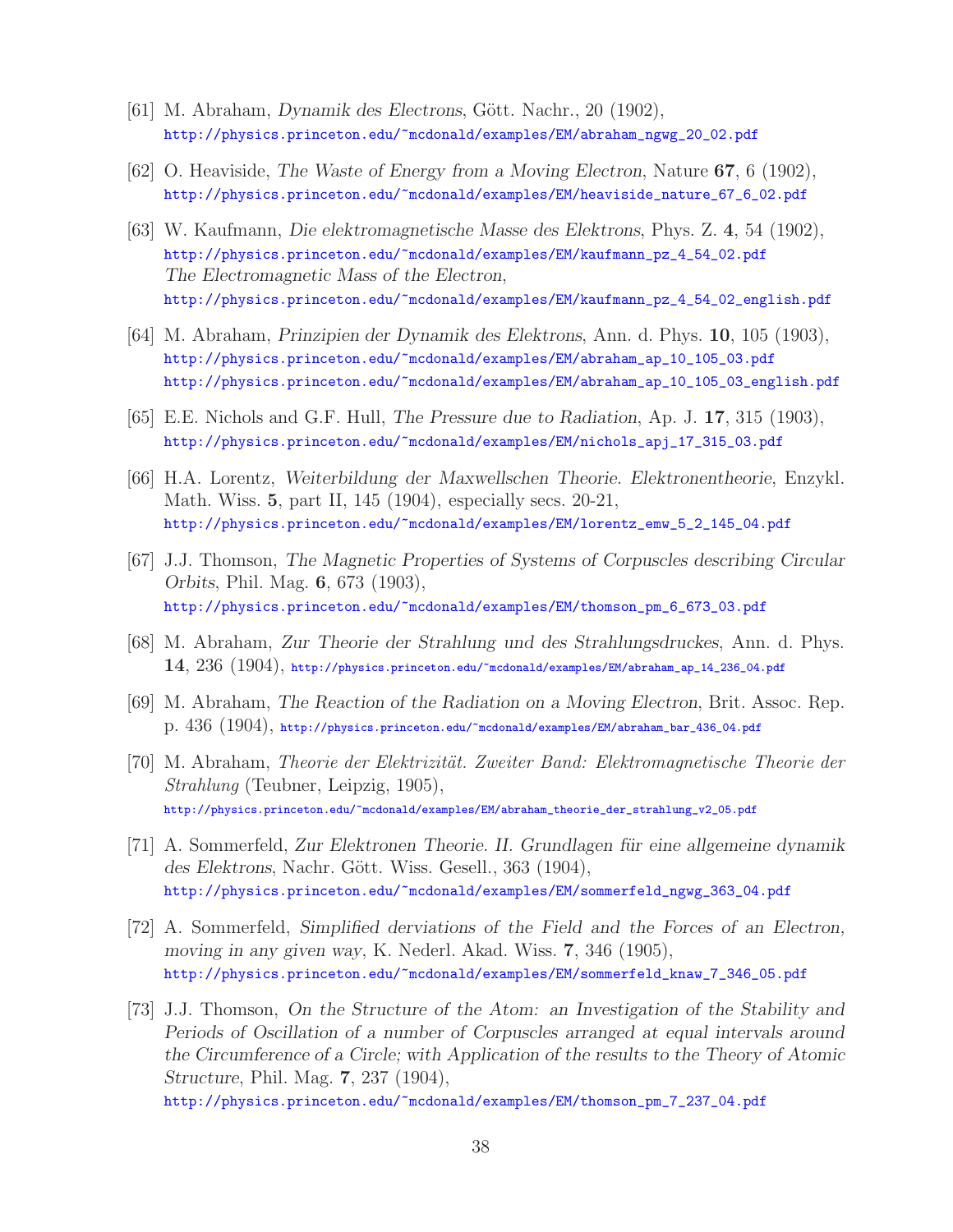- [74] H.A. Lorentz, Ergebnisse und Probleme der Elektronentheorie (Springer, Berlin, Leipzig, 1905), http://physics.princeton.edu/~mcdonald/examples/EM/lorentz\_elektronentheorie\_05.pdf
- [75] A. Einstein, *Zur Elektrodynamik bewegten K¨orper*, Ann. d. Phys. **17**, 891 (1905), http://physics.princeton.edu/~mcdonald/examples/EM/einstein\_ap\_17\_891\_05.pdf http://physics.princeton.edu/~mcdonald/examples/EM/einstein\_ap\_17\_891\_05\_english.pdf
- [76] A. Einstein, *Ist die Trägheit eines Körpers von seinem Energieinhalt abhängig*? Ann. d. Phys. **18**, 639 (1905), http://physics.princeton.edu/~mcdonald/examples/EM/einstein\_ap\_18\_639\_05.pdf Translation: *Does the Inertia of a Body Depend upon its Energy-Content?*, http://physics.princeton.edu/~mcdonald/examples/EM/einstein\_ap\_18\_639\_05\_english.pdf
- [77] H. Poincar´e, *Sur la Dynamique de l'Electron ´* , Compte Rendus **140**, 1504 (1905), http://physics.princeton.edu/~mcdonald/examples/EM/poincare\_cras\_140\_1504\_05.pdf http://physics.princeton.edu/~mcdonald/examples/EM/poincare\_cras\_140\_1504\_05\_english.pdf
- [78] H. Poincar´e, *Sur la Dynamique de l'Electron ´* , Rendiconti del Circolo Matematico di Palermo **21**, 129 (1906), http://physics.princeton.edu/~mcdonald/examples/EM/poincare\_rcmp\_21\_129\_06.pdf for a translation, see H.M. Schwartz, *Poincaré's Rendiconti Paper on Relativity*, *Parts I-III*, Am. J. Phys **39**, 1287 (1971); **40**, 862, 1282 (1972), http://physics.princeton.edu/~mcdonald/examples/EM/poincare\_ajp\_39\_1287\_71.pdf http://physics.princeton.edu/~mcdonald/examples/EM/poincare\_ajp\_40\_862\_72.pdf http://physics.princeton.edu/~mcdonald/examples/EM/poincare\_ajp\_40\_1282\_72.pdf
- [79] H.A. Lorentz, The Theory of Electrons (Teubner, 1909), secs. 26 and 37 and note 18, http://physics.princeton.edu/~mcdonald/examples/EM/lorentz\_theory\_of\_electrons\_09.pdf
- [80] J.J. Thomson, *Conduction of Electricity Through Gases*, 2<sup>nd</sup> ed. (Cambridge U. Press, 1906), http://physics.princeton.edu/~mcdonald/examples/EM/thomson\_conduction\_of\_electricity\_through\_gases.pdf
- [81] M. Planck, *Vorlesungen über die Theorie der Wärmestrahlung* (J. Barth, Leipzig,  $1906)$ , SeC.  $\text{III},$  http://physics.princeton.edu/~mcdonald/examples/statmech/planck\_theorie\_warme\_06.pdf Details on radiation damping were omitted from the second edition, which has been translated as The Theory of Heat Radiation, (Blakiston, Philadelphia, 1914), http://physics.princeton.edu/~mcdonald/examples/statmech/planck\_heat\_radiation.pdf
- [82] A.W. Conway, *The Dynamics of a Rigid Electron*, Proc. Roy. Irish Acad. **27**, 169 (1908), http://physics.princeton.edu/~mcdonald/examples/EM/conway\_pria\_27\_169\_08.pdf
- [83] R. R¨udenberg, *Der Empfang electrischer Wellen in der drahtlosen Telegraphie*, Ann, d. Phys. **25**, 446 (1908), http://physics.princeton.edu/~mcdonald/examples/EM/rudenberg\_ap\_25\_446\_08.pdf
- [84] M. Abraham, Theorie der Elektrizität. Zweiter Band: Elektromagnetische Theorie der *Strahlung*,  $2<sup>nd</sup>$  ed. (Teubner, 1908), http://physics.princeton.edu/~mcdonald/examples/EM/abraham\_foppl\_elektrizitat\_v2\_08.pdf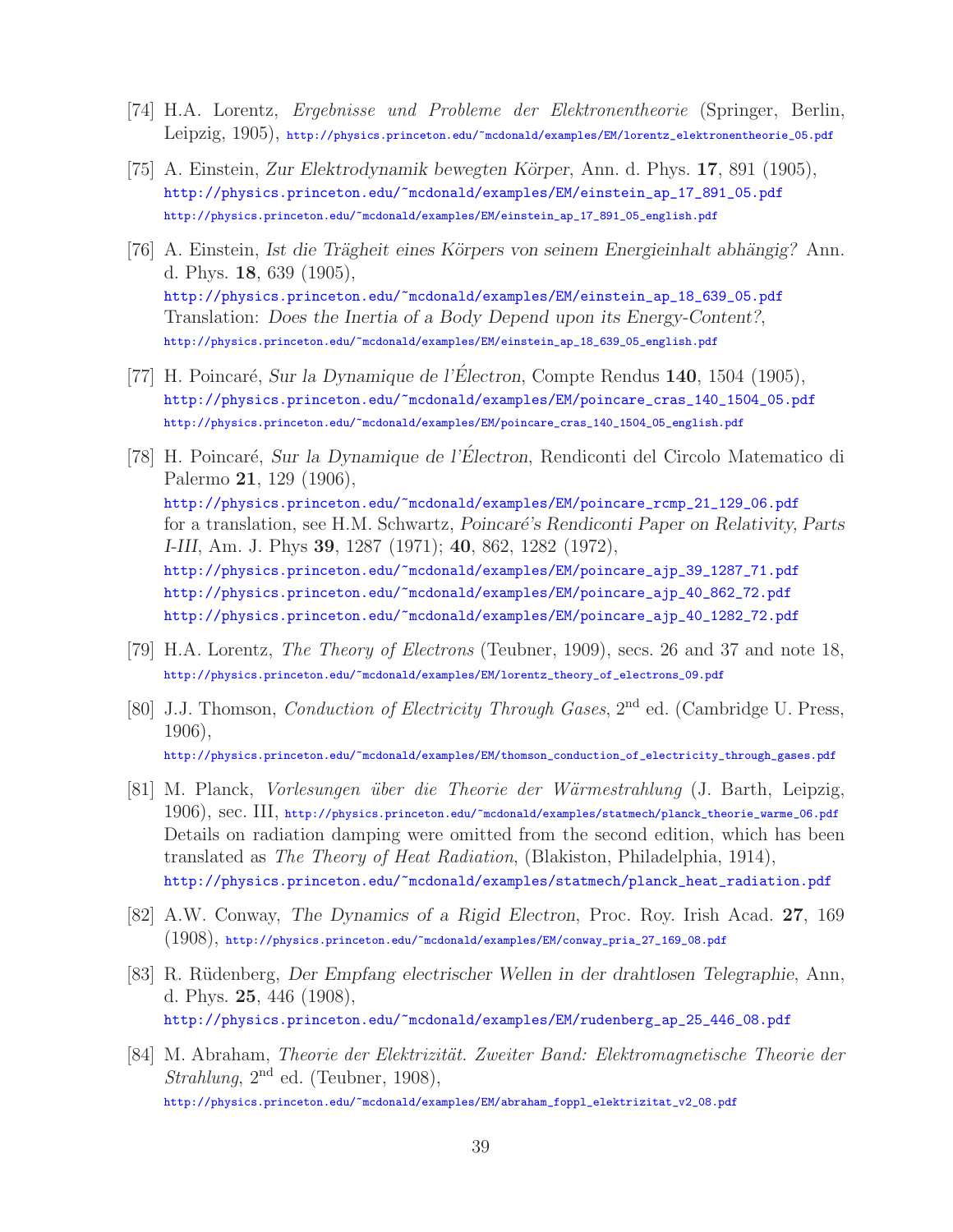- [85] J. Hadamard, *Theorie des Équations aux Dérivées Partielles Linéaires Hyperboliques et du Probleme de Cauchy*, Acta Math. **31**, 333 (1908), http://physics.princeton.edu/~mcdonald/examples/mechanics/hadamard\_am\_31\_333\_08.pdf
- [86] H. Minkowski, *Raum und Zeit*, Jahresb. Deutschen Math.-Verein. 1 (1909), http://physics.princeton.edu/~mcdonald/examples/EM/minkowski\_jdmv\_1\_09.pdf http://physics.princeton.edu/~mcdonald/examples/EM/minkowski\_jdmv\_1\_09\_english.pdf pp. 49-50 of http://physics.princeton.edu/~mcdonald/examples/GR/minkowski\_papers.pdf
- [87] M. von Laue, *Die Wellenstrahlung einer bewegten Punktladung nach dem Relativit¨atsprinzip*, Verh. Deutsch. Phys. Gesell. **10**, 838 (1908), http://physics.princeton.edu/~mcdonald/examples/EM/vonlaue\_vdpg\_10\_838\_08.pdf http://physics.princeton.edu/~mcdonald/examples/EM/vonlaue\_vdpg\_13\_513\_11\_english.pdf Ann. d. Phys. **28**, 436 (1909), http://physics.princeton.edu/~mcdonald/examples/EM/vonlaue\_ap\_28\_436\_09.pdf
- [88] M. Born, *Die Theorie des starren Elektrons in der Kinematik des Relativitätsprinzips*, Ann. d. Phys. **30**, 1 (1909), http://physics.princeton.edu/~mcdonald/examples/EM/born\_ap\_30\_1\_09.pdf http://physics.princeton.edu/~mcdonald/examples/EM/born\_ap\_30\_1\_09\_english.pdf
- [89] A. Sommerfeld, *Zur Relativitätstheorie. II. Vierdimensionale Vektoranalysis*, Ann. d. Phys. **33**, 649 (1910), http://physics.princeton.edu/~mcdonald/examples/GR/sommerfeld\_ap\_33\_649\_10.pdf http://physics.princeton.edu/~mcdonald/examples/GR/sommerfeld\_ap\_33\_649\_10\_english.pdf
- [90] M. von Laue, *Das Relativitätsprinzip* (Vieweg, Braunschweig, 1911), http://physics.princeton.edu/~mcdonald/examples/GR/vonlaue\_relativitat\_11.pdf
- [91] J. Larmor, *On the Dynamics of Radiation*, Proc. 5th Intl. Cong. Math. (Cambridge) p. 197 (1912), http://physics.princeton.edu/~mcdonald/examples/EM/larmor\_pimc\_197\_12.pdf
- [92] G.A. Schott, *Electromagnetic Radiation and the Mechanical Reactions Arising from It* (Cambridge U. Press, 1912), especially Chap. XI and Appendix D. http://physics.princeton.edu/~mcdonald/examples/EM/schott\_radiation\_12.pdf
- [93] A. Sommerfeld, *Die Greensche Funktion der Schwingungsgleichung*, Jahresb. Deutsch. Math.-Verein. **21**, 309 (1912), http://physics.princeton.edu/~mcdonald/examples/EM/sommerfeld\_jdmv\_21\_309\_12.pdf Partial Differential Equations in Physics (Academic Press, New York, 1949), sec. 28.
- [94] G.A. Schott, *On the Motion of the Lorentz Electron*, Phil. Mag. **29**, 49 (1915), http://physics.princeton.edu/~mcdonald/examples/EM/schott\_pm\_29\_49\_15.pdf
- [95] H.A. Lorentz, *The Connection between Momentum and Flow of Energy. Remarks Concerning the Structure of Electrons and Atoms*, Versl. K. Akad. Wet. Amsterdam **26**, 981 (1917), secs. 8-10, http://physics.princeton.edu/~mcdonald/examples/EM/lorentz\_vkaw\_26\_981\_17\_english.pdf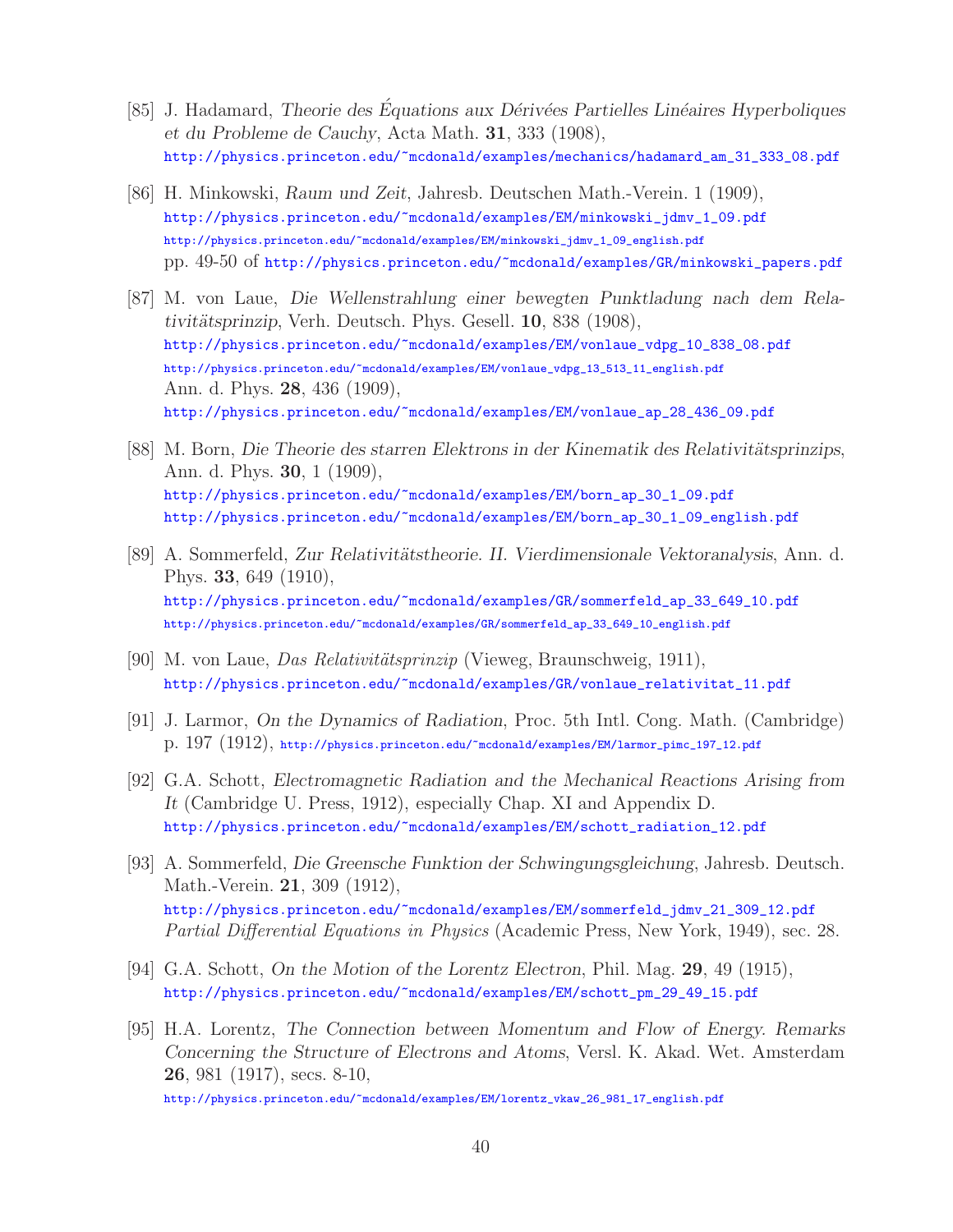- [96] P. Ehrenfest, *In that way does it become manifest in the fundamental laws of physics that space has three dimensions?* Proc. Kön. Neder. Akad. Wet. **20**, 200 (1918), http://physics.princeton.edu/~mcdonald/examples/GR/ehrenfest\_pknaw\_20\_200\_18.pdf
- [97] L. Page, *Is a Moving Mass Retarded by the Reaction of its own Radiation*. Phys. Rev. **11**, 376 (1918), http://physics.princeton.edu/~mcdonald/examples/EM/page\_pr\_11\_376\_18.pdf
- [98] L. Page, *Is a Moving Star Retarded by its own Radiation?* Proc. Nat. Acad. Sci. **4**, 47 (1918), http://physics.princeton.edu/~mcdonald/examples/EM/page\_pnas\_4\_47\_18.pdf
- [99] L. Page, *The Motion of an Electricl Doublet*, Phys. Rev. **12**, 371 (1918), http://physics.princeton.edu/~mcdonald/examples/EM/page\_pr\_12\_371\_18.pdf
- [100] P. Ehrenfest, Welche Rolle spielt die Dreidimensionalität des Raumes in den Grundge*setzen der Physik?* Ann. d. Phys. **61**, 440 (1920), http://physics.princeton.edu/~mcdonald/examples/GR/ehrenfest\_ap\_61\_440\_20.pdf
- [101] W. Pauli, *Relativitätstheorie*, Enzyl. Math. Wiss. Vol. V, part II, no. 19, 543 (1921), http://physics.princeton.edu/~mcdonald/examples/GR/pauli\_emp\_5\_2\_539\_21.pdf translated as Theory of Relativity (Pergamon Press, 1958), http://physics.princeton.edu/~mcdonald/examples/GR/pauli\_sec32.pdf
- [102] S.R. Milner, *Does an Accelerated Electron necessarily Radiate Energy on the Classical Theory?* Phil. Mag. **41**, 405 (1921), http://physics.princeton.edu/~mcdonald/examples/EM/milner\_pm\_41\_405\_21.pdf Phil. Mag. **44**, 1052 (1922), http://physics.princeton.edu/~mcdonald/examples/EM/milner\_pm\_44\_1052\_22.pdf
- [103] A.H. Compton, *A Quantum Theory of the Scattering of X-Rays by Light Elements*, Phys. Rev. **21**, 483 (1923), http://physics.princeton.edu/~mcdonald/examples/QED/compton\_pr\_21\_483\_23.pdf
- [104] J. Hadamard, *Lectures on Cauchy's Problem in Linear Partial Differential Equations* (Yale U. Press, 1923), http://physics.princeton.edu/~mcdonald/examples/mechanics/hadamard\_lectures\_23.pdf
- [105] O. Klein, *Die Reflexion von Elektronen an einem Potentialsprung nach der relativistischen Dynamik von Dirac*, Z. Phys. **53**, 157 (1929), http://physics.princeton.edu/~mcdonald/examples/QED/klein\_zp\_53\_157\_29.pdf
- [106] F. Sauter, *Über das Verhalten eines Elektrons im homogenen elektrischen Feld nach der relativistischen Theorie Diracs*, Z. Phys. **69**, 742 (1931), http://physics.princeton.edu/~mcdonald/examples/QED/sauter\_zp\_69\_742\_31.pdf *Zum 'Kleinschen Paradoxon'*, Z. Phys. **73**, 547 (1931), http://physics.princeton.edu/~mcdonald/examples/QED/sauter\_zp\_73\_547\_31.pdf
- [107] G. Wentzel, *Uber die Eigenkräfte der Elementarteilchen*, Z. Phys. 86, 479, 635 (1933); **87**, 726 (1934), http://physics.princeton.edu/~mcdonald/examples/EM/wentzel\_zp\_86\_479\_33.pdf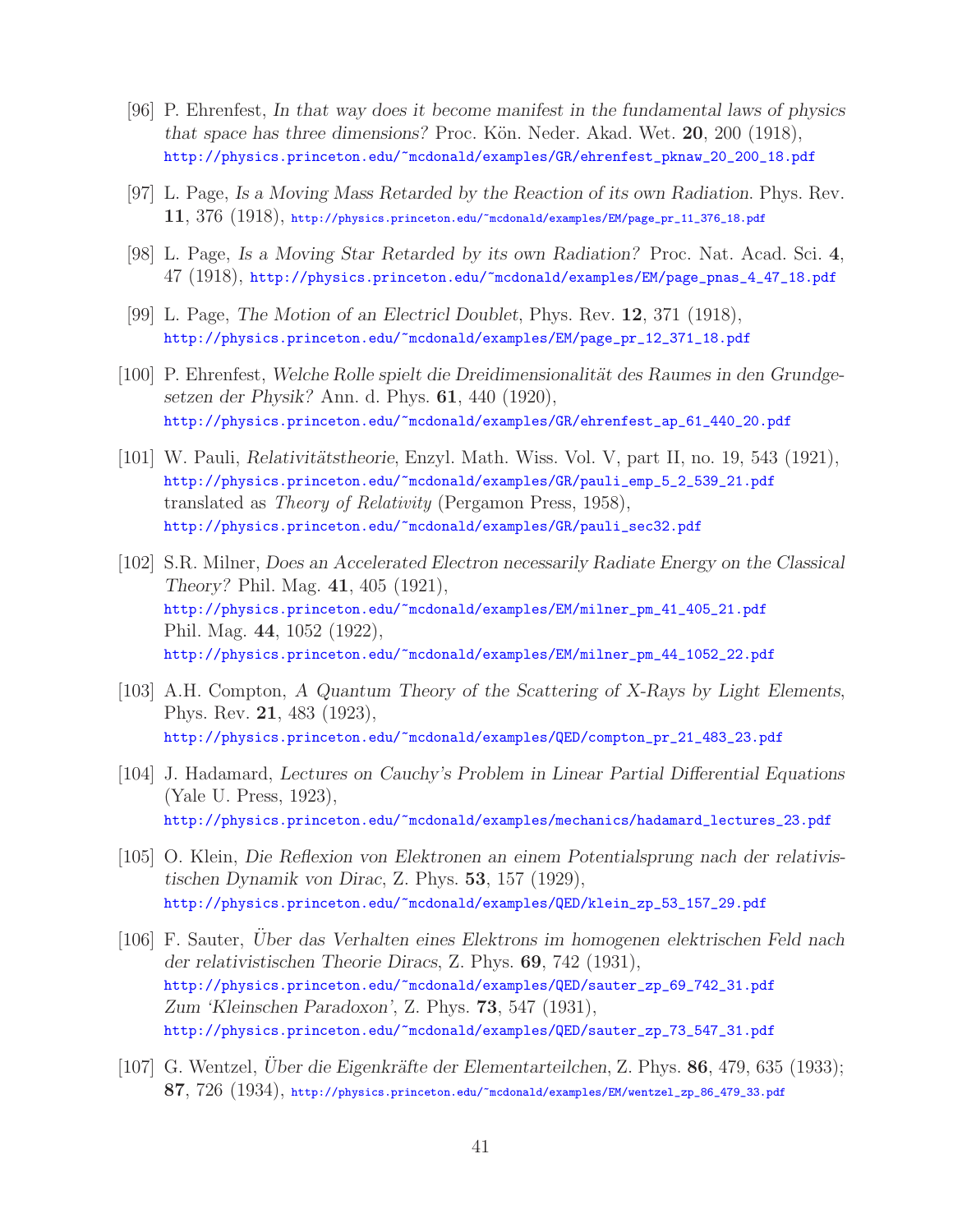- [108] V. Weisskopf, *Probleme der neueren Quantentheorie des Elektrons*, Naturw. **23**, 631 (1935), physics.princeton.edu/~mcdonald/examples/QED/weisskopf\_naturw\_23\_631\_35.pdf
- [109] P.A.M. Dirac, *Classical Theory of Radiating Electrons*, Proc. Roy. Soc. A **167**, 148 (1938), http://physics.princeton.edu/~mcdonald/examples/EM/dirac\_prsla\_167\_148\_38.pdf
- [110] P.A.M. Dirac, *La th´eorie de l'´electron et du champ ´electromagn´etique*, Ann. Inst. H. Poincaré 9, 13 (1939), http://physics.princeton.edu/~mcdonald/examples/EM/dirac\_ahep\_9\_13\_39.pdf
- [111] S.A. Schelkunoff, *Theory of Antennas of Arbitrary Shape and Size*, Proc. I.R.E. **29**, 493 (1941), http://physics.princeton.edu/~mcdonald/examples/EM/schelkunoff\_pire\_29\_493\_41.pdf
- [112] P.A.M. Dirac, *The physical interpretation of quantum mechanics*, Proc. Roy. Soc. A **180**, 1 (1942), http://physics.princeton.edu/~mcdonald/examples/QED/dirac\_prsla\_180\_1\_42.pdf
- [113] C.J. Eliezer, *On the classical theory of particles*, Proc. Roy. Soc. A **194**, 543 (1948), http://physics.princeton.edu/~mcdonald/examples/EM/eliezer\_prsla\_194\_543\_48.pdf
- [114] T.A. Welton, *Some Observable Effects of the Quantum-Mechanical Fluctuations of the Electromagnetic Field*, Phys. Rev. **75**, 1157 (1948), physics.princeton.edu/~mcdonald/examples/QED/welton\_pr\_74\_1157\_48.pdf
- [115] R.V. Jones, *Pressure or Radiation*, Nature **171**, 1089 (1953), http://physics.princeton.edu/~mcdonald/examples/EM/jones\_nature\_171\_1089\_53.pdf
- [116] H. Bondi and T. Gold, *The field of a uniformly accelerated charge, with special reference to the problem of gravitational acceleration*, Proc. Roy. Soc. (London) A **229**, 416 (1955), http://physics.princeton.edu/~mcdonald/examples/EM/bondi\_prsla\_229\_416\_55.pdf
- [117] B.D. Mills, Jr., *Satellite Paradox*, Am. J. Phys. **27**, 115 (1959), http://physics.princeton.edu/~mcdonald/examples/mechanics/mills\_ajp\_27\_115\_59.pdf
- [118] A. Schild, *On the Radiation Emitted by an Accelerated Point Charge*, J. Math. Anal. App. **1**, 127 (1960), http://physics.princeton.edu/~mcdonald/examples/EM/schild\_jmma\_1\_127\_60.pdf
- [119] T. Fulton and F. Rohrlich, *Classical Radiation from a Uniformly Accelerated Charge*, Ann. Phys. **9**, 499 (1960), http://physics.princeton.edu/~mcdonald/examples/EM/fulton\_ap\_9\_499\_60.pdf
- [120] F. Rohrlich, *The Equations of Motions of Classical Charges*, Ann. Phys. **13**, 93 (1961), http://physics.princeton.edu/~mcdonald/examples/EM/rohrlich\_ap\_13\_93\_61.pdf
- [121] F. Rohrlich, *The Definition of Electromagnetic Radiation*, Nuovo Cim. **21**, 811 (1961), http://physics.princeton.edu/~mcdonald/examples/EM/rohrlich\_nc\_21\_811\_61.pdf
- [122] S. Coleman, *Classical Electron Theory from a Modern Standpoint*, RM2829 (Rand Co., Sept. 1961), http://physics.princeton.edu/~mcdonald/examples/EM/coleman\_RM2820\_61.pdf reprinted in Paths to Research, D. Teplitz, ed. (Plenum, New York, 1982), p. 183, http://physics.princeton.edu/~mcdonald/examples/EM/coleman\_epr\_183\_82.pdf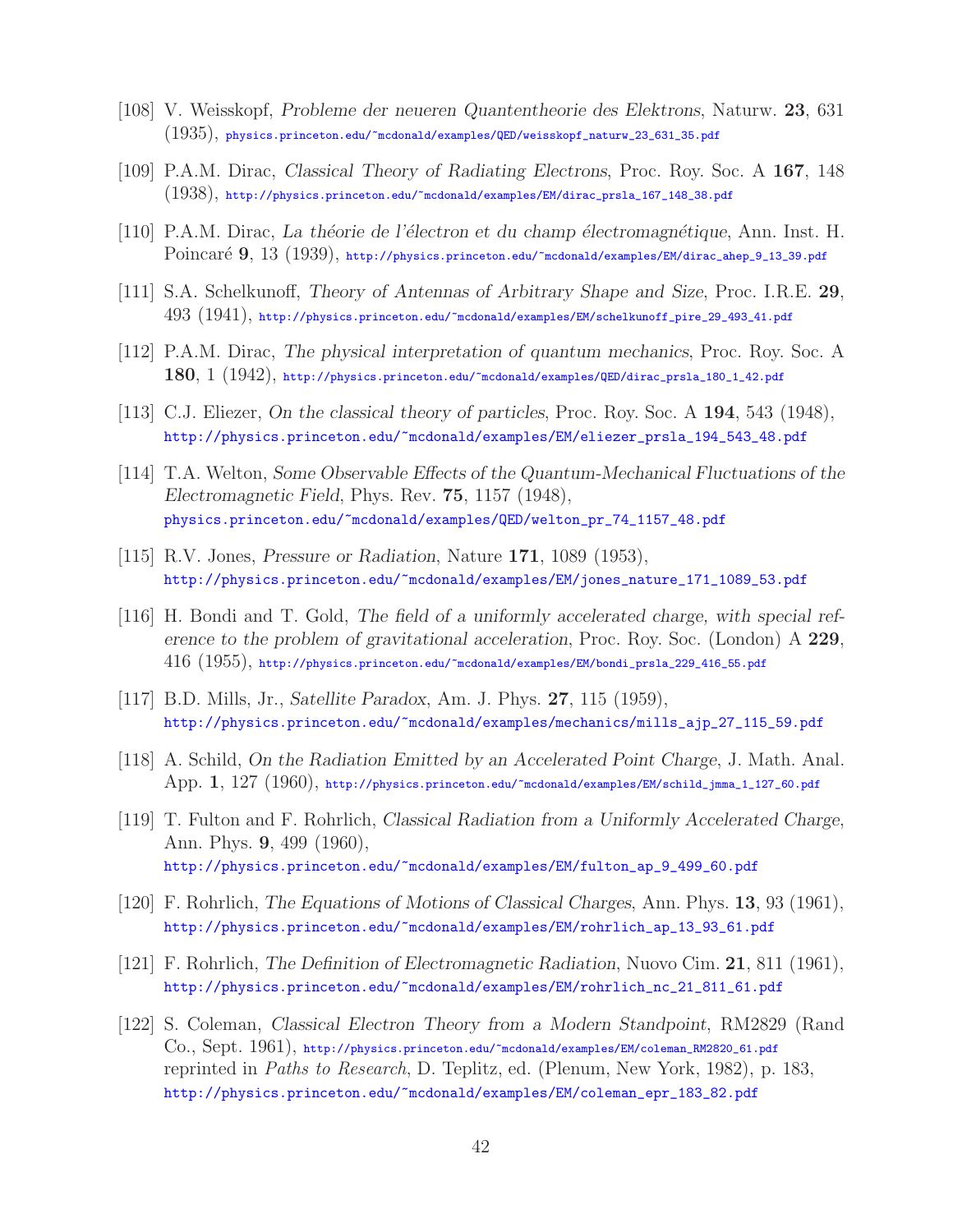- [123] W.K.H. Panofsky and M. Phillips, *Classical Electricity and Magnetism*, 2<sup>nd</sup> ed. (Addison-Wesley, 1962), http://physics.princeton.edu/~mcdonald/examples/EM/panofsky-phillips.pdf
- [124] R. Becker, *Electromagnetic Fields and Interactions* (Dover, 1964), http://physics.princeton.edu/~mcdonald/examples/EM/becker\_64\_EIV.pdf
- [125] A.E. Woodruff, *William Crookes and the Radiometer*, Isis **57**, 188 (1966), http://physics.princeton.edu/~mcdonald/examples/EM/woodruff\_isis\_57\_188\_66.pdf
- [126] T. Hirosige, *Origins of Lorentz' Theory of Electrons and the Concept of the Electromagnetic Field*, Hist. Stud. Phys. Sci. **1**, 151 (1969), http://physics.princeton.edu/~mcdonald/examples/EM/hirosige\_hsps\_1\_151\_69.pdf
- [127] V.L. Ginzburg, *Radiation and Radiation Friction Force in Uniformly Accelerated Motion*, Sov. Phys. Uspekhi **12**, 565 (1970), http://physics.princeton.edu/~mcdonald/examples/EM/ginzburg\_spu\_12\_565\_70.pdf
- [128] S. Goldberg, *The Abraham Theory of the Electron: The Symbiosis of Experiment and Theory*, Arch. Hist. Exact Sci. **7**, 7 (1970), http://physics.princeton.edu/~mcdonald/examples/EM/goldberg\_ahes\_7\_7\_70.pdf
- [129] C. Teitelboim, *Splitting of the Maxwell Tensor: Radiation Reaction without Advanced Fields*, Phys. Rev. D **1**, 1572 (1970), http://physics.princeton.edu/~mcdonald/examples/EM/teitelboim\_prd\_1\_1572\_70.pdf *Splitting of the Maxwell Tensor, II. Sources*, Phys. Rev. D **3**, 297 (1971), http://physics.princeton.edu/~mcdonald/examples/EM/teitelboim\_prd\_3\_297\_71.pdf
- [130] C. Teitelboim and C.A. L´opez, *Remarks on the Classical Electron*, Lett. Nuovo Cim. **2**, 225 (1971), http://physics.princeton.edu/~mcdonald/examples/EM/teitelboim\_lnc\_2\_225\_71.pdf
- [131] L. Mandel, *Energy Flow from an Atomic Dipole in Classical Electrodynamics*, J. Opt. Soc. Am. **62**, 1011 (1972), http://physics.princeton.edu/~mcdonald/examples/EM/mandel\_josa\_62\_1011\_72.pdf
- [132] A.I. Miller, *A Study of Henri Poincaré's "Sur la Dynamique de l'Électron"*, Arch. Hist. Exact Sci. **10**, 207 (1973), http://physics.princeton.edu/~mcdonald/examples/GR/miller\_ahes\_10\_207\_73.pdf
- [133] J.R. Ackerhalt, P.L. Knight and J.H. Eberly, *Radiation Reaction and Radiative Frequency Shifts*, Phys. Rev. Lett. **30**, 456 (1973), physics.princeton.edu/~mcdonald/examples/QED/ackerhalt\_prl\_30\_456\_73.pdf
- [134] I.R. Senitzky, *Radiation-Reaction and Vacuum-Field Effects in Heisenberg-Picture Quantum Electrodynamics*, Phys. Rev. Lett. **31**, 955 (1973), physics.princeton.edu/~mcdonald/examples/QED/senitzky\_prl\_31\_955\_73.pdf
- [135] P.W. Milonni, J.R. Ackerhalt and W.A. Smith, *Interpretation of Radiative Corrections in Spontaneous Emission*, Phys. Rev. Lett. **31**, 958 (1973), physics.princeton.edu/~mcdonald/examples/QED/milonni\_prl\_31\_958\_73.pdf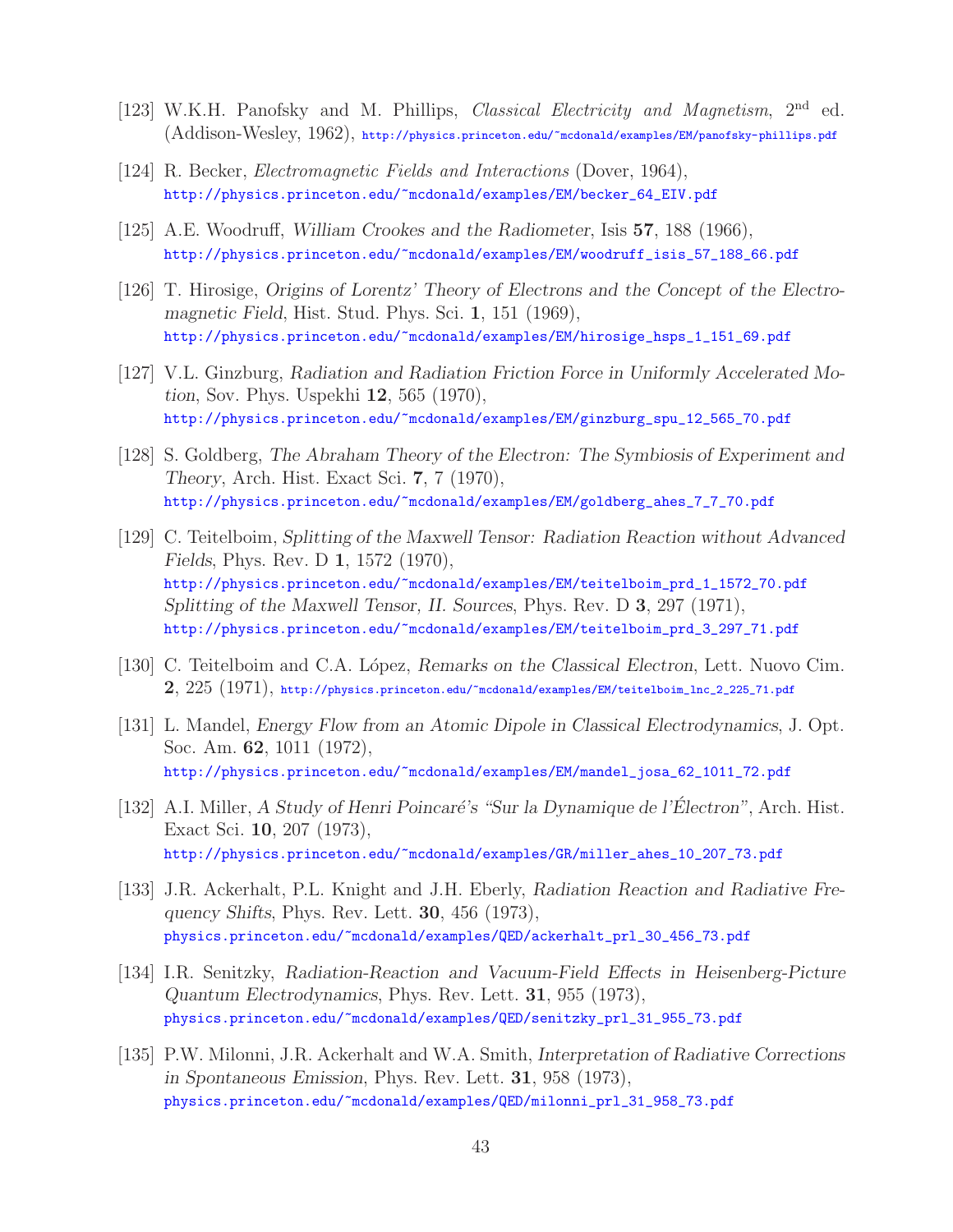- [136] E.J. Moniz and D.H. Sharp, *Absence of runaways and divergent self-mass in nonrelativistic quantum electrodynamicsRadiation Reaction in Electrodynamics and the Elimination of Runaway Solutions*, Phys. Rev. D **10**, 1133 (1974), http://physics.princeton.edu/~mcdonald/examples/EM/moniz\_prd\_10\_1133\_74.pdf
- [137] S.W. Hawking, *Black Hole Explosions*, Nature **248**, 30 (1974), http://physics.princeton.edu/~mcdonald/examples/QED/hawking\_nature\_248\_30\_74.pdf *Particle Creation by Black Holes*, Comm. Math. Phys. **43**, 199 (1975), http://physics.princeton.edu/~mcdonald/examples/QED/hawking\_cmp\_43\_199\_75.pdf
- [138] J.R. Ackerhalt and J.H. Eberly, *Quantum electrodynamics and radiation reaction: Nonrelativistic atomic frequency shifts and lifetimes*, Phys. Rev. D **10**, 3350 (1974), http://physics.princeton.edu/~mcdonald/examples/QED/ackerhalt\_prd\_10\_3350\_74.pdf
- [139] P.W. Milonni and W.A. Smith, *Radiation reaction and vacuum fiuctuations in spontaneous emission*, Phys. Rev. A **11**, 814 (1975), physics.princeton.edu/~mcdonald/examples/QED/milonni\_pra\_11\_814\_75.pdf
- [140] A.N. Gordeyev, *A simultaneous expansion for the electromagnetic field of a relativistic charged particle*, J. Phys. A **8**, 1048 (1975), http://physics.princeton.edu/~mcdonald/examples/EM/gordeyev\_jpa\_8\_1048\_75.pdf
- [141] L.D. Landau and E.M. Lifshitz, *The Classical Theory of Fields*, 4<sup>th</sup> ed. (Pergamon Press, 1975), http://physics.princeton.edu/~mcdonald/examples/EM/landau\_ctf\_71.pdf The first Russian edition appeared in 1941, and the second in 1948, http://physics.princeton.edu/~mcdonald/examples/EM/landau\_teoria\_polya\_41.pdf http://physics.princeton.edu/~mcdonald/examples/EM/landau\_teoria\_polya\_48\_p235.pdf
- [142] P.W. Milonni, *Semiclassical and quantum-electrodynamical approaches in nonrelativistic radiation theory*, Phys. Rep. **25**, 1 (1976), http://physics.princeton.edu/~mcdonald/examples/QED/milonni\_pr\_25\_1\_76.pdf
- [143] W.G. Unruh, *Notes on Black Hole Evaporation*, Phys. Rev. D **14**, 870 (1976), http://physics.princeton.edu/~mcdonald/examples/QED/unruh\_prd\_14\_870\_76.pdf *Particle Detectors and Black Hole Evaporation*, Ann. N.Y. Acad. Sci. **302**, 186 (1977), http://physics.princeton.edu/~mcdonald/examples/QED/unruh\_anyas\_302\_186\_77.pdf
- [144] H. Levine, E.J. Moniz and D.H. Sharp, *Motion of Extended Charges in Classical Electrodynamics*, Am. J. Phys. **45**, 75 (1977), http://physics.princeton.edu/~mcdonald/examples/EM/levine\_ajp\_45\_75\_77.pdf
- [145] D.J. Griffiths and E.W. Szeto, *Dumbell Model for the Classical Radiation Reaction*, Am. J. Phys. **46**, 244 (1978), http://physics.princeton.edu/~mcdonald/examples/EM/griffiths\_ajp\_46\_244\_78.pdf
- [146] K.T. McDonald, *Radiated Power Distribution in the Far Zone of a Moving System* (Apr. 24, 1979), http://physics.princeton.edu/~mcdonald/examples/moving\_far.pdf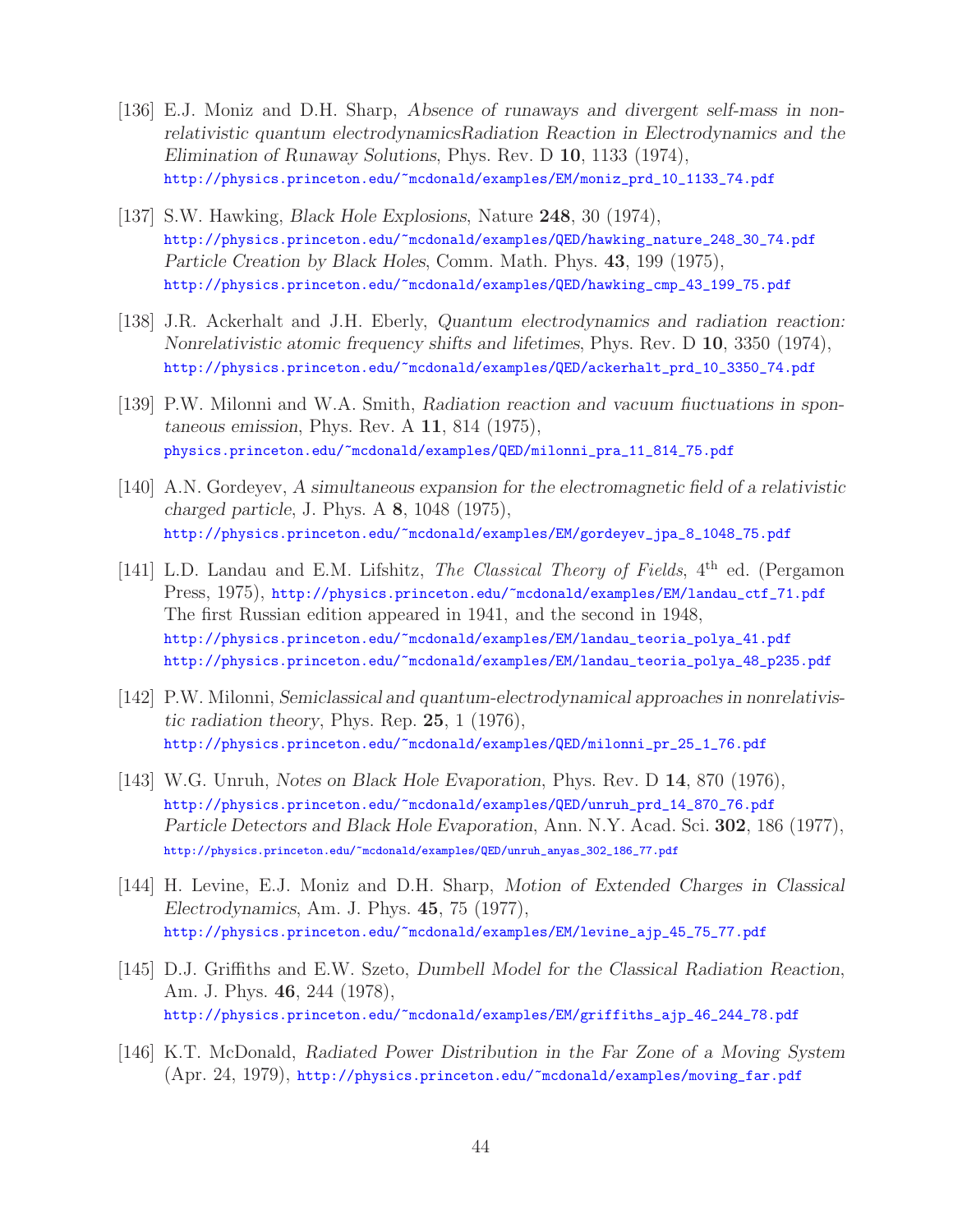- [147] K.T. McDonald, *The Force on an Antenna Array* (May 1, 1979), http://physics.princeton.edu/~mcdonald/examples/antenna\_force.pdf
- [148] D.G. Boulware, *Radiation from a Uniformly Accelerated Charge*, Ann. Phys. **124**, 169 (1980), http://physics.princeton.edu/~mcdonald/examples/EM/boulware\_ap\_124\_169\_80.pdf
- [149] C. Teitelboim, D. Villarroel and C.G. van Weert, *Classical Electrodynamics of Retarded Fields and Point Particles*, Riv. Nuovo Cim. **3**(9), 1 (1980), http://physics.princeton.edu/~mcdonald/examples/EM/teitelboim\_rnc\_3(9)\_1\_80.pdf
- [150] A. Rose, *Spontaneous Emission Revisited*, Phys. Stat. Sol. A **61**, 133 (1980), physics.princeton.edu/~mcdonald/examples/QED/rose\_pssa\_61\_133\_80.pdf
- [151] A.T. Young, *Rayleigh scattering*, Appl. Optics **20**, 533 (1981), http://physics.princeton.edu/~mcdonald/examples/EM/young\_ao\_20\_533\_81.pdf
- [152] A.I. Miller, Albert Einstein's Special Theory of Relativity Emergence (1905) and Early Interpretation (1905-1911) (Addison-Wesley, 1981).
- [153] B. Fain, *Spontaneous Emission* vs. *Vacuum Fluctuations*, Nuovo Cim. B **68**, 73 (1982), physics.princeton.edu/~mcdonald/examples/QED/fain\_nc\_68b\_73\_82.pdf
- [154] M. Cray, M.L. Shih and P.W. Milonni, *Stimulated emission, absorption and interference*, Am. J. Phys. **50**, 1016 (1982), physics.princeton.edu/~mcdonald/examples/QED/cray\_ajp\_50\_1016\_82.pdf
- [155] J. Dalibard, J. Dupont-Roc and C. Cohen-Tannoudji, *Vacuum fluctuations and radiation reaction: identification of their respective contributions*, J. Phys. **43**, 1617 (1982), physics.princeton.edu/~mcdonald/examples/QED/dalibard\_jp\_43\_1617\_82.pdf
- [156] P. Candelas and D.W. Sciama, *Is there a quantum equivalence principle?* Phys. Rev. D **27**, 1715 (1983), physics.princeton.edu/~mcdonald/examples/QED/candelas\_prd\_27\_1715\_83.pdf
- [157] P.W. Milonni, *Why spontaneous emission?* Am. J. Phys. **52**, 340 (1984), physics.princeton.edu/~mcdonald/examples/QED/milonni\_ajp\_52\_340\_84.pdf
- [158] J. Gea-Banacloche, M.O. Scully and M.S. Zubairy, *Vacuum Fluctuations and Spontaneous Emission in Quantum Optics*, Phys. Scr. **T21**, 81 (1988), physics.princeton.edu/~mcdonald/examples/QED/gea-banacloche\_ps\_t21\_81\_88.pdf
- [159] P.W. Milonni, *Different Ways of Looking at the Electromagnetic Vacuum*, Phys. Scr. **T21**, 102 (1988), physics.princeton.edu/~mcdonald/examples/QED/milonni\_ps\_t21\_102\_88.pdf
- [160] M.O. Scully, *The Role of Vacuum Fluctuations and Spontaneous Emission in the Laser Linewidth*, Phys. Scr. **T21**, 119 (1988), physics.princeton.edu/~mcdonald/examples/QED/scully\_ps\_t21\_119\_88.pdf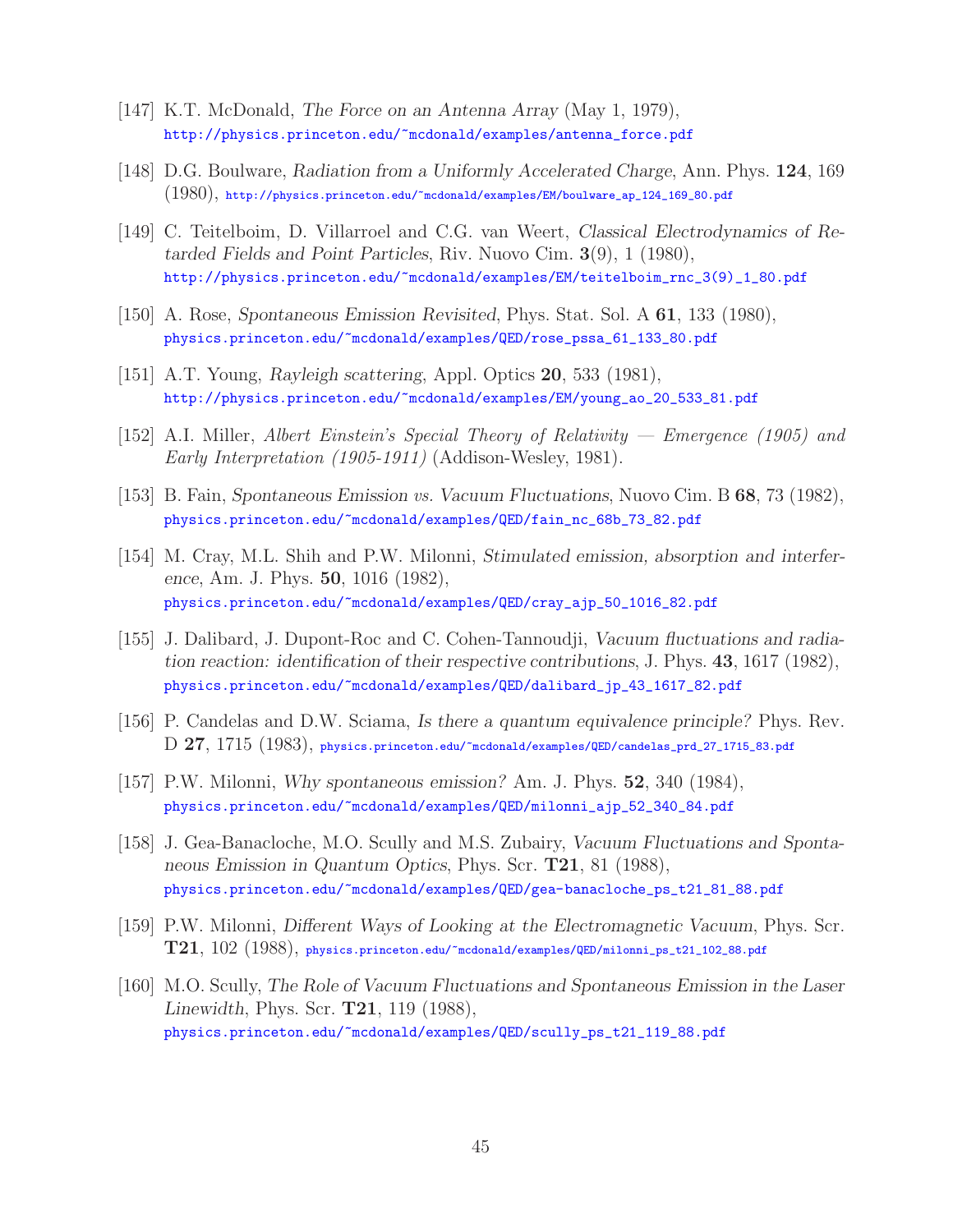- [161] L.B. Okun, *The Concept of Mass*, Phys. Today 42, (6) 31 (1989), http://physics.princeton.edu/~mcdonald/examples/mechanics/okun\_pt\_42\_31\_89.pdf *Formula*  $E = mc^2$  *in the Year of Physics*, Acta Phys. Pol. B **37**, 1327 (2006), http://physics.princeton.edu/~mcdonald/examples/EM/okun\_app\_b37\_1327\_06.pdf *The Einstein formula:*  $E_0 = mc^2$ . "Isn't the Lord laughing?" Phys. Usp. 51, 513  $(2008)$ , http://physics.princeton.edu/~mcdonald/examples/mechanics/okun\_pu\_51\_513\_08.pdf *Mass versus relativistic and rest masses*, Am. J. Phys. **77**, 430 (2009), http://physics.princeton.edu/~mcdonald/examples/mechanics/okun\_ajp\_77\_430\_09.pdf
- [162] N. Itoh, *Radiation reaction due to magnetic dipole radiation*, Phys. Rev. A **43**, 1002 (1991), http://physics.princeton.edu/~mcdonald/examples/EM/itoh\_pra\_43\_1002\_91.pdf
- [163] G.W. Ford and R.F. O'Connell, *Radiation Reaction in Electrodynamics and the Elimination of Runaway Solutions*, Phys. Lett. A **157**, 217 (1991), http://physics.princeton.edu/~mcdonald/examples/EM/ford\_pl\_a157\_217\_91.pdf
- [164] S.H. Schot, *Eighty Years of Sommerfeld's Radiation Condition*, Hist. Math. **19**, 385 (1992), http://physics.princeton.edu/~mcdonald/examples/EM/schot\_hm\_19\_385\_92.pdf
- [165] H.G. Schantz, *The flow of electromagnetic energy in the decay of an electric dipole*, Am. J. Phys. **63**, 513 (1995), http://physics.princeton.edu/~mcdonald/examples/EM/schantz\_ajp\_63\_513\_95.pdf *Electromagnetic Energy Around Hertzian Dipoles*, IEEE Ant. Prop. Mag. **43**, 50  $(2001)$ , http://physics.princeton.edu/~mcdonald/examples/EM/schantz\_ieeeapm\_43\_50\_01.pdf
- [166] K.T. McDonald, *Hawking-Unruh Radiation and Radiation of a Uniformly Accelerated Charge* (Feb. 3, 1998), http://physics.princeton.edu/~mcdonald/accel/unruhrad.pdf
- [167] J.D. Jackson, *Classical Electrodynamics*, 3<sup>rd</sup> ed. (Wiley, 1999), http://physics.princeton.edu/~mcdonald/examples/EM/jackson\_ce3\_99.pdf
- [168] F. Rohrlich, *The self-force and radiation reaction*, Am. J. Phys. **68**, 1109 (2000), http://physics.princeton.edu/~mcdonald/examples/EM/rohrlich\_ajp\_68\_1109\_00.pdf
- [169] H. Spohn, *The critical manifold of the Lorentz-Dirac equation*, Europhys. Lett. **50**,  $287\ (2000),$  http://physics.princeton.edu/~mcdonald/examples/EM/spohn\_epl\_50\_287\_00.pdf
- [170] E. Eriksen and Ø. Grøn, *Electrodynamics of Hyperbolically Accelerated Charges I. The Electromagnetic Field of a Charged Particle with Hyperbolic Motion*, Ann. Phys. **286**, 320 (2000), http://physics.princeton.edu/~mcdonald/examples/EM/eriksen\_ap\_286\_320\_00.pdf *II. Does a Charged Particle with Hyperbolic Motion Radiate?* Ann. Phys. **286**, 343  $(2000)$ , http://physics.princeton.edu/~mcdonald/examples/EM/eriksen\_ap\_286\_343\_00.pdf *III. Energy-Momentum of the Field of a Hyperbolically Moving Charge*, Ann. Phys. **286**, 373 (2000), http://physics.princeton.edu/~mcdonald/examples/EM/eriksen\_ap\_286\_373\_00.pdf *IV. Energy-Momentum Conservation of Radiating Charged Particles* Ann. Phys. **297**,  $243$   $(2002)$ , http://physics.princeton.edu/~mcdonald/examples/EM/eriksen\_ap\_297\_243\_02.pdf *V. The field of a charge in the Rindler space and the Milne space*, Ann. Phys. **313**, 147 (2004), http://physics.princeton.edu/~mcdonald/examples/EM/eriksen\_ap\_313\_147\_04.pdf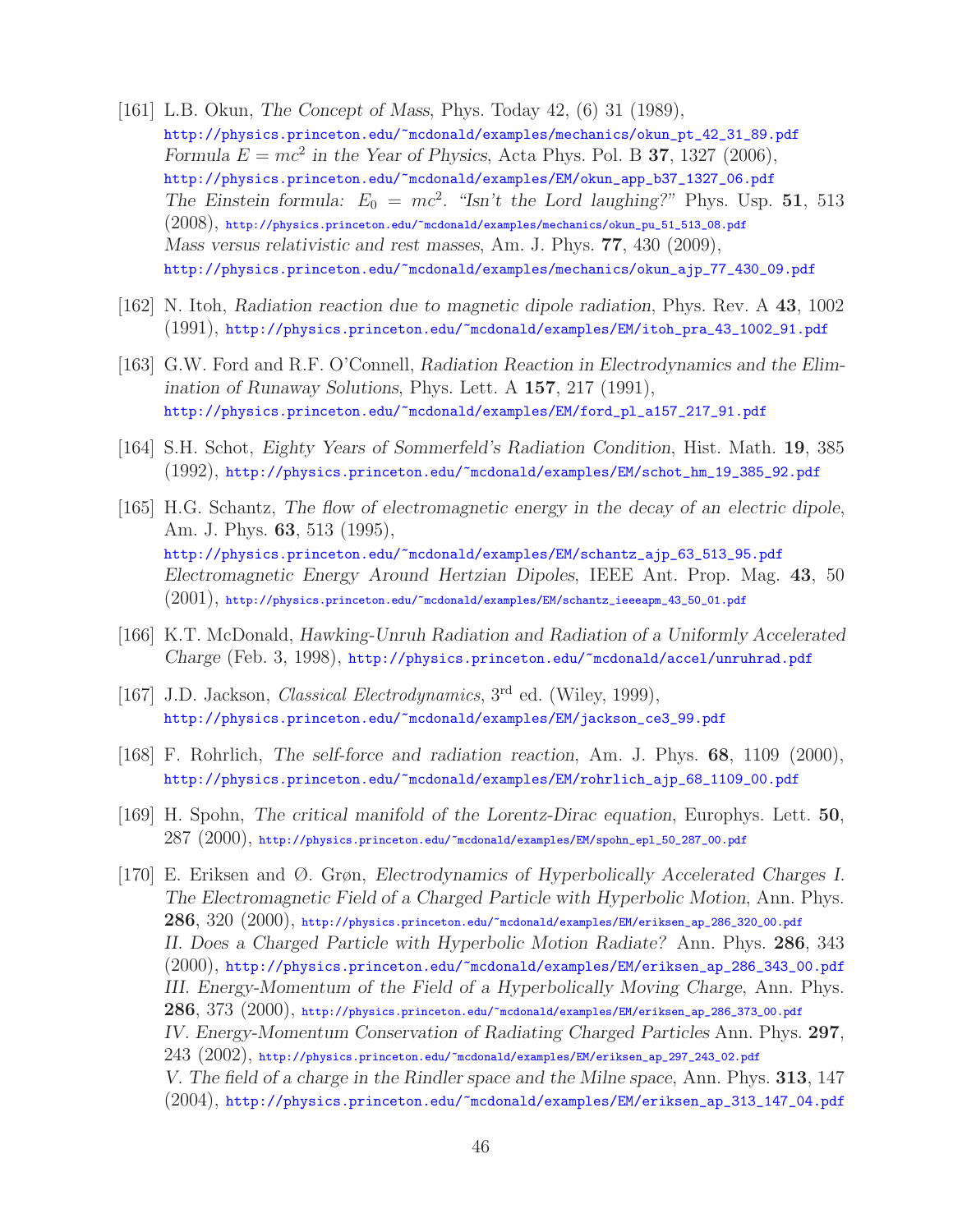- [171] M. Marino, *The unexpected flight of the electron in a classical hydrogen-like atom*, J. Phys. A **36**, 11247 (2003), http://physics.princeton.edu/~mcdonald/examples/EM/marino\_jpa\_36\_11247\_03.pdf
- [172] H. Spohn, Dynamics of Charged Particles and Their Radiation Field (Cambridge U. Press, 2004).
- [173] C. de Almeida and A. Saa, *The radiation of a uniformly accelerated charge is beyond the horizon: A simple derivation*, Am. J. Phys. **74**, 154 (2006), http://physics.princeton.edu/~mcdonald/examples/EM/almeida\_ajp\_74\_154\_06.pdf
- [174] K.T. McDonald, *The Radiation-Reaction Force and the Radiation Resistance of Small Antennas* (Jan. 21, 2006), http://physics.princeton.edu/~mcdonald/examples/resistance.pdf
- [175] K.T. McDonald, *The Fields of a Pulsed, Small Dipole Antenna* (Mar. 16, 2007), http://physics.princeton.edu/~mcdonald/examples/pulsed\_dipole.pdf
- [176] F. Rohrlich, *Dynamics of a charged particle*, Phys. Rev. E **77**, 046609 (2008), http://physics.princeton.edu/~mcdonald/examples/EM/rohrlich\_pre\_77\_046609\_08.pdf
- [177] Ø. Grøn, *The significance of the Schott energy for energy-momentum conservation of a radiating charge obeying the Lorentz-Abraham-Dirac equation*, Am. J. Phys. **79**, 115  $(2011),$  http://physics.princeton.edu/~mcdonald/examples/EM/gron\_ajp\_79\_115\_11.pdf
- [178] K.T. McDonald, *FitzGerald's Calculation of the Radiation of an Oscillating Magnetic Dipole* (June 20, 2010), http://physics.princeton.edu/~mcdonald/examples/fitzgerald.pdf
- [179] K.T. McDonald, *On the Definition of Radiation by a System of Charges* (Sept. 6, 2010), http://physics.princeton.edu/~mcdonald/examples/radiation.pdf
- [180] K.T. McDonald, *Radiation by a Time-Dependent Current Loop* (Sept. 26, 2010), http://physics.princeton.edu/~mcdonald/examples/currentloop.pdf
- [181] N. Neitz and A. Di Piazza, *Stochasticity Effects in Quantum Radiation Reaction*, Phys. Rev. Lett. **111**, 054802 (2013), http://physics.princeton.edu/~mcdonald/examples/QED/neitz\_prl\_111\_054802\_13.pdf
- [182] D.-C. Dai and D. Stojkovic, *Origin of the tail in Greens functions in odd dimensional space-times* (Oct. 30, 2013), http://physics.princeton.edu/~mcdonald/examples/EM/dai\_1309.2996.pdf
- [183] K.T. McDonald, *J.J. Thomson and "Hidden" Momentum* (Apr. 30, 2014), http://physics.princeton.edu/~mcdonald/examples/thomson.pdf
- [184] P.W. Smorenburg, L.P.J. Kamp and O.J. Luiten, *Classical formulations of the electromagnetic self-force of extended charged bodies*, Eur. Phys. J. H **39**, 283 (2014), http://physics.princeton.edu/~mcdonald/examples/EM/smorenburg\_epjh\_39\_283\_14.pdf
- [185] V. Onoochin and K.T. McDonald, *Fields of a Uniformly Accelerated Charge* (Aug. 19,  $2014$ ), http://physics.princeton.edu/~mcdonald/examples/schott.pdf